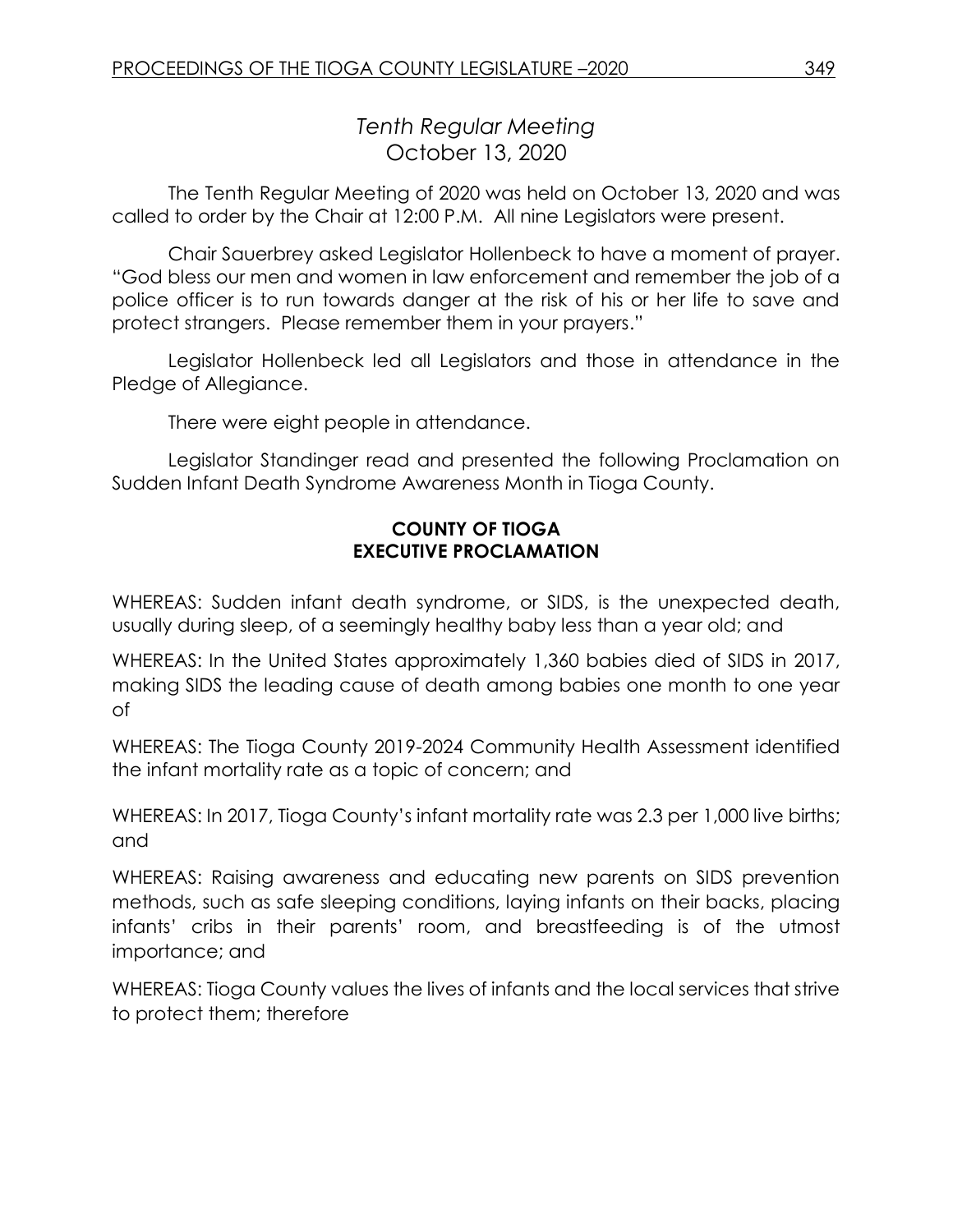The TIOGA COUNTY LEGISLATURE, County of Tioga, does hereby proclaim and designate the month of October 2020 as:

#### **SUDDEN INFANT DEATH SYNDROME AWARENESS MONTH IN TIOGA COUNTY**

and urges parents to consult with local resources, such as: their child's pediatrician, Women, Infants, and Children (WIC), Family Planning, Parents and Children Together (PACT), Mothers and Babies Perinatal Network, Tioga County Department of Social Services, or Tioga County Public Health for more information on SIDS and how to prevent it.

Legislator Standinger spoke. "SIDS is a tragedy. Unfortunately, in this County, we had some deaths that were identified as SIDS many years ago and ultimately it was determined they were homicides. Although this is a difficult problem to identify, I think now we are a little smarter in that regard as a result of that tragedy."

Public Health Educator Laura Bennett spoke. "Hello, my name is Laura Bennett and I work at the Public Health Department.

"First of all, I would like to thank our Legislature for declaring October as Sudden Infant Death Syndrome Awareness Month. SIDS is a heartbreaking phenomena that no parent should ever have to endure and while the cause of SIDS is often unexplainable, it is very important that we raise awareness of precautionary measures that can be taken to reduce the risk. Thank you."

Kevin Millar had privilege of the floor. "Good Afternoon. I just want to urge the Legislature to re-consider the change in recycling law. I am not sure that all possible other methods of funding have been exhausted and I think most residents in the County will not know about it until the middle of January 2021 and the Legislature will probably be hearing about it late January 2021."

Legislator Roberts made a motion to approve the minutes of September 15 and 23, 2020, seconded by Legislator Monell and carried.

Chair Sauerbrey stated that all Legislative Committees met this month and the minutes are or will be on file with the Clerk of the Legislature.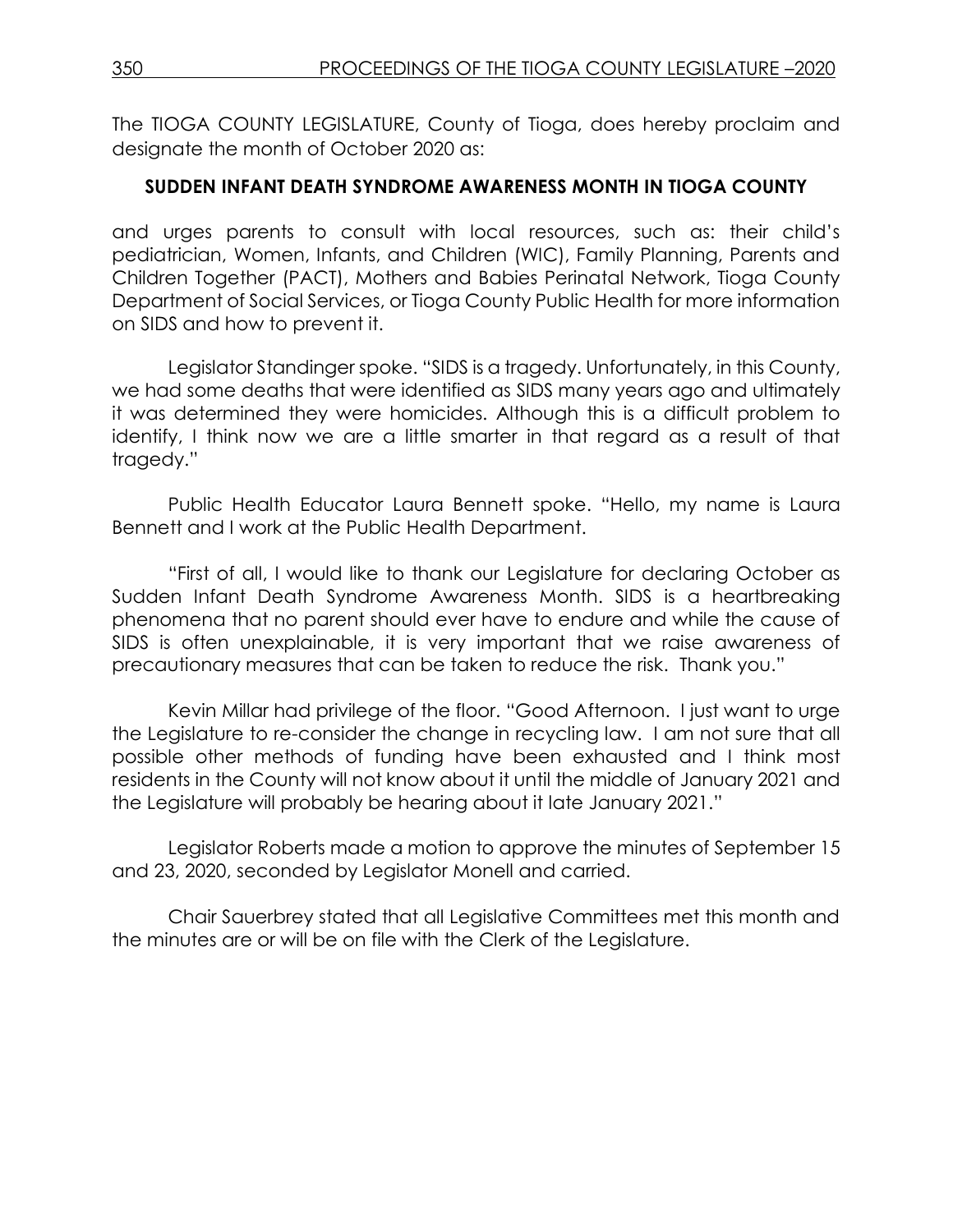Legislator Weston moved for the adoption of the following resolution, seconded by Legislator Hollenbeck.

| REFERRED TO:          | ED&P COMMITTEE                                                                                 |
|-----------------------|------------------------------------------------------------------------------------------------|
| RESOLUTION NO. 199-20 | RE-APPOINT STUART YETTER, JR.<br>TO THE TIOGA COUNTY PROPERTY<br>DEVELOPMENT CORPORATION BOARD |

WHEREAS: Stuart Yetter, Jr., as a public officer of a municipality within Tioga County, was re-appointed via Resolution 14-19 by the Tioga County Legislature as a Board Member to the Tioga County Property Development Corporation (TCPDC) for a two year term of 1/1/19 - 12/31/20; and

WHEREAS: The TCPDC Bylaws allows for consecutive terms; and this reappointment is conditioned upon the board member holding the public office and confirmed by the governing board of the municipal representative's municipality; and

WHEREAS: Stuart Yetter, Jr. is willing and able to continue to serve in this position; therefore be it

RESOLVED: That the Tioga County Legislature hereby re-appoints Stuart Yetter, Jr., as a public officer of a municipality within Tioga County, to the Tioga County Property Development Corporation Board as a Board Member for a two year term of 1/1/21 – 12/31/22.

#### ROLL CALL VOTE

Yes – Legislators Hollenbeck, Monell, Mullen, Roberts, Sauerbrey, Standinger. Sullivan, Weston, and Balliet

No – None.

Absent – None.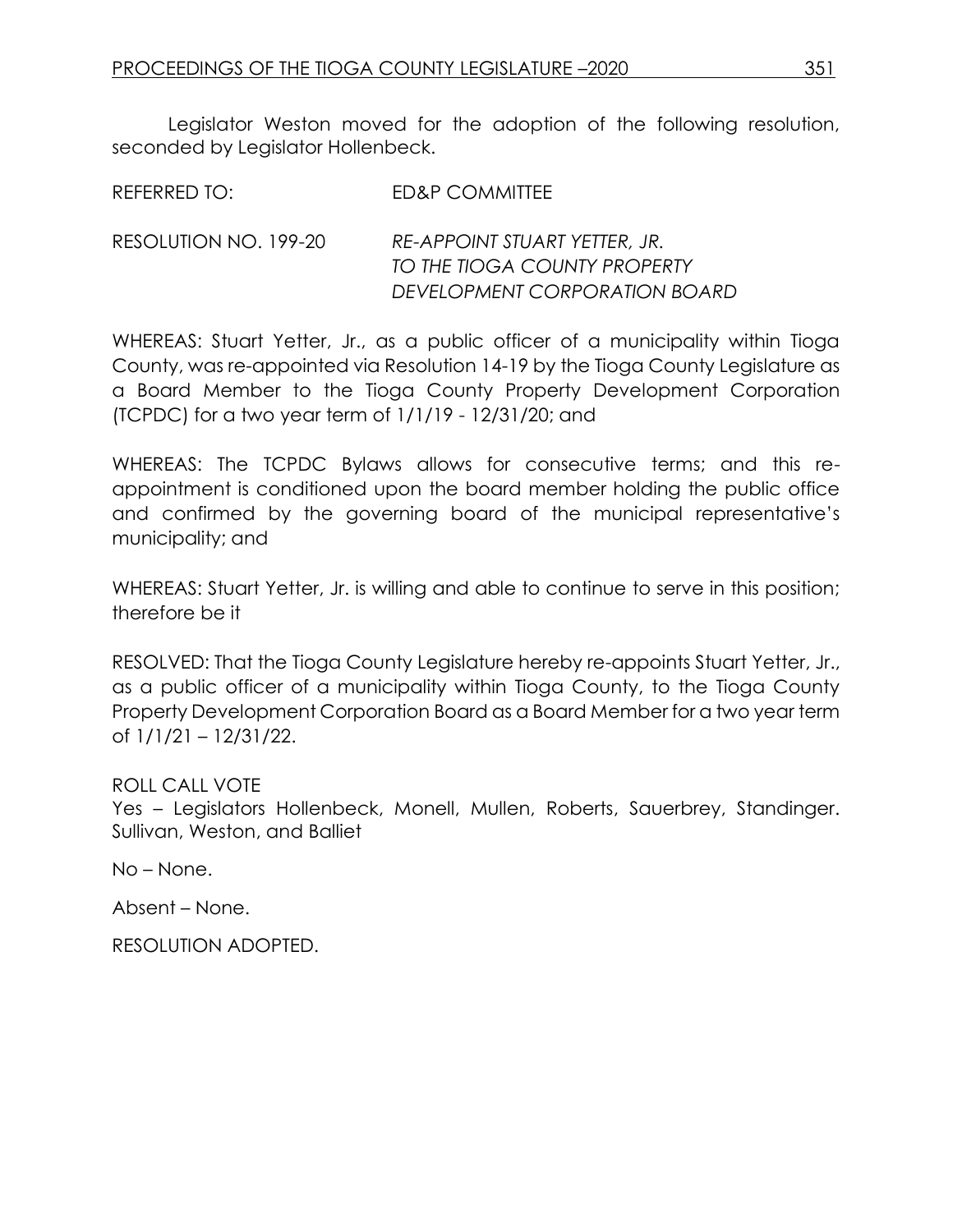Legislator Mullen moved for the adoption of the following resolution, seconded by Legislator Sullivan.

| REFERRED TO:          | <b>ED&amp;P COMMITTEE</b>                                 |
|-----------------------|-----------------------------------------------------------|
| RESOLUTION NO. 200-20 | RE-APPOINT LESLEY PELOTTE<br>TO THE TIOGA COUNTY PROPERTY |
|                       | DEVELOPMENT CORPORATION BOARD                             |

WHEREAS: Lesley Pelotte, as a public officer of a municipality within Tioga County, was appointed via Resolution 197-19 by the Tioga County Legislature as a Board Member to the Tioga County Property Development Corporation (TCPDC) to fill an unexpired term of 7/10/19 -12/31/20; and

WHEREAS: The TCPDC Bylaws allows for consecutive terms; and this reappointment is conditioned upon the board member holding the public office and confirmed by the governing board of the municipal representative's municipality; and

WHEREAS: Lesley Pelotte is willing and able to continue to serve in this position; therefore be it

RESOLVED: That the Tioga County Legislature hereby re-appoints Lesley Pelotte, as an public officer of a municipality within Tioga County, to the Tioga County Property Development Corporation Board as a Board Member for a two year term of 1/1/21 – 12/31/22.

#### ROLL CALL VOTE

Yes – Legislators Hollenbeck, Monell, Mullen, Roberts, Sauerbrey, Standinger. Sullivan, Weston, and Balliet

No – None.

Absent – None.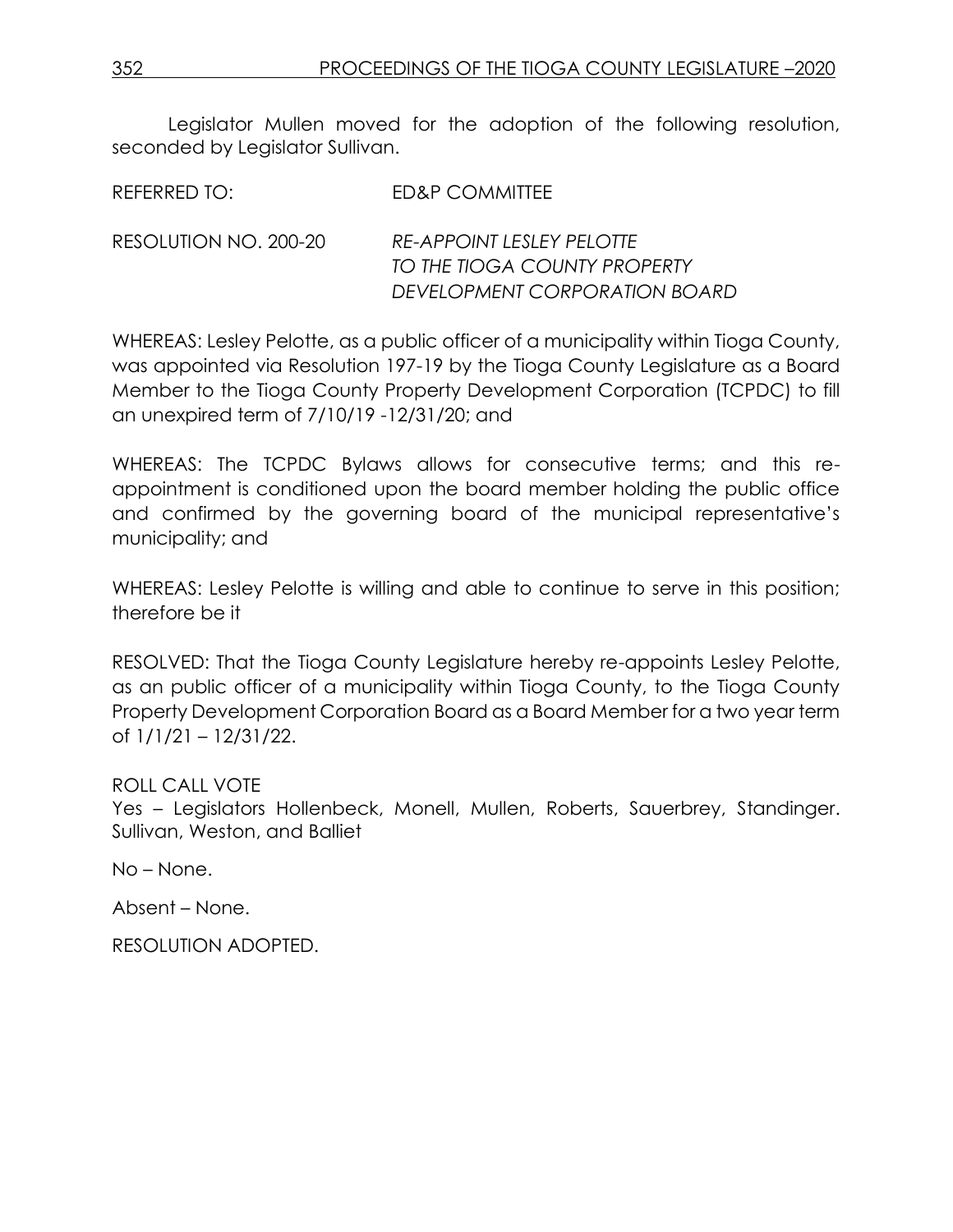Legislator Weston moved for the adoption of the following resolution, seconded by Legislator Hollenbeck.

| REFERRED TO:          | ED&P COMMITTEE                                                                             |
|-----------------------|--------------------------------------------------------------------------------------------|
| RESOLUTION NO. 201-20 | RE-APPOINT DAVID ASTORINA<br>TO THE TIOGA COUNTY PROPERTY<br>DEVELOPMENT CORPORATION BOARD |

WHEREAS: David Astorina, as a member of a County Agency within Tioga County, was appointed via Resolution 59-19 by the Tioga County Legislature as a Board Member to the Tioga County Property Development Corporation (TCPDC) for a term from 1/1/19 - 12/31/20; and

WHEREAS: The TCPDC Bylaws allows for consecutive terms; and this reappointment is conditioned upon the board member being a member of a public agency; and

WHEREAS: David Astorina is willing and able to continue to serve in this position; therefore be it

RESOLVED: That the Tioga County Legislature hereby re-appoints David Astorina, as a member of a County Agency within Tioga County, to the Tioga County Property Development Corporation Board as a Board Member for a two year term of 1/1/21 – 12/31/22.

#### ROLL CALL VOTE

Yes – Legislators Hollenbeck, Monell, Mullen, Roberts, Sauerbrey, Standinger. Sullivan, Weston, and Balliet

No – None.

Absent – None.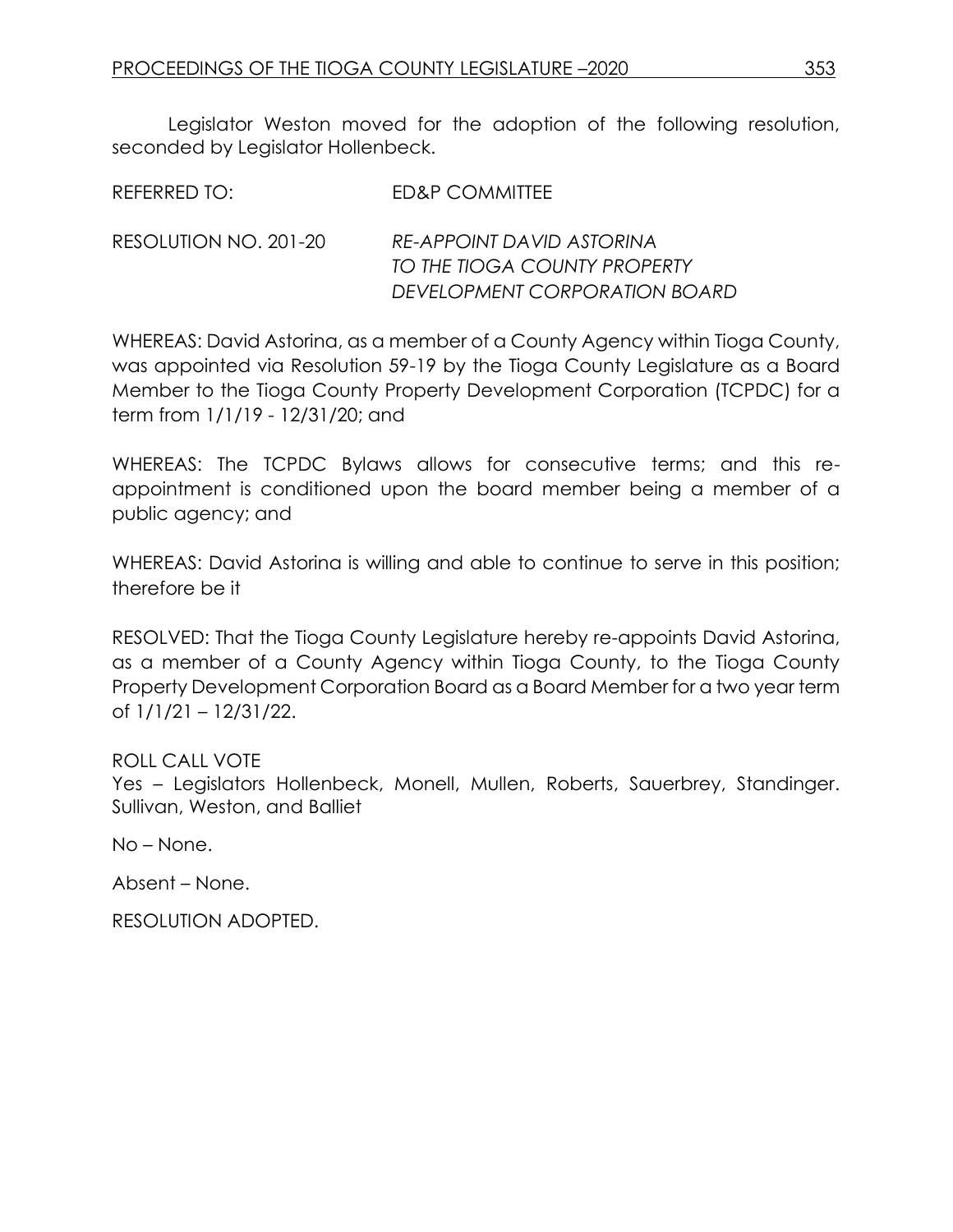Legislator Weston moved for the adoption of the following resolution, seconded by Leaislator Mullen.

REFERRED TO: FD&P COMMITTEE

RESOLUTION NO. 202-20 *DESIGNATION OF TIOGA COUNTY LOCAL DEVELOPMENT CORPORATION, D.B.A. TIOGA COUNTY TOURISM, AS AUTHORIZED TOURISM PROMOTION AGENCY FOR 2021*

WHEREAS: The Tioga County Local Development Corporation, d.b.a. the Tioga County Tourism Office, is the not-for-profit corporation that develops and implements a tourism promotion and marketing program for the county; and

WHEREAS: The Tioga County Tourism Office coordinates with the state in its tourism grants program; and

WHEREAS: The New York State tourism grants program is designed to encourage tourism promotion throughout the regions of New York State; and

WHEREAS: The guidelines for this local assistance program require counties to appoint an official Tourism Promotion Agency (TPA); therefore be it

RESOLVED: That the Tioga County Tourism Office be and hereby is designated by the Tioga County Legislature as their Tourism Promotion Agency for the 2021 budget year and authorized to make application for and receive grants on behalf of the county pursuant to the New York State Tourism Promotion Act.

ROLL CALL VOTE

Yes – Legislators Hollenbeck, Monell, Mullen, Roberts, Sauerbrey, Standinger. Sullivan, Weston, and Balliet

No – None.

Absent – None.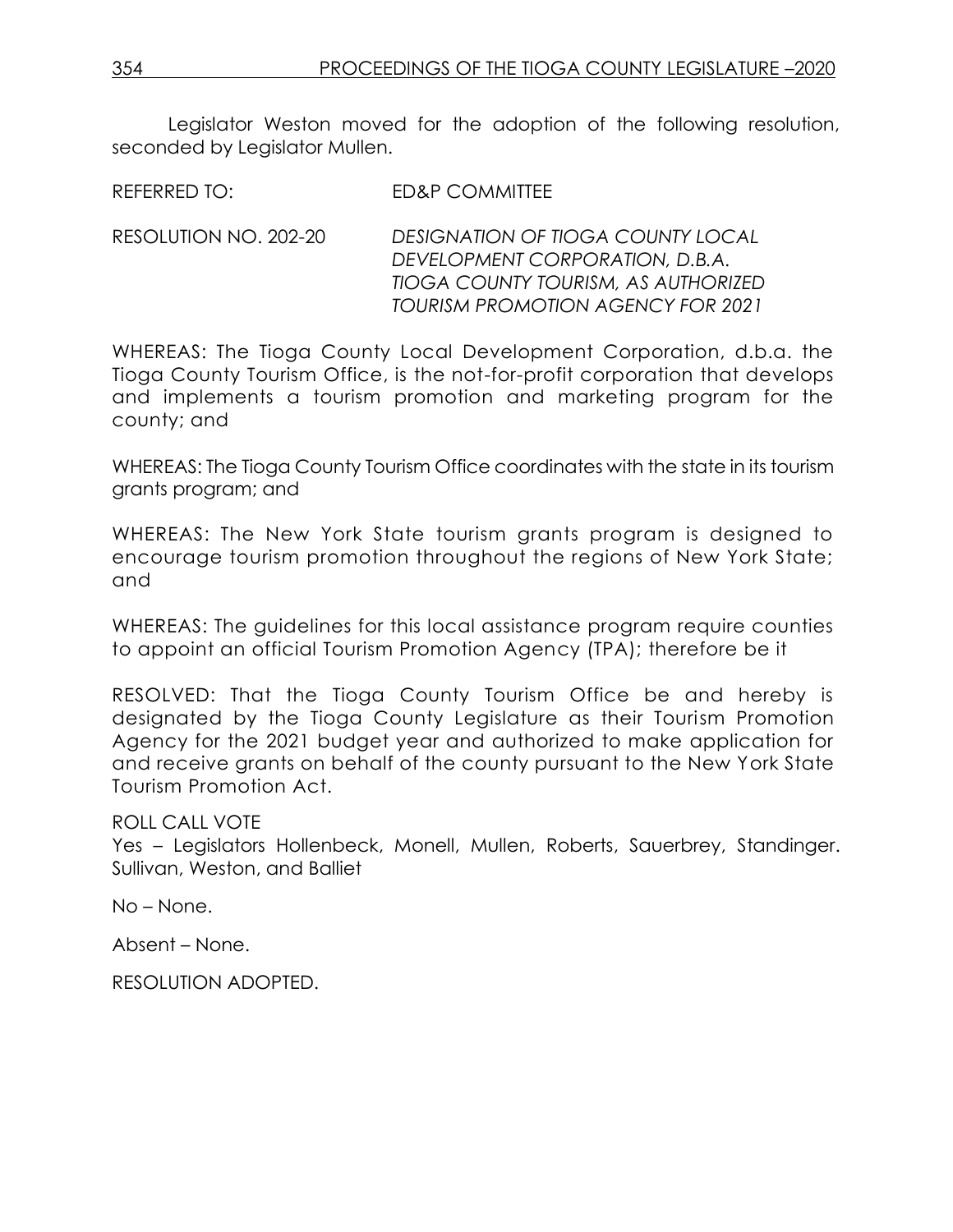Legislator Weston moved for the adoption of the following resolution, seconded by Legislator Hollenbeck.

| REFERRED TO:          | ED&P COMMITTEE                                                                                                                                             |
|-----------------------|------------------------------------------------------------------------------------------------------------------------------------------------------------|
| RESOLUTION NO. 203-20 | ADOPT THE SPENCER AGRICULTURAL<br>DISTRICT (#1) AS MODIFIED AND SUBMIT<br>SAME TO THE NEW YORK STATE DEPARTMENT<br>OF AGRICULTURE AND MARKETS FOR APPROVAL |

WHEREAS: Pursuant to the New York State Agriculture and Markets Law Article 25AA and upon 300-day notice by the Department of Agriculture and Markets, the Tioga County Legislature has initiated a review of the existing Spencer Agricultural District (#1) to determine if it should be modified or terminated; and

WHEREAS: The Agricultural and Farmland Protection Board has been requested by the Legislature to review the District and make a recommendation for revision or termination; and

WHEREAS: The Tioga County Planning Department has conducted this review and has created a corresponding plan based on public comments, surveys and extensive consultation with area farmers that results in expanding the Spencer Agricultural District to a total of 49,711 acres with 32,663 acres in farms, including 19 added farms; and

WHEREAS: By unanimous resolution the Agriculture and Farmland Protection Board did adopt said proposed plan for modification of the Spencer Agricultural District; and

WHEREAS: A public hearing was held on August 25, 2020 where the District map and findings along with the proposed modifications were presented to the public; and

WHEREAS: The proposed district review report is comprised of the map and findings filed with the Clerk of the County Legislature for the public comment period and copies showing proposed revisions were presented at the public hearing; and

WHEREAS: The County Legislature has indicated its desire to be designated lead agency for SEQR (State Environmental Quality Review) requirements; and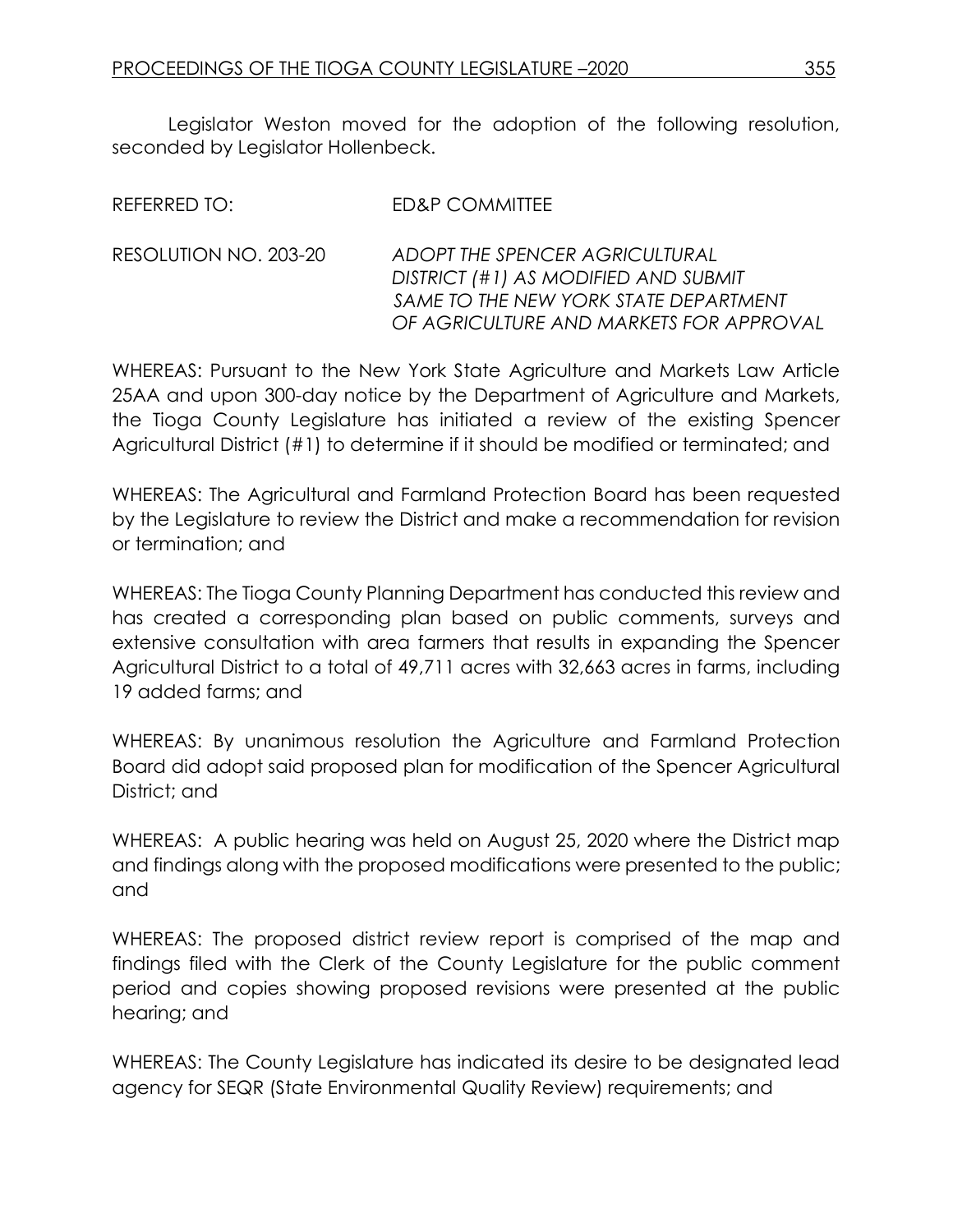WHEREAS: This plan has been found to have "little likelihood of significant adverse environmental impact…" consistent with the programmatic review of environmental effects of agricultural districting by the New York State Department of Agriculture & Markets; therefore be it

RESOLVED: That based upon Tioga County Planning's review of the above as outlined on the SEQR Short Environmental Assessment Form, the Tioga County Legislature make a SEQR Negative Declaration regarding said modifications to the Spencer Agricultural District; and be it further

RESOLVED: That the Tioga County Legislature does hereby approve said proposed plan to modify the Spencer Agricultural District, and directs the Planning Department to prepare a submission package as required by the NYS Department of Agriculture and Markets describing this proposal, along with the associated SEQR Environmental Assessment Form, and to submit same on behalf of the Legislature to that agency for review as described in Article 25AA; and be it further

RESOLVED: That it is intent of this body, upon approval by the Commissioner of NYS Department of Agriculture & Markets, to make this Spencer District modification effective immediately.

ROLL CALL VOTE

Yes – Legislators Hollenbeck, Monell, Mullen, Roberts, Sauerbrey, Standinger. Sullivan, Weston, and Balliet

No – None.

Absent – None.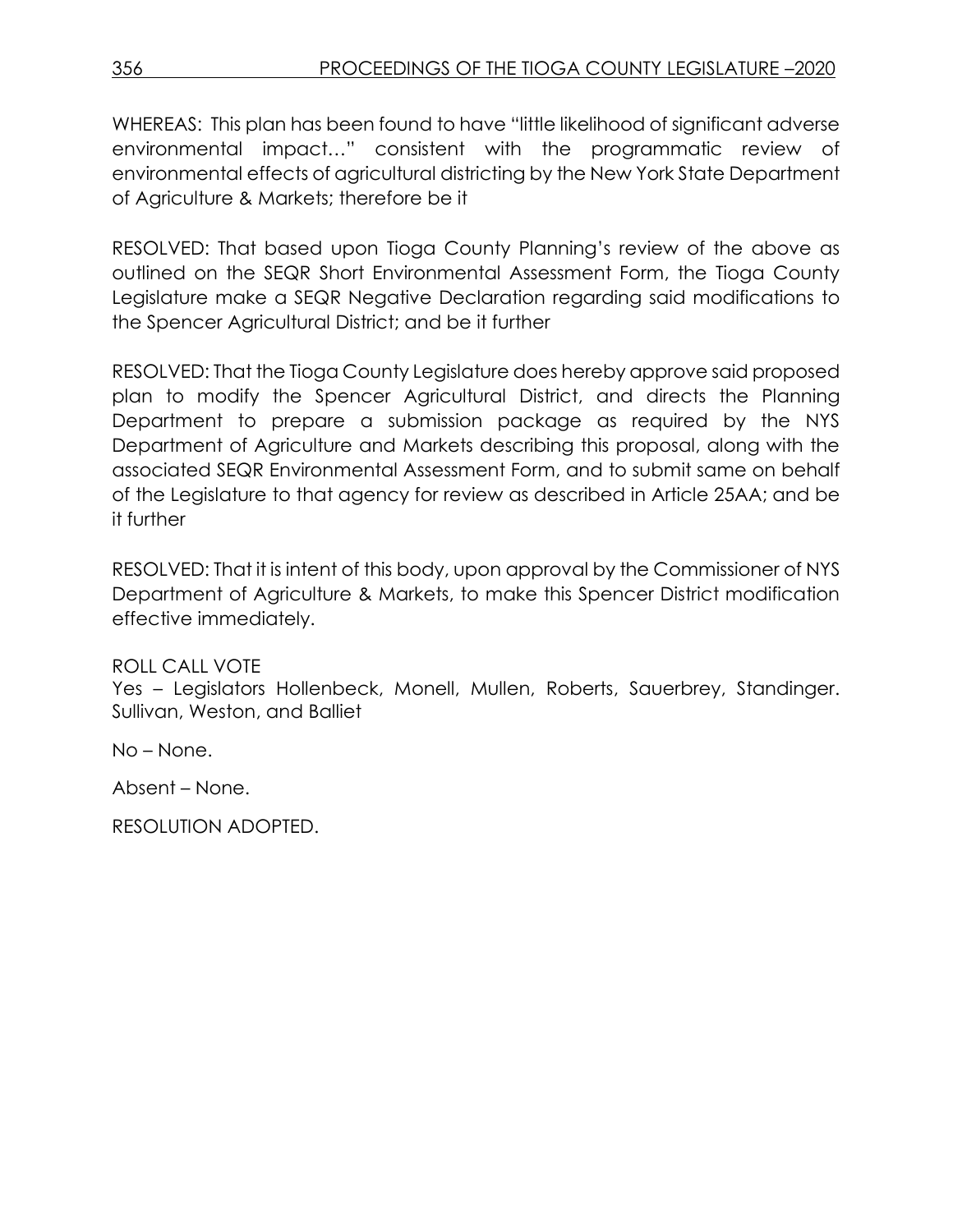Legislator Roberts moved for the adoption of the following resolution, seconded by Legislator Sullivan.

| REFERRED TO:          | <b>LEGISLATIVE WORKSESSION</b>                                                                                                                                                |
|-----------------------|-------------------------------------------------------------------------------------------------------------------------------------------------------------------------------|
| RESOLUTION NO. 204-20 | ADOPT LOCAL LAW NO. 1 OF 2020<br>A LOCAL LAW ESTABLISHING THE<br><b>TIOGA COUNTY MANDATORY</b><br>SOURCE SEPARATION LAW COMMENCING<br>JANUARY 1, 2021 AND REPEALING LOCAL LAW |

WHEREAS: A public hearing was held on September 23, 2020, following due notice thereof to consider the adoption of Local Law Introductory No. B of the Year 2020 A Local Law establishing the Tioga County Mandatory Source Separation Law commencing January 1, 2021 and repealing Local Law No. 2 of the Year 1992, enacted on August 1, 1992, entitled Tioga County Recycling and Source Separation Law; and

*NO. 2 OF THE YEAR 1992, ENACTED ON AUGUST 1, 1992, ENTITLED TIOGA COUNTY RECYCLING AND SOURCE SEPARATION LAW*

WHEREAS: It is in the best interests of the residents of Tioga County to adopt such Local Law which will be Local Law No. 1 of 2020; therefore be it

RESOLVED: That the following Local Law be and hereby is adopted;

County of Tioga

Local Law No. 1 of the Year 2020.

A Local Law establishing the Tioga County Mandatory Source Separation Law and repealing Local Law No. 2 of the Year 1992 entitled Tioga County Recycling and Source Separation Law.

Be It Enacted by the Legislature of the County of Tioga as follows:

#### SECTION 1: TITLE

Local Law No. 2 of the Year 1992 entitled Tioga County Recycling and Source Separation Law is hereby REPEALED and REPLACED with the establishment of Local Law No. 1 of the Year 2020 entitled Tioga County Mandatory Source Separation Law.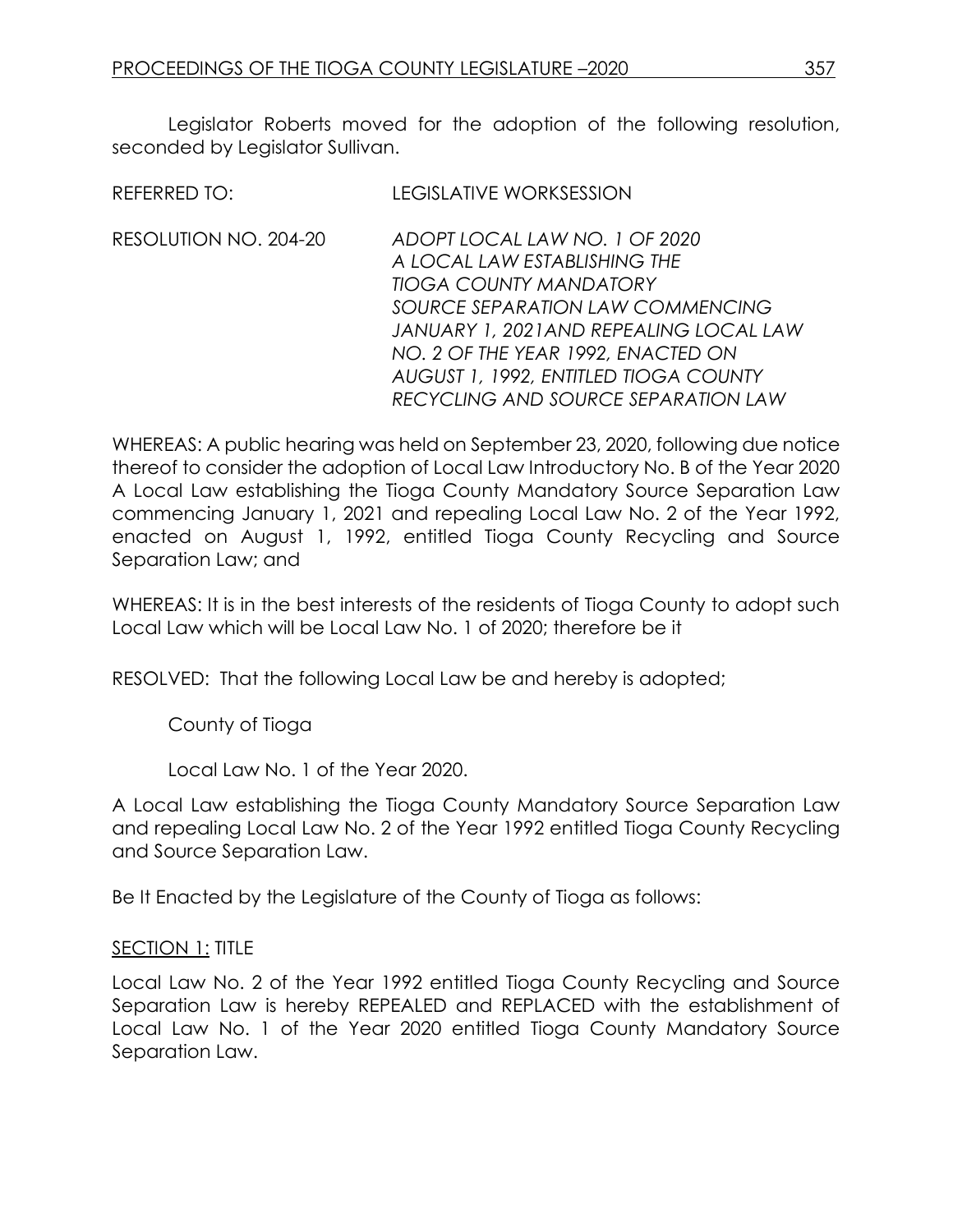#### SECTION 2: PURPOSE

The purpose of this article is to encourage, facilitate, and mandate the source separation of recyclable materials on the part of each and every household, business, and institution within Tioga County. The Tioga County Legislature acknowledges that control of the collection, transportation, disposal of solid waste and recycling with emphasis on source reduction and reuse in the county is essential to the economy and general welfare of the citizens of Tioga County. The current version is intended to replace Local Law No. 2 of 1992 entitled Tioga County Recycling and Source Separation Law.

#### SECTION 3: AUTHORITY

This Local Law is hereby enacted pursuant to the authority granted by Section 10 of the Municipal Home Rule Law and Section 120-aa of the General Municipal Law of the State of New York.

#### SECTION 4: DEFINITIONS

- A. Terms as used or referred to in this article, unless a different meaning clearly appears from the context, are as defined in Title 6 Part 360 of the New York Codes, Rules and Regulations, Solid Waste Management Facilities, as amended.
- B. As used in this article, the following additional terms shall have the meanings indicated:

MATERIALS RECOVERY FACILITY (MRF) – A facility approved by the New York State Department of Environmental Conservation for receiving and processing recyclable materials into marketable commodities.

PUBLIC FACILITY – Any facility allowing public access, including but not limited to parks, recreational facilities, shopping centers, shopping malls, office buildings, restaurants, hospitals, schools and churches.

SOURCE SEPARATION – That recyclables shall be maintained and placed for collection separately from refuse intended for disposal.

SOLID WASTE - All materials discarded as being spent, useless, worthless or in excess to the owners at the time of discard or rejection, including but not limited to garbage or refuse, but shall not include Recyclables, Yard and Garden Waste, human wastes, rendering wastes, major appliances, regulated medical waste, construction and demolition wastes, residue from incinerators or other destructive systems for processing waste, junked automobiles, pathological, toxic, explosive, liquid, radioactive material or other waste material which, under existing or future federal, state or local laws, require special handling in its collection or disposal.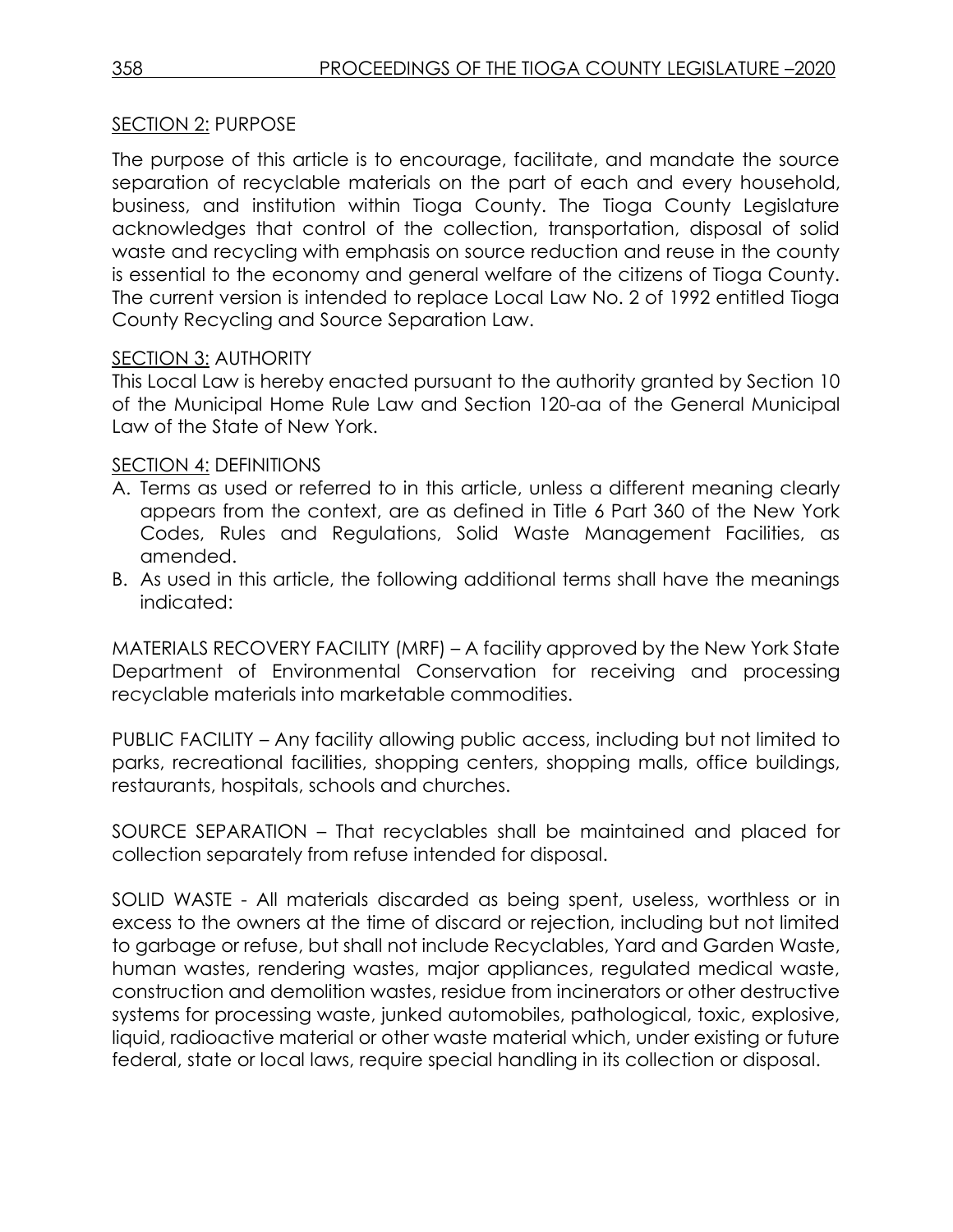SUSTAINABILITY MANAGER - The manager of the Solid Waste Department appointed by the Commissioner of Public Works and/or the Tioga County Legislature.

WASTE COLLECTION SERVICES – Any person, company partnership or other entity providing collection or transfer of refuse and/or solid waste to a solid waste management facility.

WASTE HAULER – Any person, company, partnership or other entity engaged in the business of providing Collection Service pursuant to any contract, agreement, or other arrangement with any Waste Generator, where Solid Waste is collected for disposal at a permitted solid waste disposal or transfer facility, or a municipal department or other governmental division responsible for collection of Solid Waste from some or all Waste Generators in Tioga County.

### SECTION 5: SOURCE SEPARATION REQUIREMENT

- A. Every Waste Generator shall Source Separate, which means the segregation of County Recyclable Materials from non-recyclable Solid Waste at the point of generation by Waste Generators, and the placement of County Recyclable Materials into Recycling Receptacles for collection and delivery to a Materials Recovery Facility or Recycling Facility.
- B. Materials that must be source separated include paper, corrugated cardboard, glass, metals, plastics, leaves, yard wastes, tires, batteries (wet and dry cell) and household hazardous waste. A detailed published list of materials to be curbside recycled will be on file with the Tioga County Legislature and may be updated from time to time.
- C. For the purpose of this article, the term "recyclable material" shall mean those materials that must be source-separated, as defined in B, with the exception of household hazardous waste.
- D. Each and every waste hauler, public and private, providing waste collection services in the County of Tioga shall be required to provide curbside collection of source-separated recyclables for all units serviced by the hauler.
- E. All public and private haulers are prohibited from commingling sourceseparated recyclables with solid waste.
- F. Every Waste Generator shall deliver or arrange for the delivery of County Recyclable Materials to a Recycling Facility or make source-separated County Recyclable Materials available for collection by a Waste Hauler/Recyclables Collector and ultimate delivery to a Materials Recovery Facility or Recycling Facility.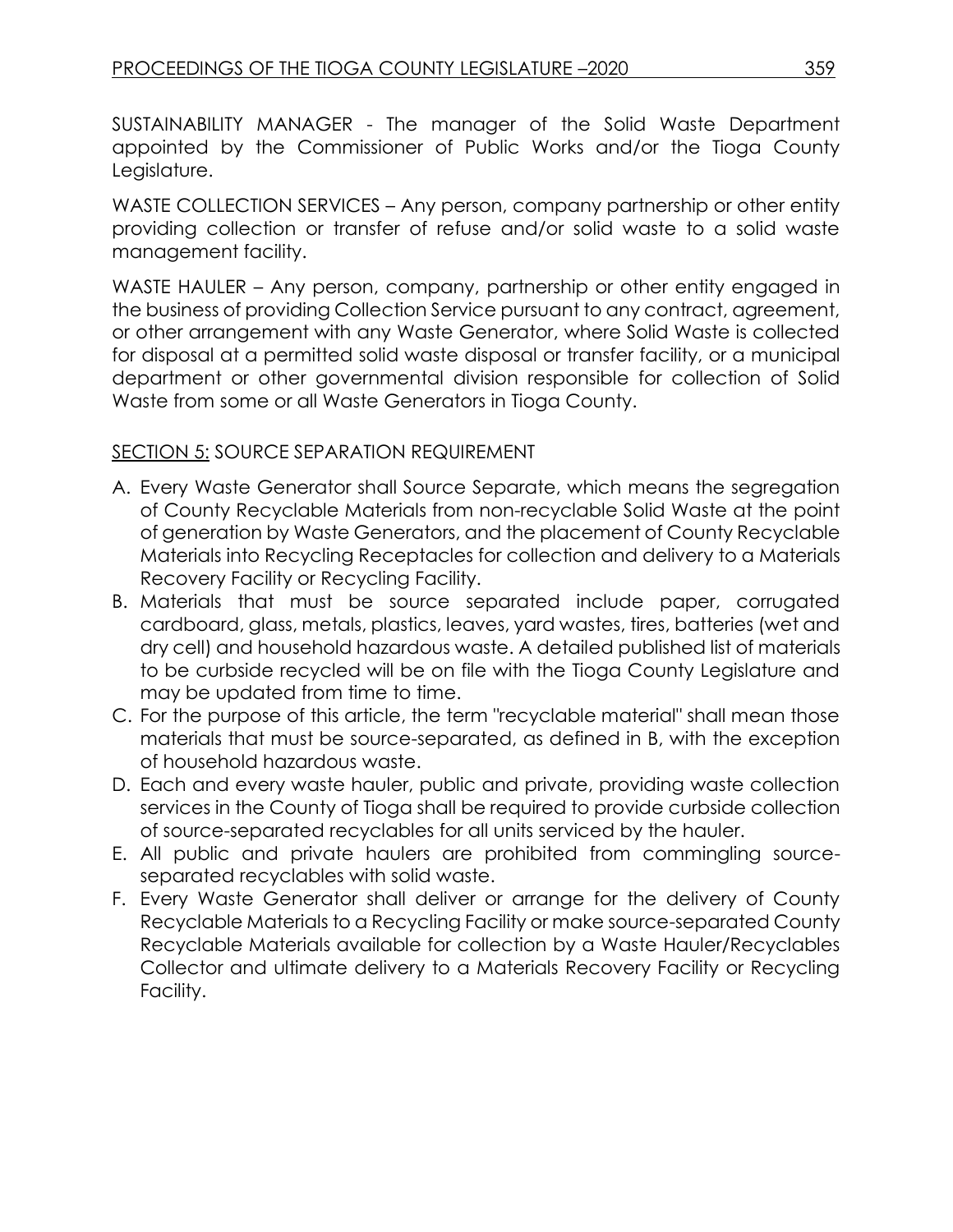SECTION 6: PREPARATION OF RECYCLABLES AND OTHER SOURCE SEPARATED MATERIALS FOR CURBSIDE COLLECTION

- A. Nothing in this article is intended to prevent any waste generator from making arrangements for the reuse, private collection, sale or donation of recyclables; provided, however, that records shall be kept of all such collection of recyclables.
- B. From the time any person places any recyclable materials at or near any curb, sidewalk or street for purposes of collection by a waste hauler, those recyclable materials shall be considered the property of the waste hauler. No other person shall collect, pick up, remove or cause to be collected, picked up or removed any recyclable materials so placed for collection. Each such unauthorized collection, pickup or removal shall constitute a separate violation of this article.
- C. In the event that a hauler has refused to collect certain recyclable materials because they have not been placed or treated in accordance with the provisions of this article, the person responsible for initially placing those materials for collection may and shall remove those materials from any curb, sidewalk or street in accord with the provisions of this article.
- D. Placement of Recyclables
	- 1. Recyclable materials shall be placed separately from any non-recyclable solid waste placed for collection. Recyclable materials should be prepared in conformance with County practices and standards established pursuant to this section.
	- 2. No person shall place any recyclable materials at or near any curb, sidewalk or street for purposes of collection unless the materials are prepared in conformance with County practices and standards established pursuant to this section.
	- 3. The Tioga County Sustainability Manager is hereby authorized and directed to designate, by written statement, from time to time, the practices and standards for preparation of recyclables for collection. Such written designation shall be filed with the Clerk of the County Legislature and shall become effective 90 days after filing. The Tioga County Sustainability Manager may solicit information and input from solid waste collectors, solid waste management facility operator, and other concerned parties prior to designating revised rules for preparation of materials.
- E. Waste haulers shall not be responsible for collection of waste materials, which have not been placed or prepared in accord with this article. In the event of non-collection of waste or recyclable materials, the hauler shall provide written notification of reason for non-collection.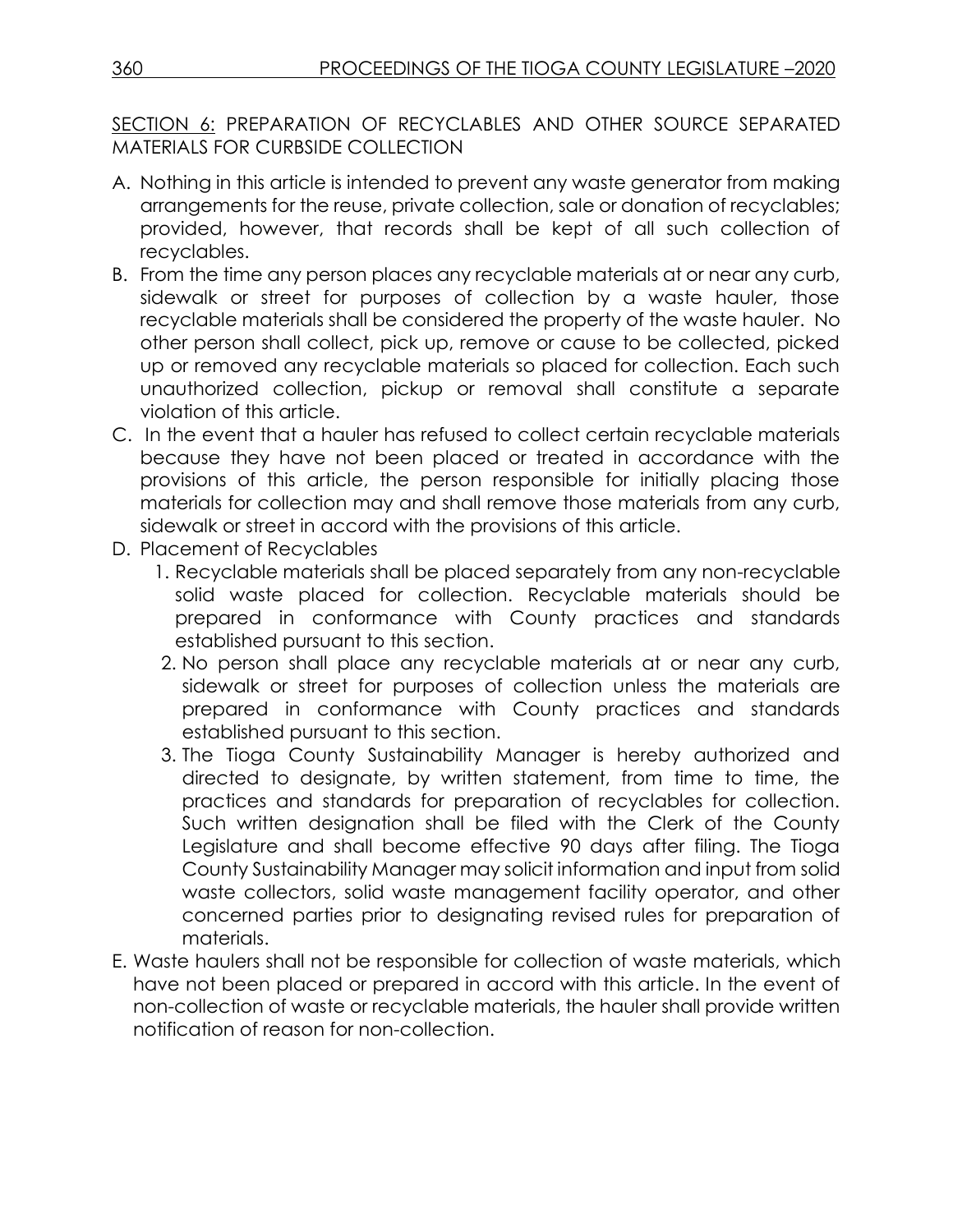F. The responsible generator shall immediately remove and properly prepare and dispose of all materials refused for collection, taking all measures necessary to properly and legally restore all disturbed land and surface to the condition existing prior to deposition or reimburse the County or other municipal entity for the same.

## **Multifamily buildings and complexes.**

- A. Apartment complexes, condominium complexes, cooperative apartments, hotels, motels and bungalow or resort colonies shall be required to establish a private drop off program for the source separation of recyclable materials for collection and transportation to a recycling facility where curbside collection is not practiced or desired.
- B. The owner and/or manager of every multifamily apartment building or condominium within the County shall provide and maintain, in a neat and sanitary condition, recycling drop off(s) to receive all recyclable materials generated by residents of the building or complex. In cases where a condominium association exists, the condominium association shall be responsible for provision and maintenance of the recycling drop off(s). It shall be the tenant's responsibility to separate designated recyclable materials from the solid waste and deposit the recyclables in the drop off(s) in the manner prescribed by facility management.
- C. The owner or manager of every multifamily building or complex shall arrange for the collection and/or transportation of all recyclable materials to a material recovery facility or secondary materials market.

## **Residential/commercial (institutional) and industrial waste and recyclables.**

- A. All residential solid waste collected by either municipal or private haulers shall be source-separated and delivered to an appropriate facility for disposition, as may be designated by the County.
- B. All commercial/industrial/institutional solid waste collected by either municipal or private haulers shall be source-separated and delivered to an appropriate facility for disposition, as may be designated by the County.
- C. All recyclable commercial/industrial/institutional by-products shall be sourceseparated and delivered to an appropriate facility for the express purpose of processing for sale to a secondary materials market. Nothing in this section shall prevent waste generators from marketing these materials directly to an end-use market, secondary materials market or secondary materials broker.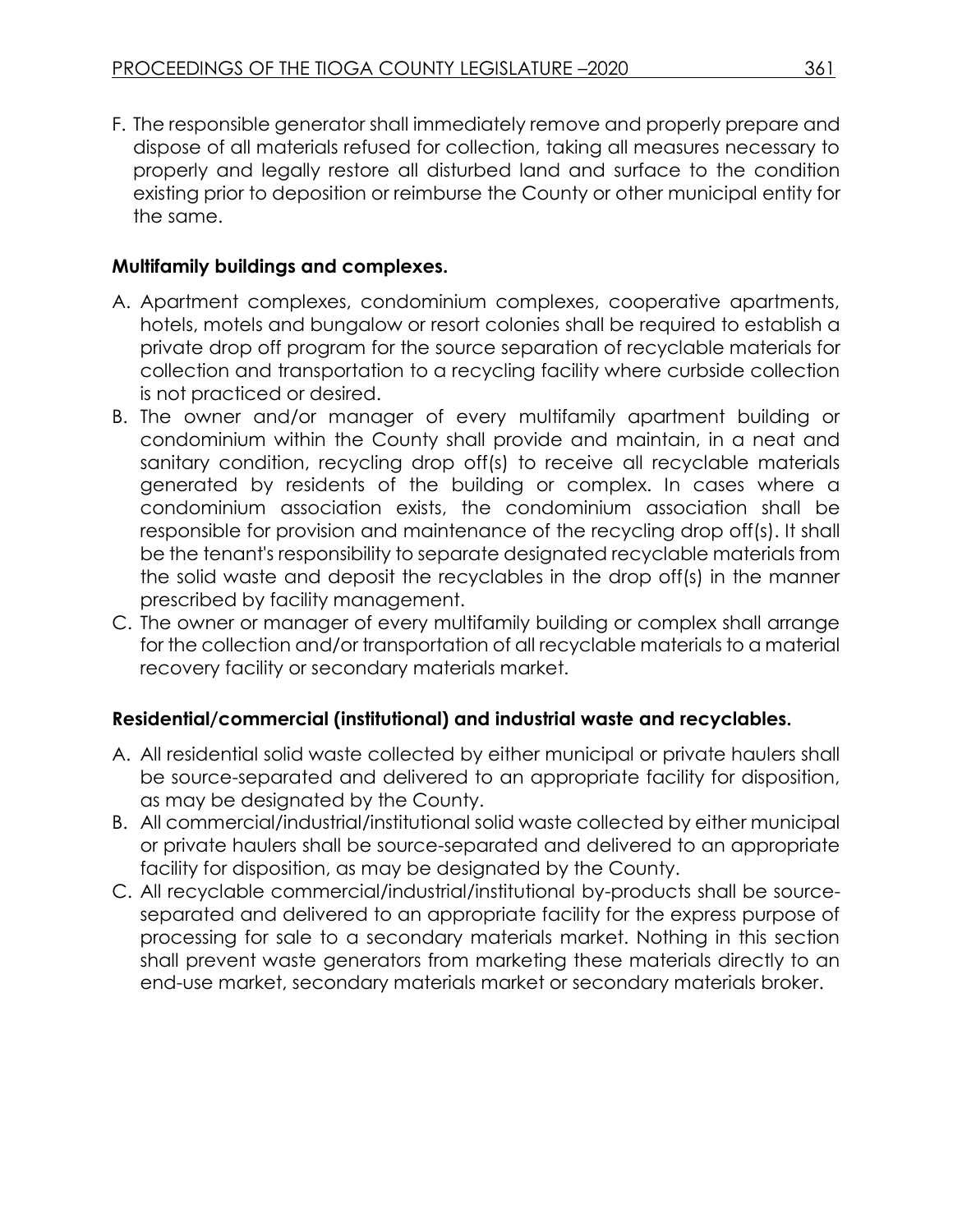## SECTION 7: PENALTIES

## **Penalties for Waste Generators.**

- A. Failure to comply with this article by any person shall be an offense punishable as provided.
- B. Each day of violation of this article shall constitute a separate offense.
- C. The waste hauler shall maintain the right to refuse collection of solid waste and/or recyclables due to a lack of source separation or proper preparation on the part of the waste generator. In such a case, the hauler shall affix a notice to the waste material, which clearly states the reason for non-collection.
- D. Individuals convicted of a first offense under this article shall be subject to a fine of not less than \$25 and not more than \$50. Conviction of a second offense within one year of the first offense shall be punishable by a fine of not less than \$50 and not more than \$100. Conviction of subsequent offense(s) within one year of the first offense shall be punishable by a fine of at least \$100 and not more than \$200. In addition to the penalties listed above, anyone convicted of an offense under the provisions of this article shall be subject to a civil penalty to recover cost of enforcement and prosecution, including but not limited to attorneys' fees, court costs and site cleanup cost, if applicable.
- E. Any company, partnership, corporation, municipality or entity other than an individual person convicted of a first offense as provided for by this article shall be subject to a fine of not less than \$200 and not more than \$1,000. Conviction of subsequent offenses shall be punishable by a fine of not less than \$1,000 and not more than \$2,000. Any such entity convicted of an offense under the provisions of this article shall also be subject to a civil penalty to recover the cost of enforcement and prosecution, including but not limited to attorneys' fees, court costs and site cleanup costs, if applicable. In addition, the County Attorney may also maintain an action or proceeding in the name of Tioga County in a court of competent jurisdiction to compel compliance with or to restrain by injunction such violation.

## **Penalties for Waste Haulers.**

- A. Failure of any hauler to comply with this article shall be an offense punishable as provided.
- B. Each day of violation of this article shall constitute a separate offense.
- C. Violation of any section of this article shall be punishable by a fine not in excess of \$1,000. In addition, the violation of any section of this article shall be subject to a civil penalty imposed by the County to recover cost associated with enforcement and prosecution, including but not limited to reasonable attorneys' fees, court costs and site cleanup costs, if applicable. And, in addition, Tioga County may also maintain an action or proceeding in a court of competent jurisdiction to compel compliance with or to restrain by injunction any violation of this article.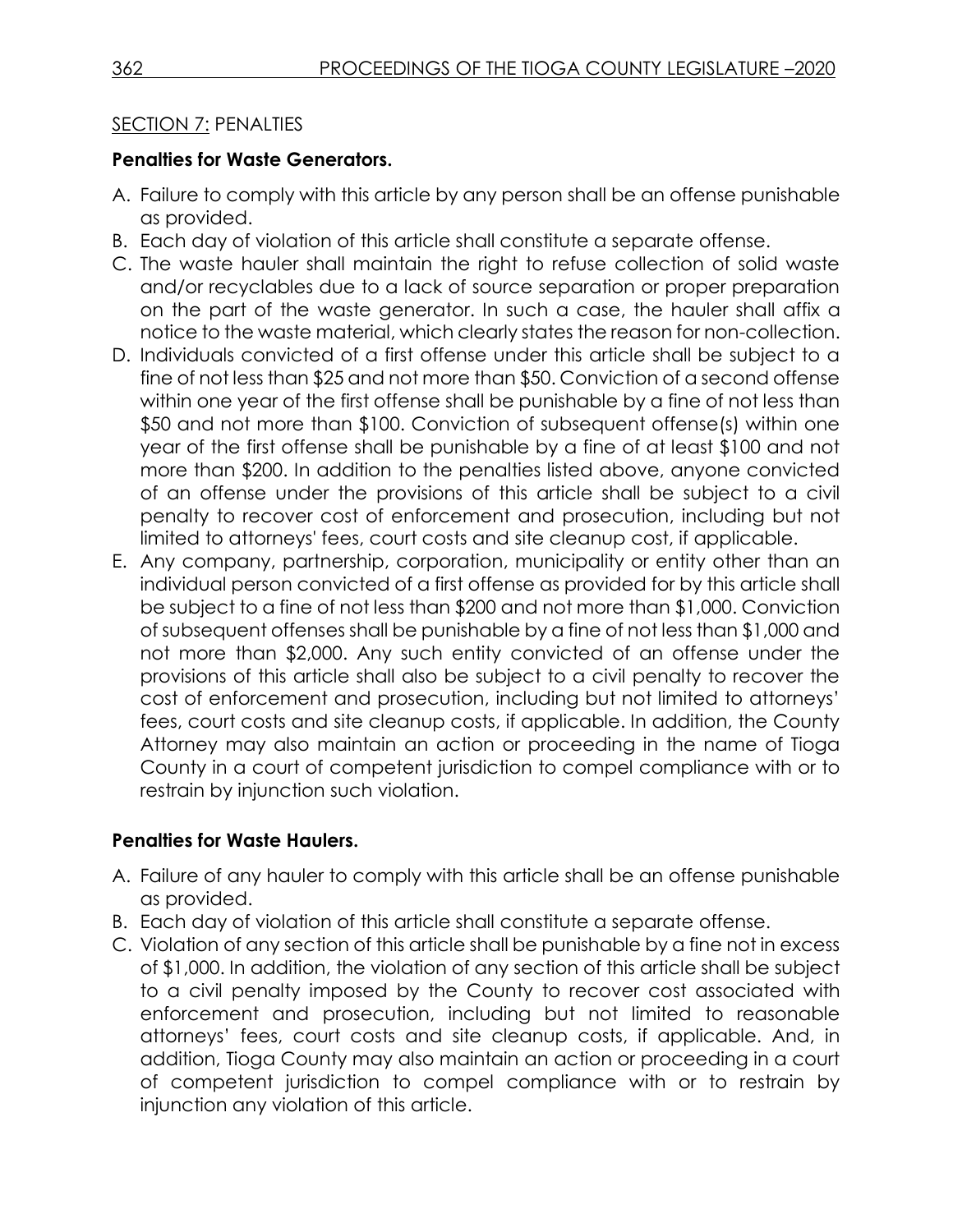SECTION 8: SOLID WASTE DISPOSAL ON PUBLIC FACILITIES AND PROPERTY

- A. All public facilities within Tioga County shall provide public refuse receptacles for solid waste disposal by facility users and employees. These receptacles shall only be utilized for solid waste generated onsite.
- B. There shall be provided separate public receptacles for recyclables. Such containers shall be clearly marked RECYCLE, and a list of recyclable items shall accompany said public refuse receptacle. There shall be an adequate number of clearly marked and accessible public receptacles for recyclable materials in order to facilitate recycling. These receptacles shall only be utilized for recyclables generated onsite.
- C. All recyclable materials shall be placed in separate public recycling receptacles. The responsibility to separate recyclables from non-recyclables shall be placed on the facility user.

1. Parks may, in lieu of providing separate public receptacles for recyclables, require that park patrons take their recyclable materials with them upon leaving the park. The municipalities shall post signs at all park entrances advising the public of the rule. Park patrons shall be responsible for removing recyclables from the park and disposing of them in accordance with this article

2. Notwithstanding the provisions of the subsection, concession stands within the park providing food or other items packaged in recyclable containers shall provide both refuse and recyclable containers to conform to this section.

- D. It shall be a violation of this article for any person to place or to cause to be placed any material other than a recyclable in or near a public receptacle designated for recyclable materials.
- E. It shall also be a violation of this article for any person to place or to cause to be placed any recyclable material in or near a public refuse receptacle designated for non-recyclable materials.
- F. Any person, including employees of public facilities, convicted of a violation of this section shall be subject to a fine of up to \$50 or community service.
- G. The proprietor of any public facility convicted of a violation of this section shall be subject to a fine of up to \$200 or community service. Each day of violation shall constitute a separate offense.

# SECTION 9: ENFORCEMENT

All provisions of this article shall be enforced by a municipal code enforcement official or other appropriate enforcement agencies.

## SECTION 10: REPORTING TO TIOGA COUNTY SUSTAINABILITY MANAGER

A. All waste haulers, and any other person or entity that collects, transports and/or markets recyclables, must maintain monthly records of all recyclable material. These records must include the following:

1. The total tonnage, by material, of recyclable material collected.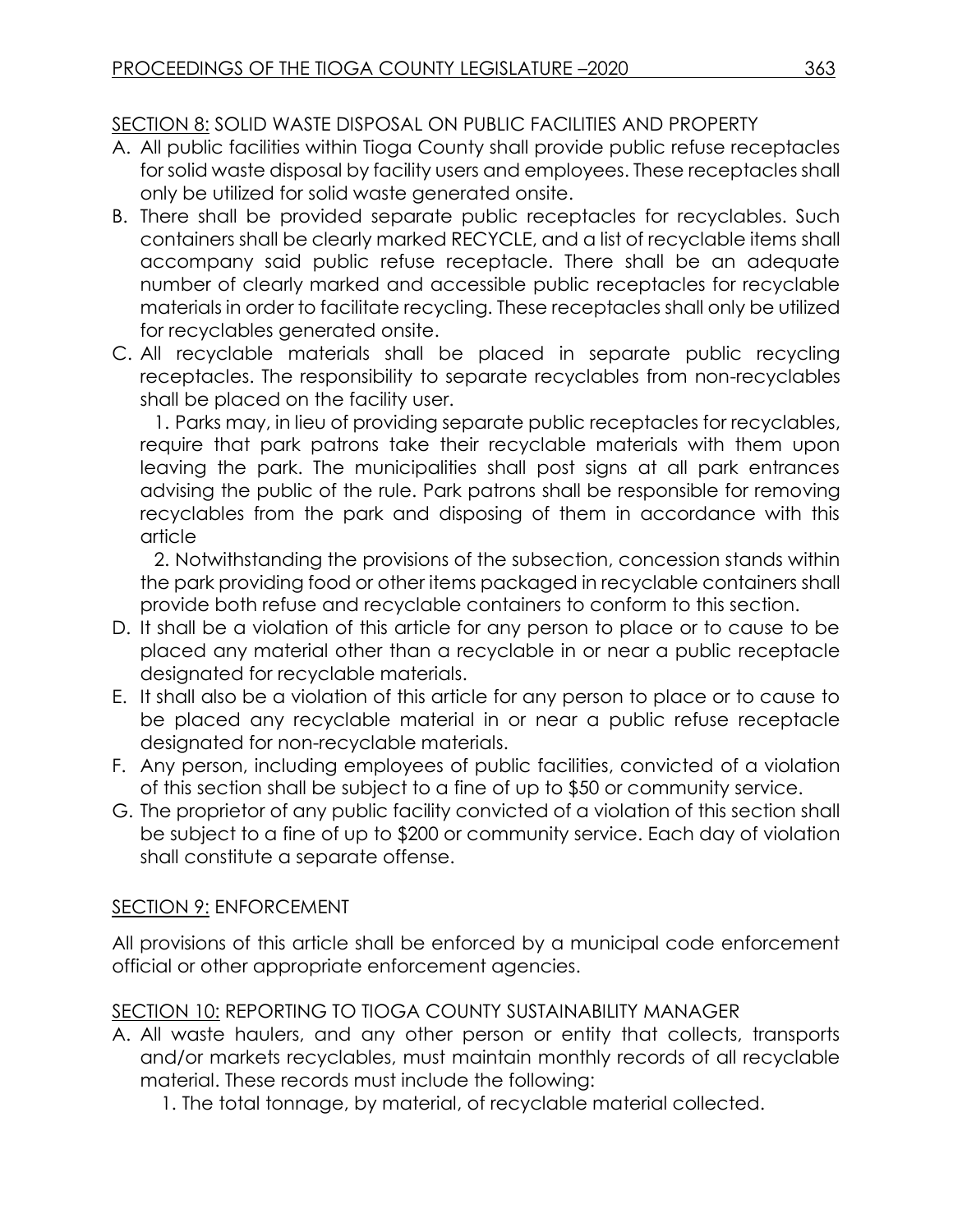- a) The total tonnage, by material, of recyclable material delivered to each and every materials recovery facility, secondary materials market, secondary materials broker or end-use market.
- b) Weight slips from the broker or end-use market will fulfill this requirement.
- B. Reports containing the information required in this section shall be compiled and delivered to the Sustainability Manager on an annual basis. Reports shall be filed with the Sustainability Manager no later than January 31 of the subsequent year of filing.
- C. Each waste hauler shall retain for no less than five years the records and documents required pursuant to this article and shall make such documents available upon the request of the Sustainability Manager or law enforcement officers.

### **SECTION 11: PRIORITY**

Pursuant to Section 1 of Chapter 675 of the Laws of 1982 of the State, this article takes precedence over and shall supersede any inconsistent provisions of any local law enacted by any municipality within the County.

#### SECTION 12: EFFECTIVE DATE

This Local law shall take effect January 1, 2021.

#### And be it further

RESOLVED: That the Clerk of the Legislature be and hereby is directed, pursuant to Local Law No. 4 of 1992, to cause to be published in the official newspapers of the County of Tioga a synopsis of such Local Law, such synopsis to be within ten days after adoption of the Local Law; and be it further

RESOLVED: That the Clerk of the Legislature be and hereby is directed within five days after adoption of such Local Law to cause the Local Law to be filed as required by the Municipal Home Rule Law Section 27.

Legislator Standinger spoke. "This is a very difficult situation that we are in with the recycling. I think it is a bigger problem nationally and that is the recycled products really have no value and we cannot solve that problem. All we can do is what we are required to do by law and that is to provide a program. What happens to it after that is not our responsibility, but the Federal and State government obviously are not that concerned about it or they would develop a mechanism to actually reuse these products instead of just saying we have to collect them and not worrying about the end result. Unfortunately, we are forced into a decision here that although we do not all agree on it we really do not have a whole lot of choice. "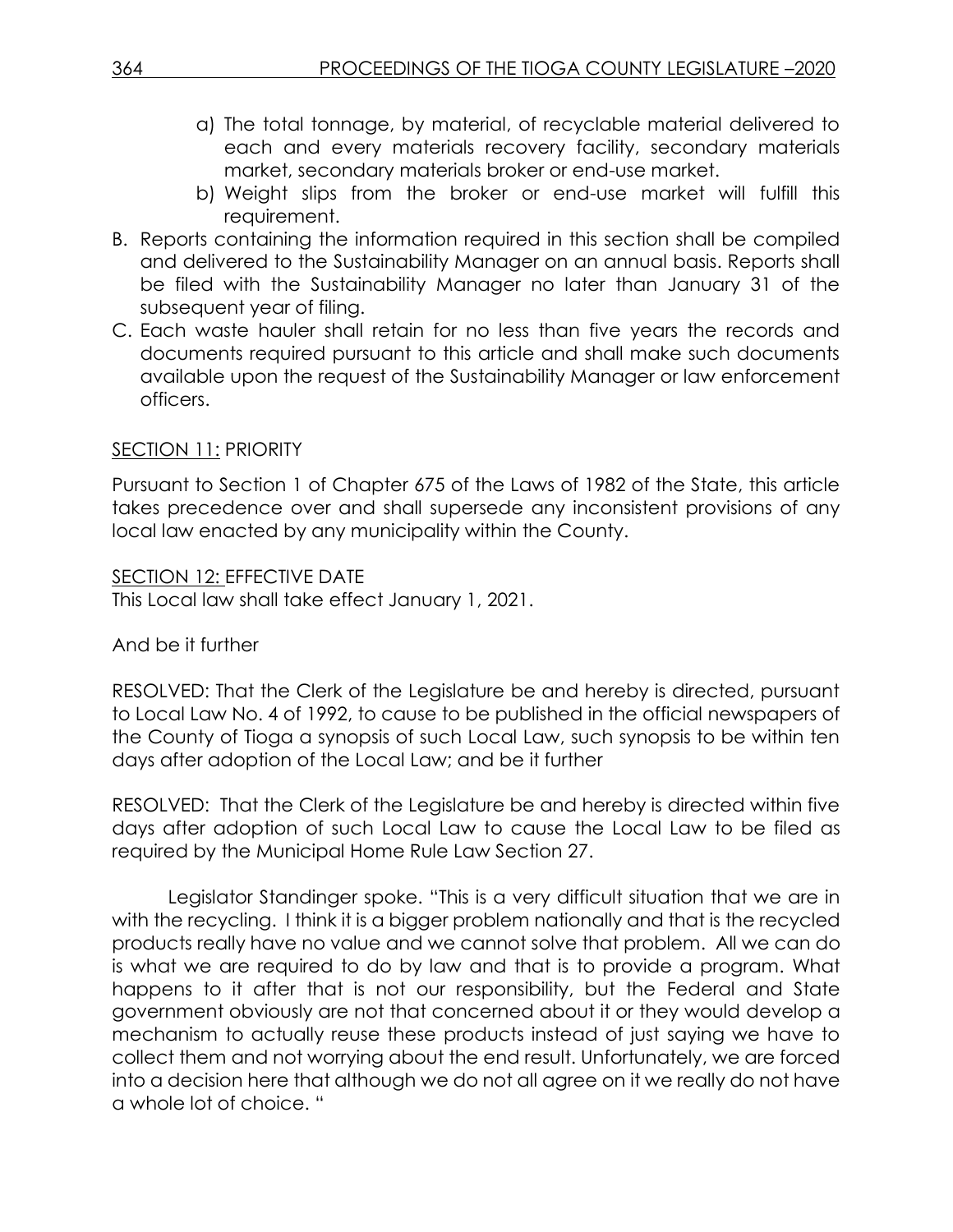Legislator Mullen spoke. "As the County Legislator for Waverly; one of the biggest villages in the County, my issue is that I cannot imagine standing in front of my constituents and saying we are going to double the cost of something and give you half the service. It is not keeping what you have now. It is going to change. Even if we voted this in, it would be recycling picked up every 14 days and not every week.

"Furthermore, this is tied to the tax cap. If we enact this as the proposed bid came in, it would be a 5.1% increase in our tax cap levy for 2021 putting us way over the tax cap, which we are allowed under the State's formula of 1.41%. That affects the STAR exemption and STAR rebates. I am concerned about fixed income people, so now you take the STAR rebate or check away from all these households. An average STAR rebate is several hundred dollars. So, not only would this double the tax, it is over \$6 million more dollars over the course of five years. This would also eliminate the STAR exemption at the County level because of exceeding the 1.41% allowable tax cap.

"The Town of Barton is going to exceed the tax cap, so that further affects the STAR exemption for the people in my District. Under no circumstances, will I ever stand in front of people and say I am going to charge you double for something and give you half the service. That is like buying tires and going to the tire store you have been doing business with since 1992 and having them say the tires cost twice as much, but I am only giving you two tires. That is what happened. I will not vote for it.

"Now, if someone wants to come up with a better plan; then come up with the plan. But, do not come in and say that you want to charge \$6 million dollars for it because in these economic times, what the County is up against with the cut in State Aid and reduction of our sales tax revenue, the County is already taking an \$8-10 million dollar hit. That is a lot of money. We cannot afford to do this to people and I can guarantee you I am going to have a loud and emphatic vote to approve what is being presented today.

"I will vote yes on the new plan and yes to eliminate the law of 1992. We cannot do this to the people. We talk about poor people and those on fixed incomes, these are the people that would really be hurt. I know many people that wait for those STAR checks and they would not be coming because of this law. A 5.1% increase in taxes, I am not voting for it."

Legislator Sullivan spoke. "One of the things that is not mentioned as often as it should be and one of my big concerns in the District I represent is the agricultural businesses and farmers. Under the current program, the way the recycle tax is calculated is similar to the property tax calculation based on assessed value, etc. So, if there is a farmer that owns a fair amount of acreage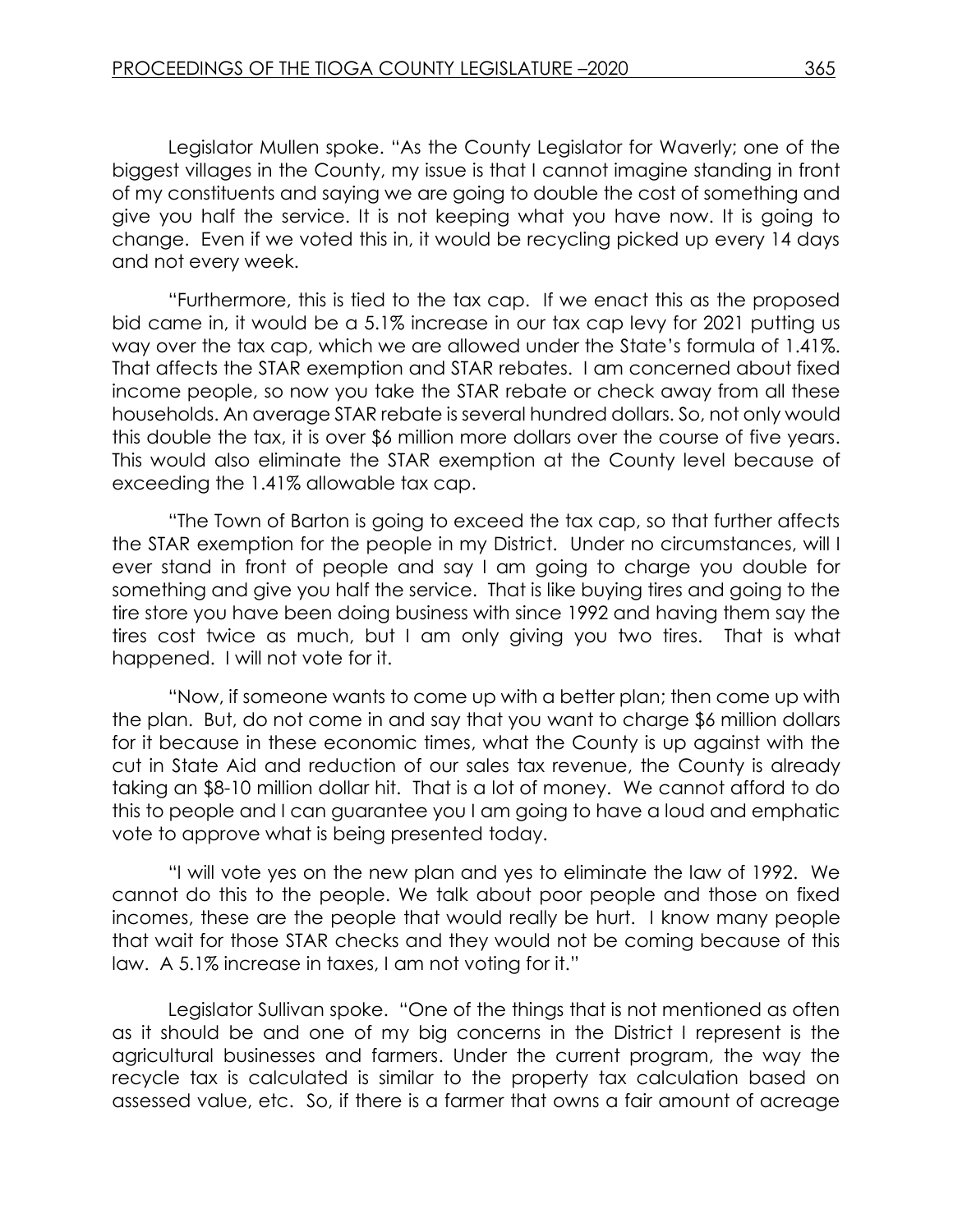and regardless of whether some of this acreage has no residence on it whatsoever, that farmer is taxed just based on the acreage and paying well more than someone perhaps that has a home on a village lot. Through the years, I have heard from many of my constituents about the unfairness of that and I agreed with them, but there was no solution that we could come up with that would change it.

"I cannot support doubling that excessive burden on the agricultural community and large property tax owners. Based on just the financials we have reviewed it is unsustainable, as well as all the other aspects of it. I just wanted to point out large landowners, and specifically the agricultural folks have been subsidizing this and they are going to take a huge hit on top of not being able to sell their products due to the COVID-19 situation.

"I will be in favor of making this change."

#### ROLL CALL VOTE

Yes – Legislators Hollenbeck, Monell, Mullen, Roberts, Sauerbrey, Standinger. Sullivan, Weston, and Balliet

No – None.

Absent – None.

RESOLUTION ADOPTED.

Legislator Sullivan introduced Local Law Introductory No. C of 2020.

County of Tioga

Local Law No. X of the Year 2020.

A Local Law providing for the collection of a hotel and motel tax in Tioga County.

Be It Enacted by the Legislature of the County of Tioga as follows:

SECTION 1: TITLE

This local Law shall be known as the "Hotel/Motel Tax Law"

SECTION 2: PURPOSE

The purpose of this Local Law is to enhance the general economy of Tioga County, its cities, towns, and villages through promotion of tourists, activities, conventions, trade shows, special events, and other directly related and supporting activities.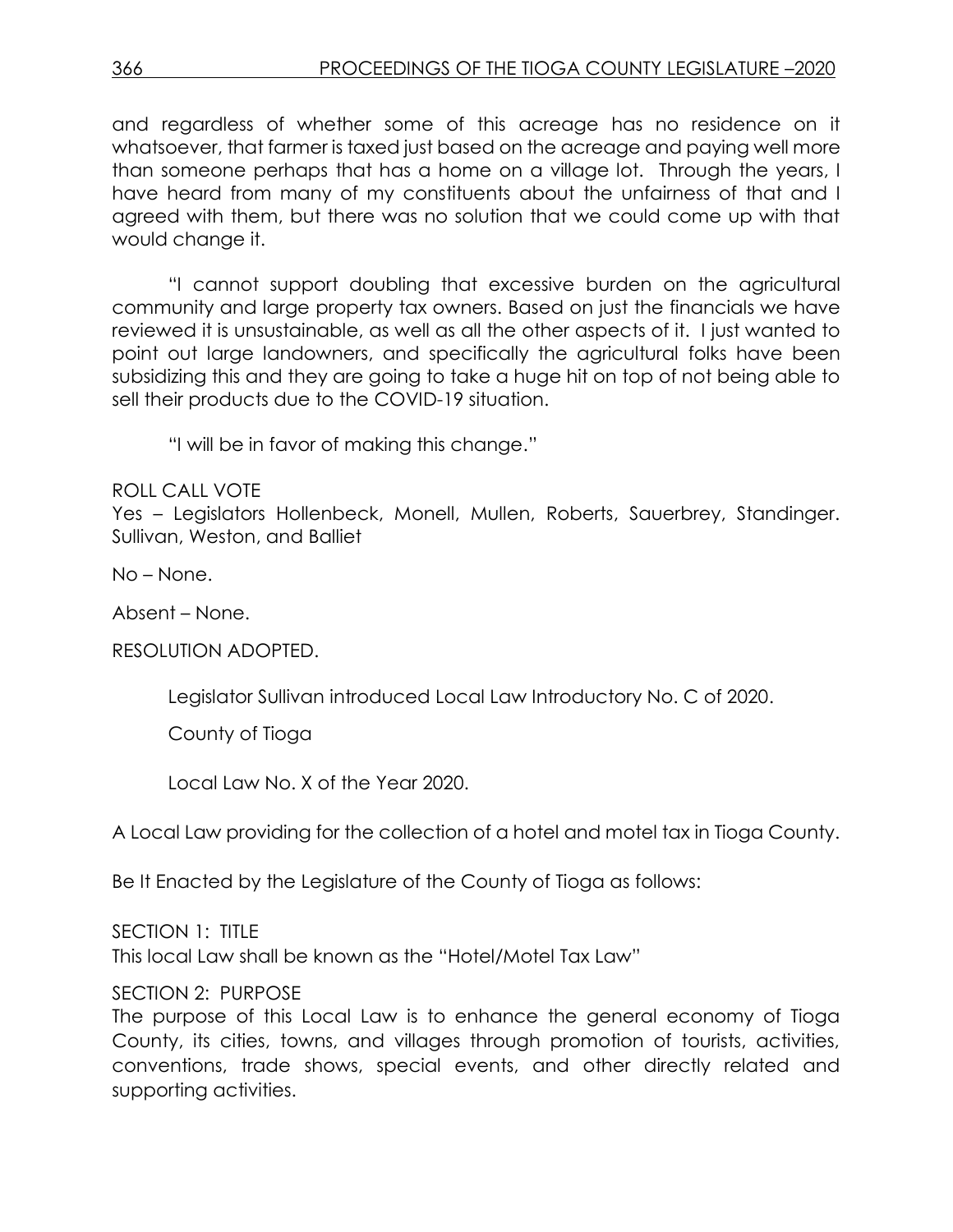## SECTION 3: DEFINITIONS

HOTEL/MOTEL - Any facility or a portion thereof providing lodging on an over-night basis, in exchange for any consideration, and shall include those facilities designated and commonly known as "bed and breakfast" and "tourist" facilities.

OCCUPANCY - The use or possession, or the right to the use or possession of any room in a hotel or motel.

OCCUPANT **-** A person who, for a charge or any consideration uses, possesses, or has the right to use or possess, any room in a hotel or motel under any lease, concession, permit, right, license, agreement, or otherwise.

OPERATOR **-** Any person operating a hotel or motel in Tioga County including but not limited to the owner, proprietor, lessee, sub-lessee, mortgagee in possession, licensee, or any other person otherwise operating such hotel or motel.

PERMANENT RESIDENT - A person occupying any room or rooms in a hotel or motel for at least fourteen (14) consecutive days.

PERSON - An individual, partnership, society, association, joint stock company, corporation, estate, receiver, trustee, assignee, referee, and any other person acting in a fiduciary or representative capacity, whether appointed by a court or otherwise, and any combination of the foregoing.

RENT – The consideration received for occupancy valued in money, whether received in money, or otherwise.

RETURN - Any return filed or requested to be filed as herein provided.

ROOM - Any room or rooms of any kind in any part or portion of a hotel or motel, which is available for rent or otherwise let out for the lodging of guests.

TREASURER – Tioga County Treasurer

## SECTION 4: TAX

A tax in the amount of four percent (4%) of the per diem rental rate for each room occupied, is hereby assessed on all hotels and motels in Tioga County, provided, however, that such tax shall not be applicable to a permanent resident of a hotel or motel.

## SECTION 5: EXEMPTION

Such tax shall not be imposed on any transaction, by or with any of the following: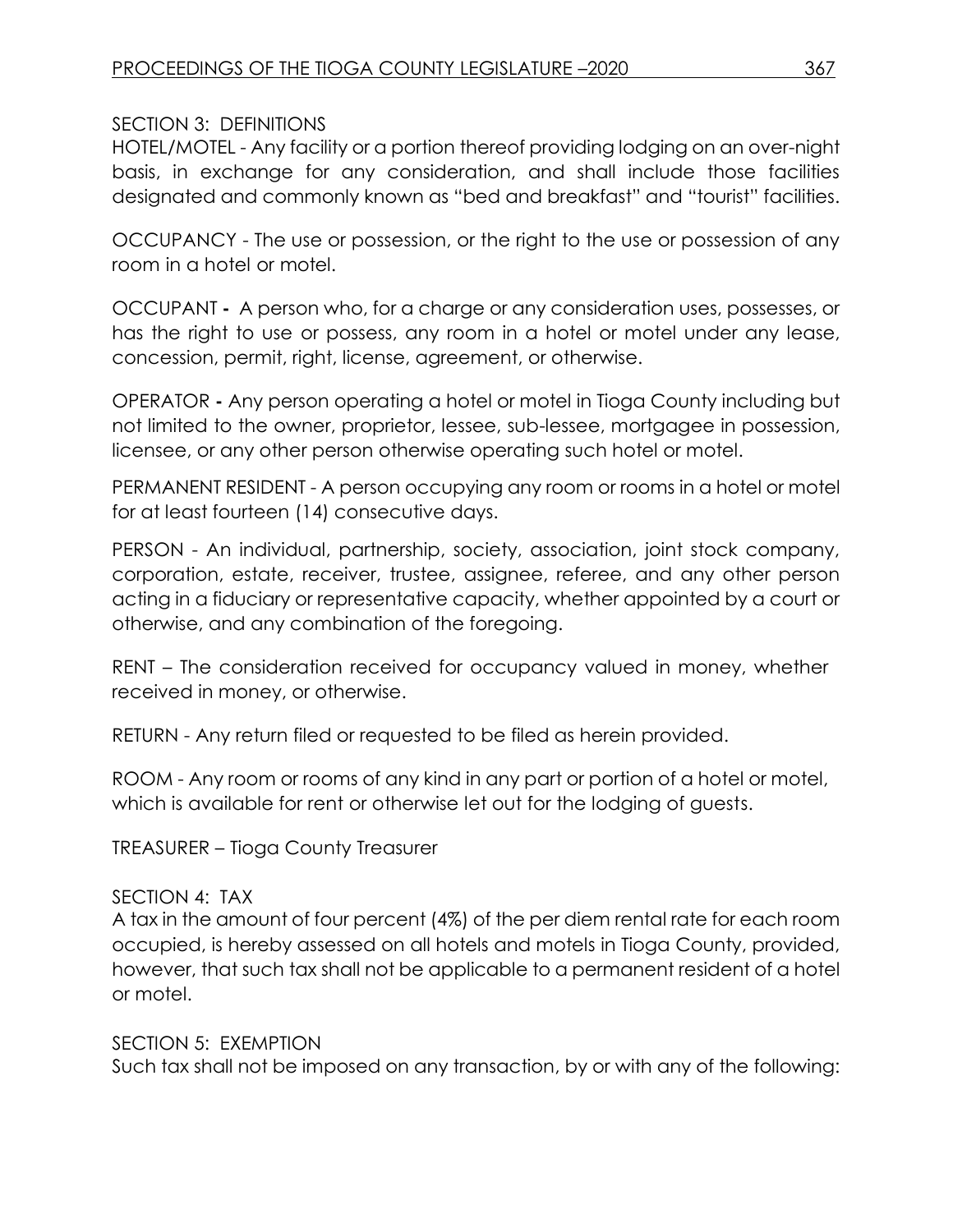(A) The State of New York, or any public corporation (including a public corporation created pursuant to agreement or compact with another state or the dominion of Canada), improvement district or other political subdivision of the State.

(B) The United States of America, insofar as it is immune from taxation;

(C) Any corporation or association, or trust, or community chest, fund or foundation organized and operated exclusively for religious, charitable or educational purposes, or for the prevention of cruelty to children or animals, and no part of the net earnings of which inures to the benefit of any private shareholder or individual and no substantial part of the activities of which is carrying on propaganda, or otherwise attempting to influence legislation; provided, however, that nothing in this paragraph shall include an organization operated for the primary purpose of carrying on a trade or business for profit, whether or not all of its profits are payable to one or more organizations described in this paragraph.

## SECTION 6: REGISTRATION

Within three (3) days after commencing business or opening, every operator shall file with the Treasurer a registration application in a form prescribed by the Treasurer.

## SECTION 7: ADMINISTRATION AND COLLECTION

(A) The tax imposed by this local law shall be administered and collected by the Treasurer, or other fiscal officers of Tioga County, by such means and in such manner as other taxes which are now collected and administered by such officers or as otherwise may be provided by such local law.

(B) The tax to be collected shall be stated and charged separately from the rent and shown separately on any record thereof, at the time when the occupancy is arranged or contracted for and charged for, and upon every evidence of occupancy or any bill or statement of charge made for said occupancy issued or delivered by the operator. The tax shall be paid by the occupant to the operator or to the person entitled to be paid the rent or charge for the hotel or motel occupied for and on account of the County, and the operator or person entitled to be paid the rent or charge shall be liable for the collection and payment of the tax.

(C) The operator or any officer of any corporate operator shall be personally liable for the tax collected or required to be collected under this local law, and such operator or person entitled to be paid the rent or charge shall have the same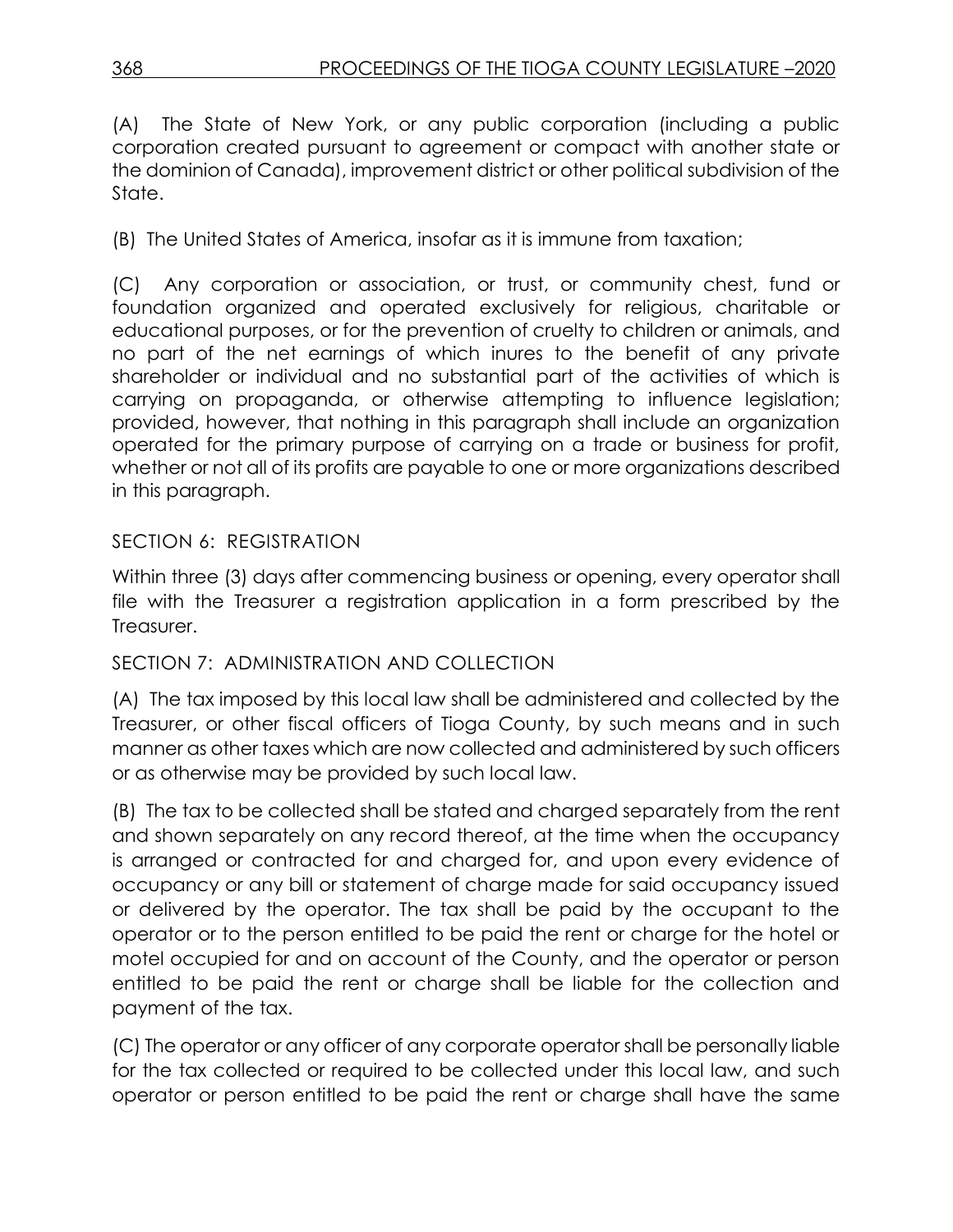right in respect to collecting the tax from the occupant, or in respect to nonpayment of the tax by the occupant, as if the tax were a part of the rent or charge and payable at the same time as the rent or charge; provided, however, that the Treasurer or other fiscal officers, employees or agents specified in this local law, shall be joined as a party in any action or proceeding brought to collect the tax by the operator or by the person entitled to be paid the rent or charge.

(D) The Treasurer may, whenever deemed necessary for the proper enforcement of this local law, provide that the occupant shall file returns and pay directly to the Treasurer, the tax herein imposed.

(E) For the purpose of the proper administration of this local law and to prevent evasion of the tax hereby imposed, it shall be presumed that all rents are subject to tax until the contrary is established, and the burden of proving that a rent for occupancy is not taxable hereunder shall be upon the operator, except that, where by regulation pursuant to subdivision (d) of this section, an occupant is required to file returns and pay directly to the Treasurer the tax herein imposed, the burden of proving that a rent for occupancy is not taxable shall be upon the occupant.

(F) Where an occupant claims exemption from the tax under the provisions of section five of this local law, the rent shall be deemed taxable hereunder unless the operator shall receive from the occupant claiming such exemption a certificate duly executed by an exempt corporation or association certifying that the occupant is its agent, representative, or employee, together with a certificate executed by the occupant that his occupancy is paid or to be paid by such exempt corporation or association, and is necessary or required in the course of or in connection with the occupant's duties as a representative of such corporation or association. Where deemed necessary, the operator may further require that any occupant claiming exemption from the tax furnish a copy of a certificate issued by the Treasurer certifying that the corporation or association therein named is exempt from the tax under section five of this local law.

## SECTION 8: RECORDS TO BE KEPT

Every operator shall keep records of every occupancy and of all rent paid, charged and due thereon and of the tax payable thereon, in such form as the Treasurer may require. Such records shall be available for inspection and examination at any time upon demand by the Treasurer or the Treasurer's duly authorized agents or employees, and shall be preserved for a period of not less than three (3) years, except that the Treasurer may consent in writing to their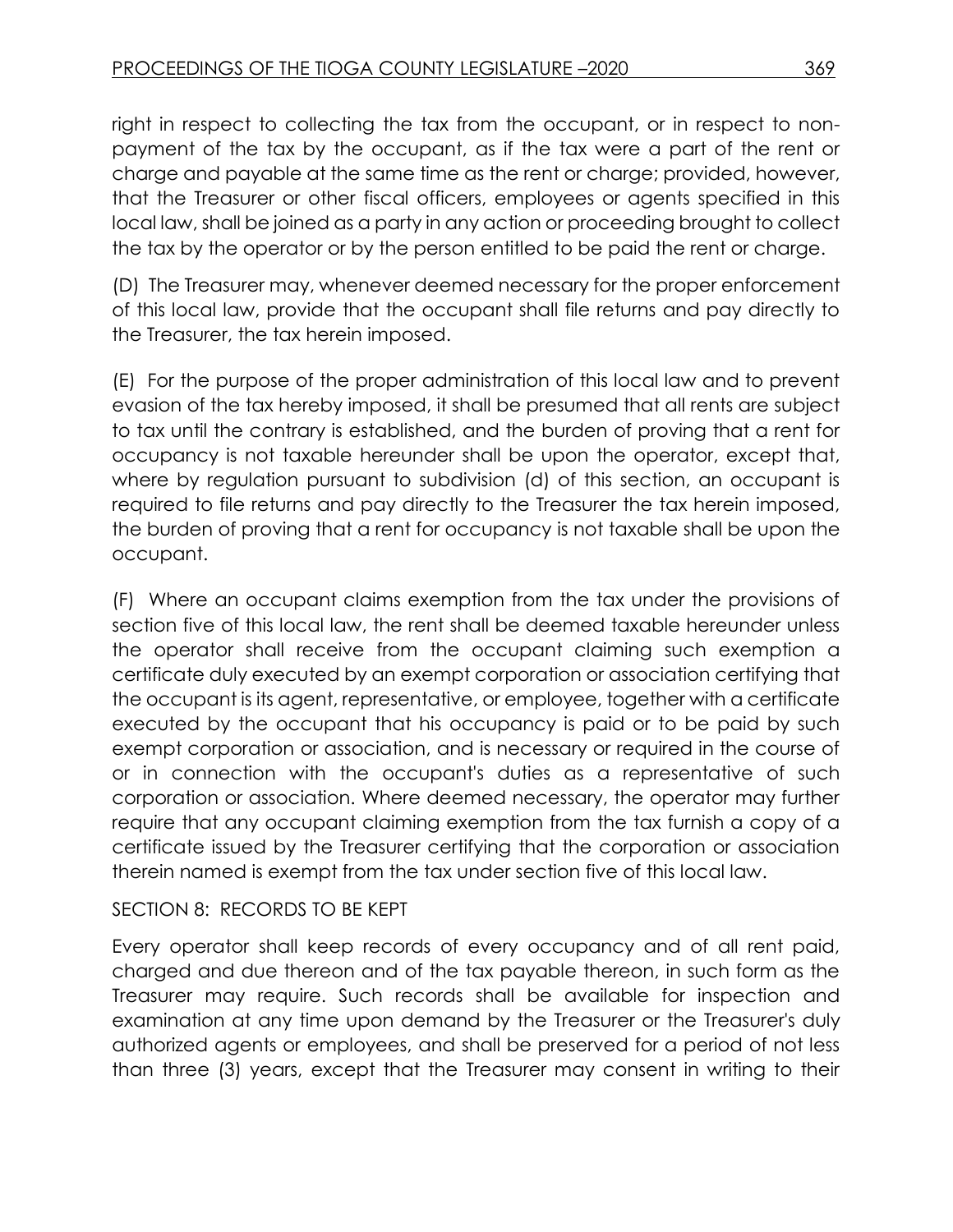destruction within that period or may in writing require that such records be kept and maintained for a specified period in excess of three (3) years.

## SECTION 9: RETURNS

(A) The filing of returns and the payment of the tax shall be paid to the Treasurer on a quarterly basis. Such returns shall be filed within twenty (20) days from the expiration of the period covered thereby. The Treasurer may permit or require returns to be made by other periods and upon such dates as may be specified. If the Treasurer deems it necessary in order to insure the payment of the tax imposed by this local law, the Treasurer may require returns to be made for shorter periods than those prescribed pursuant to the foregoing provisions of this section and upon such dates as may be specified.

(B) The forms of returns shall be prescribed by the Treasurer and shall contain such information as may be deemed for the proper administration of this local law. The Treasurer may require amended returns to be filed within twenty (20) days after notice and to contain the information specified in the notice.

(C) If the return required by this local law is not filed, or a return filed is incorrect or insufficient on its face, the Treasurer shall take the necessary steps to enforce the filing of such return or of a corrected return.

# SECTION 10: PAYMENT OF TAX

(A) Upon the time of filing a return of occupancy and of rents, each operator shall pay to the Treasurer the taxes imposed by this local law upon the rents required to be included in such return, as well as other monies collected by the operator acting or purporting to act under the provisions of this local law.

(B) Where the Treasurer, in his discretion, deems it necessary to protect revenues to be obtained under this local law, the Treasurer may require any operator obligated to collect the tax imposed by this local law to file with the Treasurer's office a bond, issued by a surety company authorized to transact business in this state and approved by the superintendent of insurance of this state as to solvency and responsibility, in such amount as the Treasurer may fix to secure the payment of any tax and/or penalties and interest due or which may become due from such operator.

(C) In the event the Treasurer determines that an operator is to file such bond, notice shall be given by the Treasurer to such operator to that effect specifying the amount of the bond required.

(D) The operator shall file such bond within five (5) days after the issuance of such notice, unless within five (5), days the operator shall serve upon and deliver to the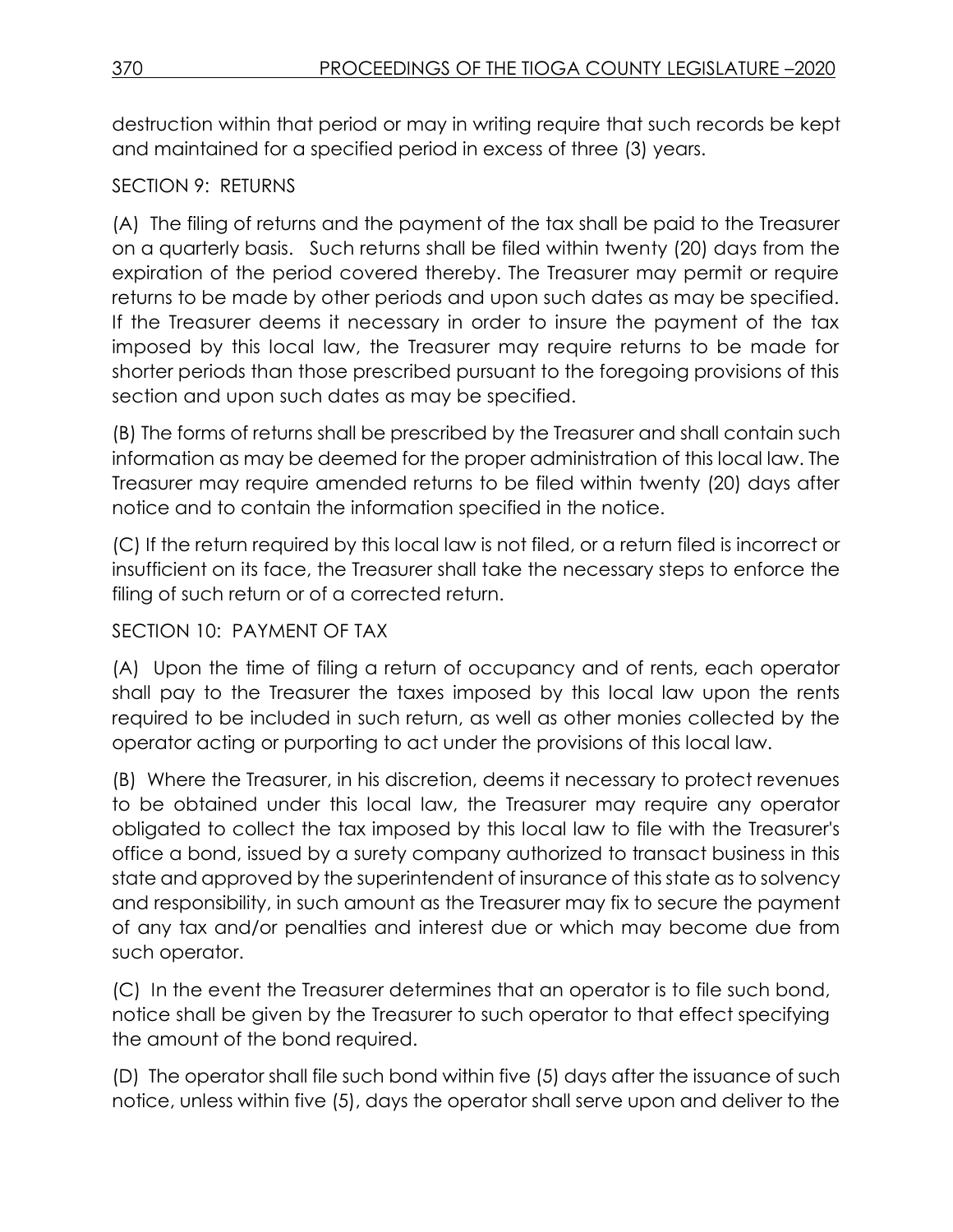Treasurer a written request for a hearing before the Treasurer at which the necessity, propriety and amount of the bond shall be determined by the Treasurer. Any determination by the Treasurer upon such hearing shall be final and shall be complied with by the operator within fifteen (15) days after the giving of notices thereof.

(E) In lieu of such bond, securities approved by the Treasurer or cash in such amount as may be prescribed, may be deposited which shall be kept in the custody of the Treasurer who may at any time without notice of the depositor apply them to any tax and interest and penalties due, and for that purpose the securities may be sold by the Treasurer at public or private sale without notice to the depositor thereof.

## SECTION 11: DETERMINATION OF TAX

If a return required by this local law is not filed, or if a return is incorrect or insufficient, the amount of tax due shall be determined by the Treasurer from such information as may be obtainable and, if necessary, the tax may be estimated on the basis of external indices, such as number of rooms, location, scale of rents, comparable rents, type of accommodations and service, number of employees and/or other factors. Notice of such determination shall finally and irrevocably fix the tax unless the person against whom it is assessed, within thirty (30) days after giving of such notice of such determination, shall apply to the Treasurer for a hearing, or unless the Treasurer of its own motion shall redetermine the same. After such hearing, the Treasurer shall give notice of the determination made to the person against whom the tax is assessed. Any final determination of the amount of any tax payable hereunder, shall be reviewable for error, illegality or unconstitutionality or any other reason whatsoever by a proceeding under article seventy-eight of the Civil Practice Law and Rules if application therefor is made to the Supreme Court within thirty (30) days after the giving of the notice of such final determination, provided, however, that any such proceeding under article seventy-eight of the Civil Practice Law and Rules shall not be instituted unless:

(A) The amount of tax sought to be reviewed, with such interest and penalties thereon as may be provided for by local law or regulation shall be first deposited and there is filed an undertaking, issued by a surety company authorized to transact business in this state and approved by the superintendent of insurance of this state as to solvency and responsibility, in such amount as a justice of the Supreme court shall approve to the effect that if such proceeding be dismissed or the tax confirmed, the petitioner will pay all costs and charges which may accrue in the prosecution of such proceeding; or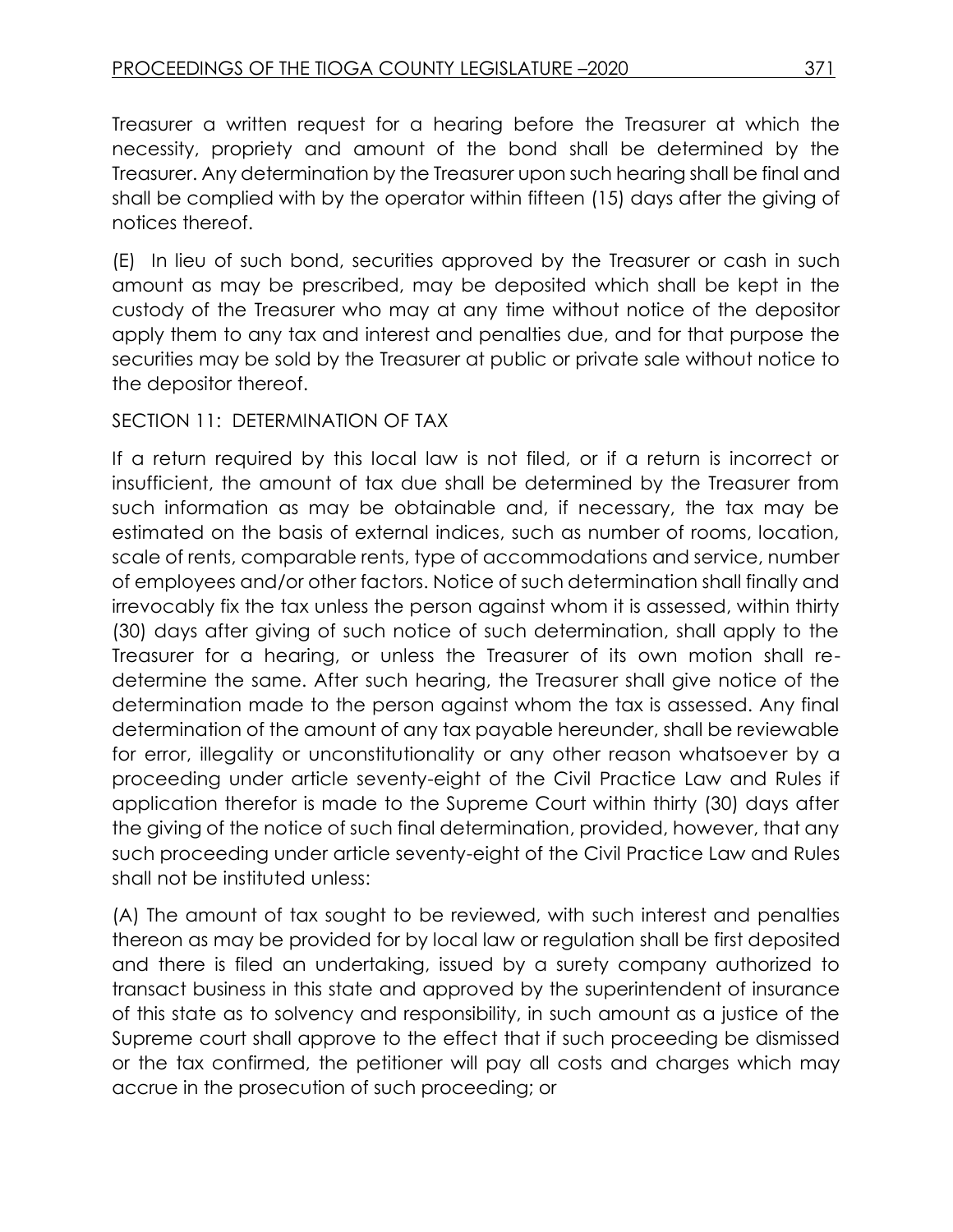(B) At the option of the petitioner, such undertaking may be in a sum sufficient to cover the taxes, interests, and penalties stated in such determination plus the costs and charges which may accrue against such petitioner in the prosecution of the proceeding, in which event the petitioner shall not be required to pay such taxes, interests or penalties as a condition precedent to the application.

# SECTION 12: JUDICIAL REVIEW

(A) Any final determination of the amount of any tax payable hereunder shall be reviewable for error, illegality or unconstitutionality or any other reason whatsoever by a proceeding under article seventy-eight of the civil practice law and rules if application therefore is made to the supreme court within thirty days after the giving of the notice of such final determination, provided, however, that any such proceeding under article seventy-eight of the civil practice law and rules shall not be instituted unless:

1. The amount of any tax sought to be reviewed, with such interest and penalties thereon as may be provided for, shall be first deposited and there is filed an undertaking, issued by a surety company authorized to transact business in this state and approved by the superintendent of insurance of this state as to solvency and responsibility, in such amount as a justice of the supreme court shall approve to the effect that if such proceeding be dismissed or the tax confirmed the petitioner will pay all costs and charges which may accrue in the prosecution of such proceeding; or

2. At the option of the petitioner such undertaking may be in a sum sufficient to cover the taxes, interests and penalties stated in such determination plus the costs and charges which may accrue against it in the prosecution of the proceeding, in which event the petitioner shall not be required to pay such taxes, interest or penalties as a condition precedent to the application.

(B) Where any tax imposed hereunder shall have been erroneously, illegally or unconstitutionally collected and application for the refund thereof duly made to the Treasurer, and he shall have made a determination denying such refund, such determination shall be reviewable by a proceeding under article seventy-eight of the civil practice law and rules, provided, however, that such proceeding is instituted within thirty days after the giving of the notice of such denial, that a final determination of tax due was not previously made, and that an undertaking is filed with the proper fiscal officer or officers in such amount and with such sureties as a justice of the supreme court shall approve to the effect that if such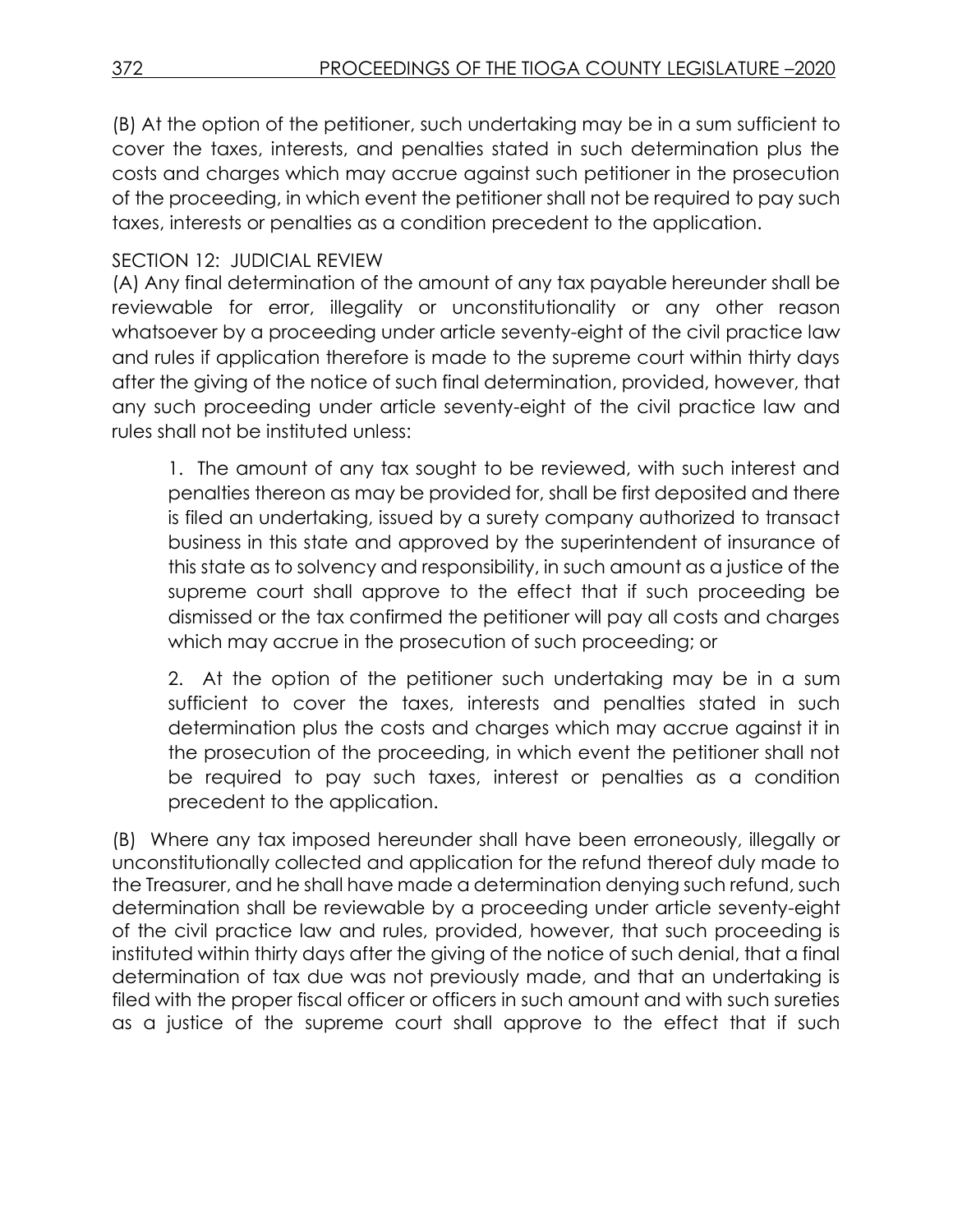proceeding be dismissed or the tax confirmed, the petitioner will pay all costs and charges which may accrue in the prosecution of such proceeding.

### SECTION 13: PENALTY AND INTEREST

There shall be a penalty for failure to file said return and pay over the tax to the Treasurer on the date due in the amount of ten (10%) percent of the amount of the tax due plus interest at the rate of one percent (1%) of such tax for each month of delay, excepting the first month after such return was required to be filed or such tax became due.

#### SECTION 14: LIMITATION OF TIME

Except in the case of a willfully false or fraudulent return with intent to evade the tax, no assessment of additional tax shall be made after the expiration of more than three years from the date of the filing of a return, provided, however, that where no return has been filed as provided by law the tax may be assessed at any time.

#### SECTION 15: RESERVES

In cases where the occupant or operator has applied for a refund and has instituted a proceeding under article seventy-eight of the Civil Practice Law and Rules to review a determination adverse to such occupant or operator on such application for a refund, the Treasurer shall set aside sufficient monies to meet any decision adverse to the County.

## SECTION 16: APPLICATION OF FUNDS

All revenues resulting from the imposition of the tax under this local law shall be paid into the treasury of Tioga County and shall be credited to and deposited in the general fund of the County, thereafter to be allocated at the discretion of the County Legislature of the County of Tioga for the purposes of tourism and economic development; provided, however, that the County shall be authorized to retain up to a maximum of five percent of such revenue to defer the necessary expenses of the County in administering such tax. The revenue derived from the tax, after deducting the amount provided for administering such tax, shall be allocated to enhance the general economy of Tioga County, its cities, towns, and villages, through promotion of tourist activities, conventions, trade shows, special events, and other directly related and supporting activities.

## SECTION 17: REMEDIES EXCLUSIVE

The remedies provided by sections eleven (11) and twelve (12) of this local law shall be the exclusive remedies available to any person for the review of the tax liability imposed by this local law; and no determination or proposed determination of tax or determination on any application for refund or credit shall be enjoined, contested or reviewed by any action or proceeding, except by a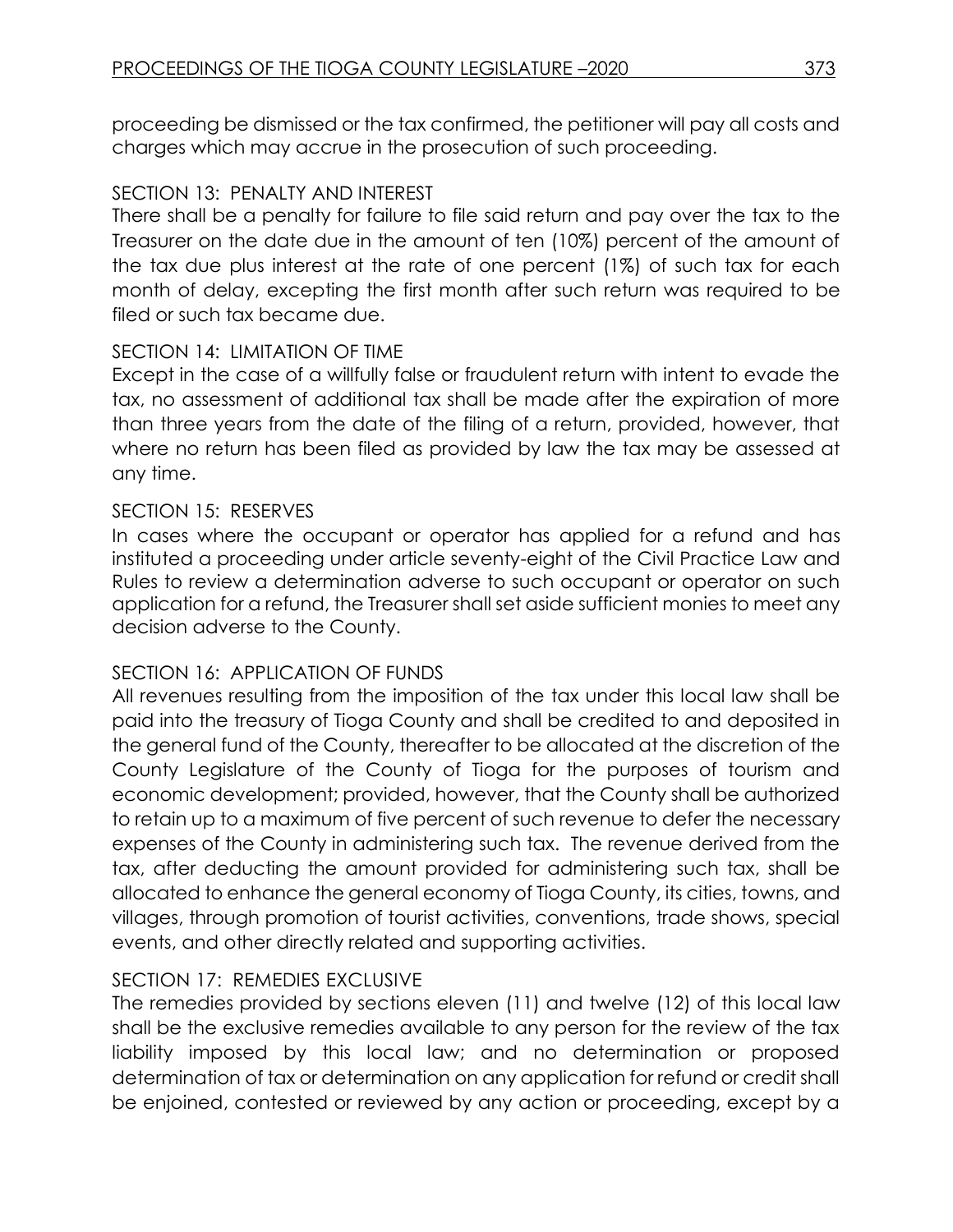proceeding under article seventy-eight of the Civil Practice Law and Rules provided, however, that a taxpayer may proceed by declaratory judgment if suit is instituted within thirty (30) days after a deficiency assessment to the Treasurer prior to the institution of such suit and posts a bond for costs pursuant to section twelve (12) of this local law.

### SECTION 18: PROCEEDINGS TO RECOVER TAX

(A) Whenever any operator or other person shall fail to collect and pay over any tax and/or to pay any tax, penalty or interest imposed by this local law as herein provided, or whenever any occupant shall fail to pay any such tax, penalty or interest, the County Attorney shall, upon the request of the Treasurer bring or cause to be brought an action to enforce the payment of the same on behalf of Tioga County in any court of the State of New York or of any other state or of the United States.

(B) Notwithstanding any other provision of this section, if the Treasurer, in its discretion, believes that any such operator, occupant or other person is about to cease business, leave the state or remove or dissipate the assets out of which the tax or penalties might be satisfied, and that any such tax or penalty will not be paid when due, the Treasurer may declare such tax or penalty to be immediately due and payable and may issue a warrant, as provided in this section, immediately.

(C) As an additional alternate remedy, the Treasurer may issue a warrant, directed to the Tioga County Sheriff or to the Sheriff of any other county commanding said Sheriff to levy upon and sell the real and personal property of the operator, occupant, or other person liable for the tax, which may be found within the County for the payment of the amount thereof, with any penalties and interest and the cost of executing the warrant, and to return such warrant to the Treasurer and to pay to the Treasurer the money collected by virtue thereof within sixty (60) days after the receipt of such warrant. The sheriff shall, within five (5) days after the receipt of the warrant, file with the County Clerk a copy thereof, and thereupon such Clerk shall enter in the judgment docket the name of the person mentioned in the warrant and the amount of tax, penalties and interest for which the warrant is issued and the date when such copy is filed. Thereupon the amount of such warrant so docketed shall become a lien upon the interest in real and personal property of the person against whom the warrant is issued. The Sheriff shall then proceed upon the warrant, in the same manner, and with like effect, as that provided by in respect to executions issued against property judgments of a court of record and for services in executing the warrant the Sheriff shall be entitled to the same fees, which may be collected in the same manner. In the discretion of the Treasurer, a warrant of like terms, force and effect may be issued and directed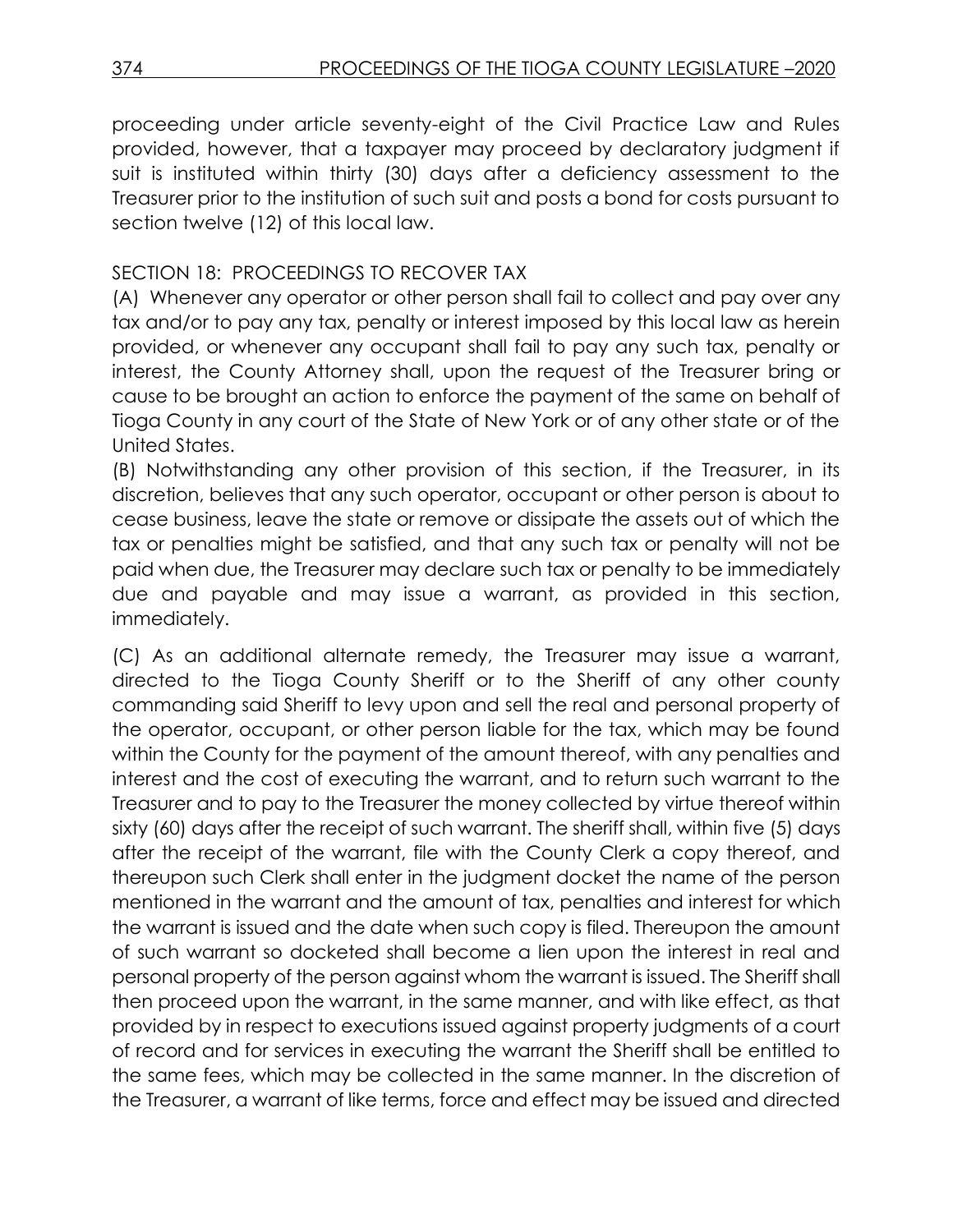to any officer or employee of the Treasurer and in the execution thereof such officer or employee shall have all the powers conferred upon by the Sheriff, but shall be entitled to no fee or compensation in excess of the actual expenses paid in the performance of such duty. If a warrant is returned not satisfied in full, the Treasurer may from time to time issue new warrants and shall also have the same remedies to enforce the amount due thereunder as if the County has recovered judgment therefor and execution thereon has been returned unsatisfied.

(D) Whenever an operator shall make a sale, transfer, or assignment in bulk of any part of the whole of a hotel, motel, or lease, or of such operator's business assets, otherwise than in the ordinary course of business, the purchaser, transferee or assignee shall at least ten (10) days before taking possession of the subject of the said sale, transfer or assignment, or paying therefor, notify the Treasurer by registered mail of the proposed sale and of the price, terms and conditions thereof whether or not the seller, transferor or assignor, has represented to or informed the purchaser, transferee or assignee that any tax is owed pursuant to this local law, and whether or not the purchaser, transferee or assignee has knowledge that such taxes are owing, and whether any such taxes are in fact owing.

(E) Whenever the purchaser, transferee or assignee shall fail to give notice to the Treasurer as required by sub-section eighteen (18) (d), of this section or whenever the Treasurer shall inform the purchaser, transferee, or assignee that a possible claim for such tax or taxes exists, any sums of money, property or choses in action, or other consideration, which the purchaser, transferee or assignee is required to transfer over to the seller, transferor or assignor shall be subject to a first priority right and lien of any such taxes theretofore or thereafter determined to be due the seller, transferor or assignor to the County, and the purchaser, transferee or assignee is forbidden to transfer to the seller, transferor or assignor any such sums of money, property or choses in action to the extent of the amount of the County's claim. For failure to comply with the provisions of this sub-section, the purchaser, transferee or assignee, in addition to being subject to the liabilities and remedies imposed under the provisions of article six of the Uniform Commercial Code, shall be personally liable for the payment determined to be due to the County from the seller, transferor or assignor, and such liability may be assessed and enforced in the same manner as the liability for tax under this local law.

## SECTION 19: GENERAL POWERS OF THE TREASURER

In addition to the powers granted to the Treasurer by County Law and this local law, the Treasurer is hereby authorized and empowered: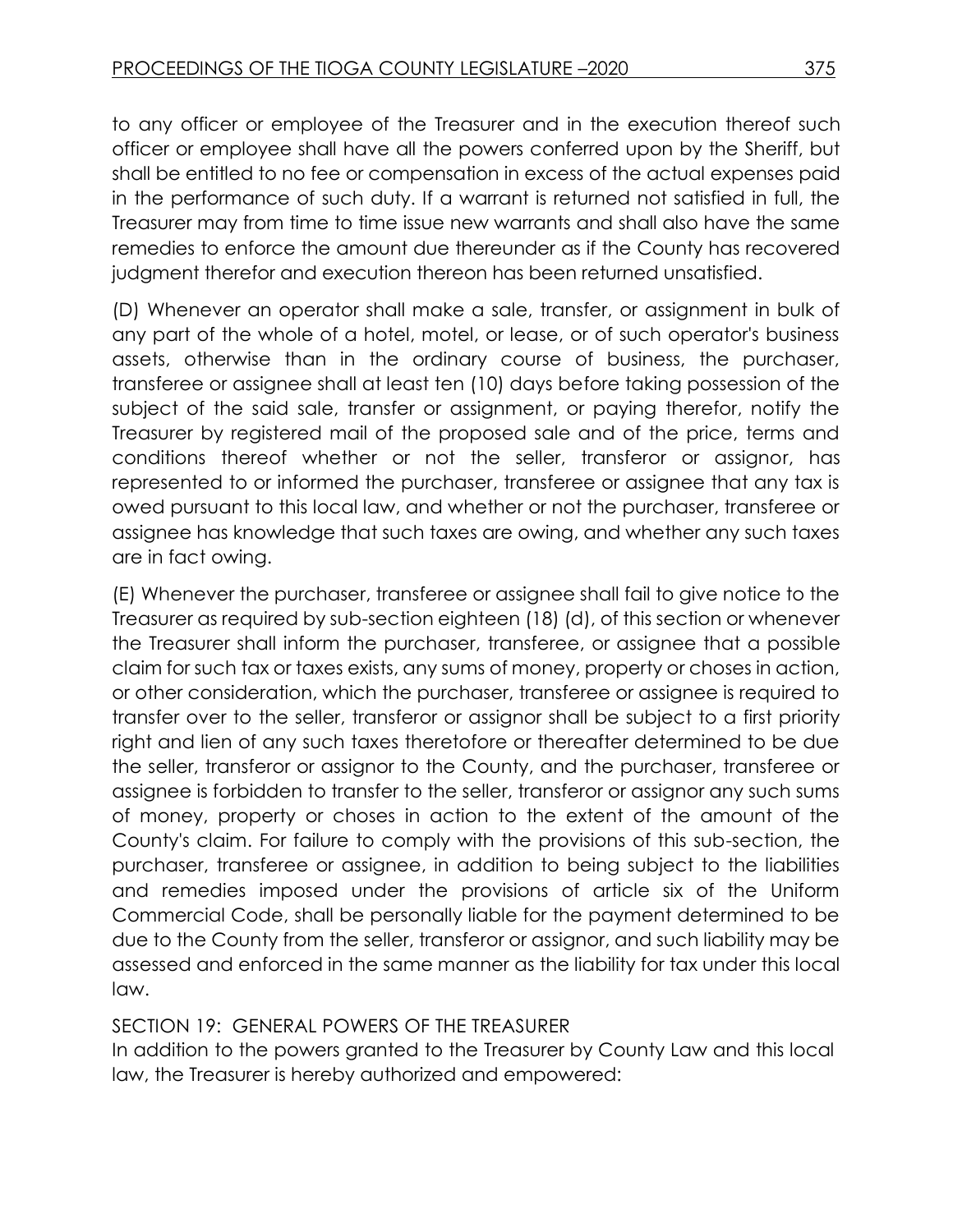(A) To make, adopt and amend rules and regulations, and to issue orders, appropriate to the carrying out of this local law and the purposes thereof;

(B) To extend for cause shown the time of filing any return for a period not exceeding thirty (30) days; and for cause shown, to remit or waive penalties but not interest; and to compromise disputed claims in connection with the taxes hereby imposed.

(C) To request information from the tax commissioner of the State of New York or the treasury department of the United States relative to any person; and to afford information to such tax commissioner or such treasury department relative to any person, any other provision of this local law to the contrary not withstanding

(D) To delegate said functions hereunder to any employee or employees of the **Treasurer** 

(E) To prescribe methods for determining the rents for occupancy and to determine the taxable and nontaxable rents

(F) To require any operator within the County to keep detailed records of the nature and type of hotel or motel maintained, nature and type of service rendered, the rooms available and rooms occupied daily, leases or occupancy contracts or arrangements, rents received, charged and accrued, the names and addresses of the occupants, whether or not any occupancy is claimed to be subject to the tax imposed by this local law, and to furnish such information upon request to the Treasurer

(G) To assess, determine, revise and readjust the taxes imposed under this local law

SECTION 20: ADMINISTRATION OF OATHS AND COMPELLING TESTIMONY

(A) The Treasurer, or the Treasurer's duly designated and authorized employees or agents, shall have power to administer oaths and take affidavits in relation to any matter or proceeding in the exercise of the Treasurer's powers and duties under this local law.

(B) The Treasurer shall have the power to subpoena and require the attendance of witnesses and the production of books, papers, and documents to secure information pertinent to the performance of his duties hereunder and of the enforcement of this local law, and to examine them in relation thereto, and to issue commissions for the examination of witnesses who are out of the state or unable to attend before the Treasurer or excused from attendance.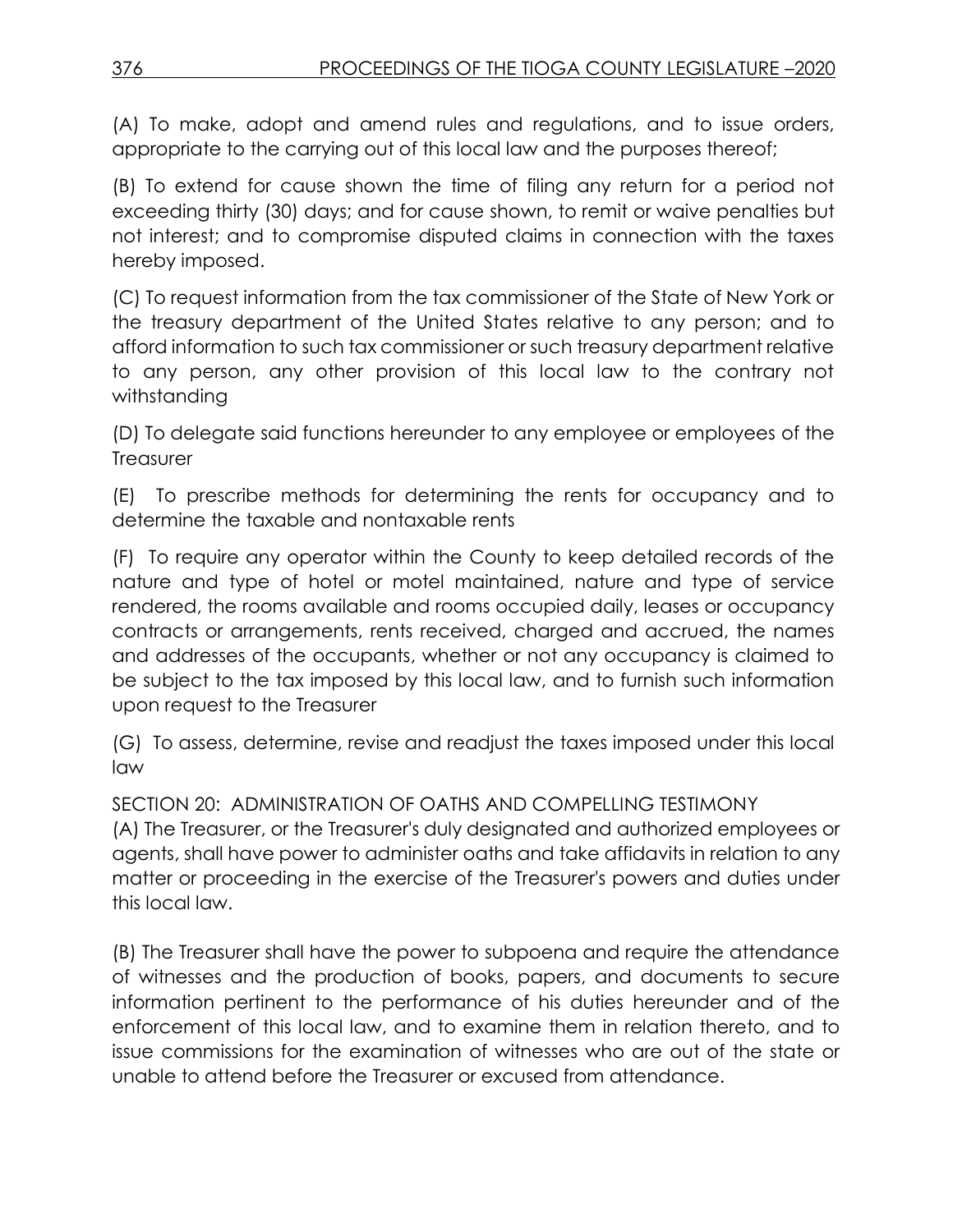(C) A justice of the Supreme Court, either in court or at chambers shall have power summarily to enforce by proper proceedings the attendance and testimony of witnesses and the production and examination of books, papers and documents called for by the subpoena of the Treasurer under this local law.

(D) Any person who shall refuse to testify or to produce books or records or who shall testify falsely in any material matter pending before the Treasurer under this local law shall be guilty of a misdemeanor, punishment for which shall be a fine of not more than one thousand dollars (\$1,000) or imprisonment for not more than one year, or both such fine and imprisonment.

(E) The officers who serve the summons or subpoena of the Treasurer and witnesses attending in response thereto shall be entitled to the same fees as are allowed to officers and witnesses in civil cases in courts or record, except as herein otherwise provided.

(F) The County Sheriff, the Sheriff's duly appointed deputies, and any officer or employee of the Treasurer designated to serve process under this local law, are hereby authorized and empowered to serve any summons, subpoena, order, notice, document, instrument, or other process to enforce or carry out this local law.

# SECTION 21: REFERENCE TO TAX

Wherever reference is made in placards or advertisements or in any other publications to this tax such reference shall be substantially in the following form: "Tax on occupancy of hotel or motel rooms"; except that in any bill, receipt, statement or other evidence of memorandum of occupancy or rent charge issued or employed by the operator, the word "tax" will suffice.

## SECTION 22: RETURNS TO BE SECRET

(A) Except in accordance with proper judicial order, or as otherwise provided by law, it shall be unlawful for the Treasurer or any officer or employee of the Treasurer to divulge or make known in any manner the rents or other information relating to the business of the taxpayer contained in any return required under this local law. The officers charged with the custody of such returns shall not be required to produce any of them or evidence of anything contained in them in any action or proceeding in any court, except on behalf of the Treasurer in an action or proceeding under the provisions of this local law or on behalf of any party to any action or proceeding under this local law when the returns or facts shown thereby are directly involved in such action or proceeding, in either of which events the court may require the production of, and may admit in evidence, so much of said returns or of the facts shown thereby, as are pertinent to the action or proceeding and no more. Nothing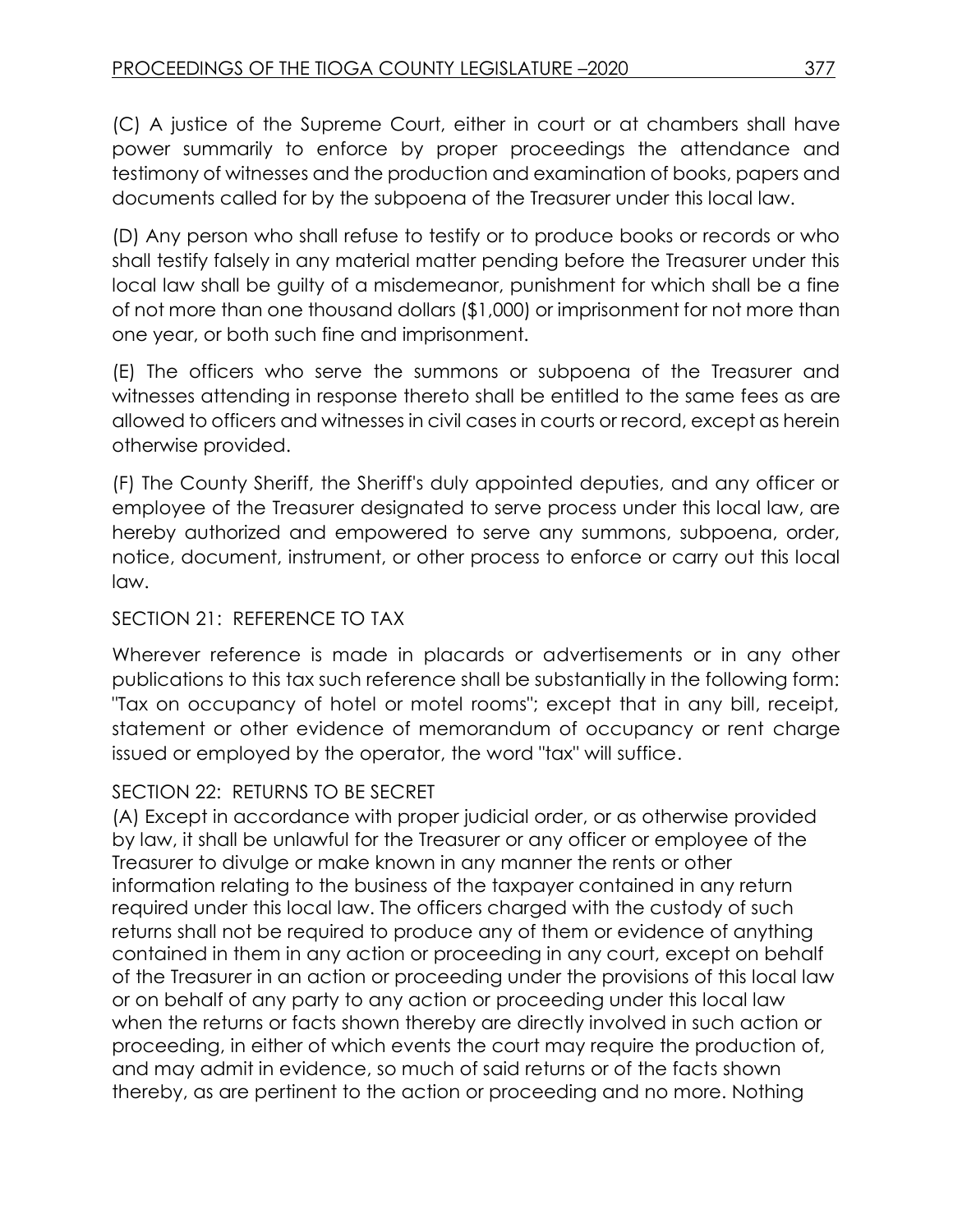herein shall be construed to prohibit the delivery to a taxpayer or his duly authorized representative or a certified copy of any return filed in connection with his tax nor to prohibit the publication of statistics so classified as to prevent the identification of particular returns and the items thereof, or the inspection by the County Attorney or other legal representatives of the County of the return of any taxpayer who shall bring action to set aside or review the tax based thereon, or against whom an action or proceeding has been instituted for the collection of a tax or penalty. Returns shall be preserved for three (3) years and thereafter until the Treasurer permits them to be destroyed.

(B) Any violation of this section shall be punishable by a fine not exceeding one thousand dollars (\$1,000), or by imprisonment not exceeding one year, or both, in the discretion of the court.

#### SECTION 23: EFFECTIVE DATE

This local law shall become effective December 1, 2020 and shall remain in effect until November 30, 2023.

#### SECTION 24: SEVERABILITY

If any provision of this local law or the application thereof to any person or circumstance shall be held invalid, the remainder of this local law and the application of its provisions to other persons or circumstances shall not be affected thereby.

Legislator Mullen moved for the adoption of the following resolution, seconded by Legislator Sullivan.

| REFERRED TO:          | <b>ED&amp;P COMMITTEE</b>                                                        |
|-----------------------|----------------------------------------------------------------------------------|
| RESOLUTION NO. 205-20 | <b>SCHEDULE PUBLIC HEARING</b><br><b>LOCAL LAW INTRODUCTORY</b><br>NO. C OF 2020 |

RESOLVED: That a public hearing shall be held on Local Law Introductory No. C of 2020 A Local Law providing for the collection of a hotel and motel tax in Tioga County in the Edward D. Hubbard Auditorium of the Ronald E. Dougherty County Office Building, 56 Main Street, Owego, New York 13827 on Thursday October 22, 2020 at 10:00 A.M. All persons desiring to present written or oral comments may do so at said time.

#### ROLL CALL VOTE

Yes – Legislators Hollenbeck, Monell, Mullen, Roberts, Sauerbrey, Standinger. Sullivan, Weston, and Balliet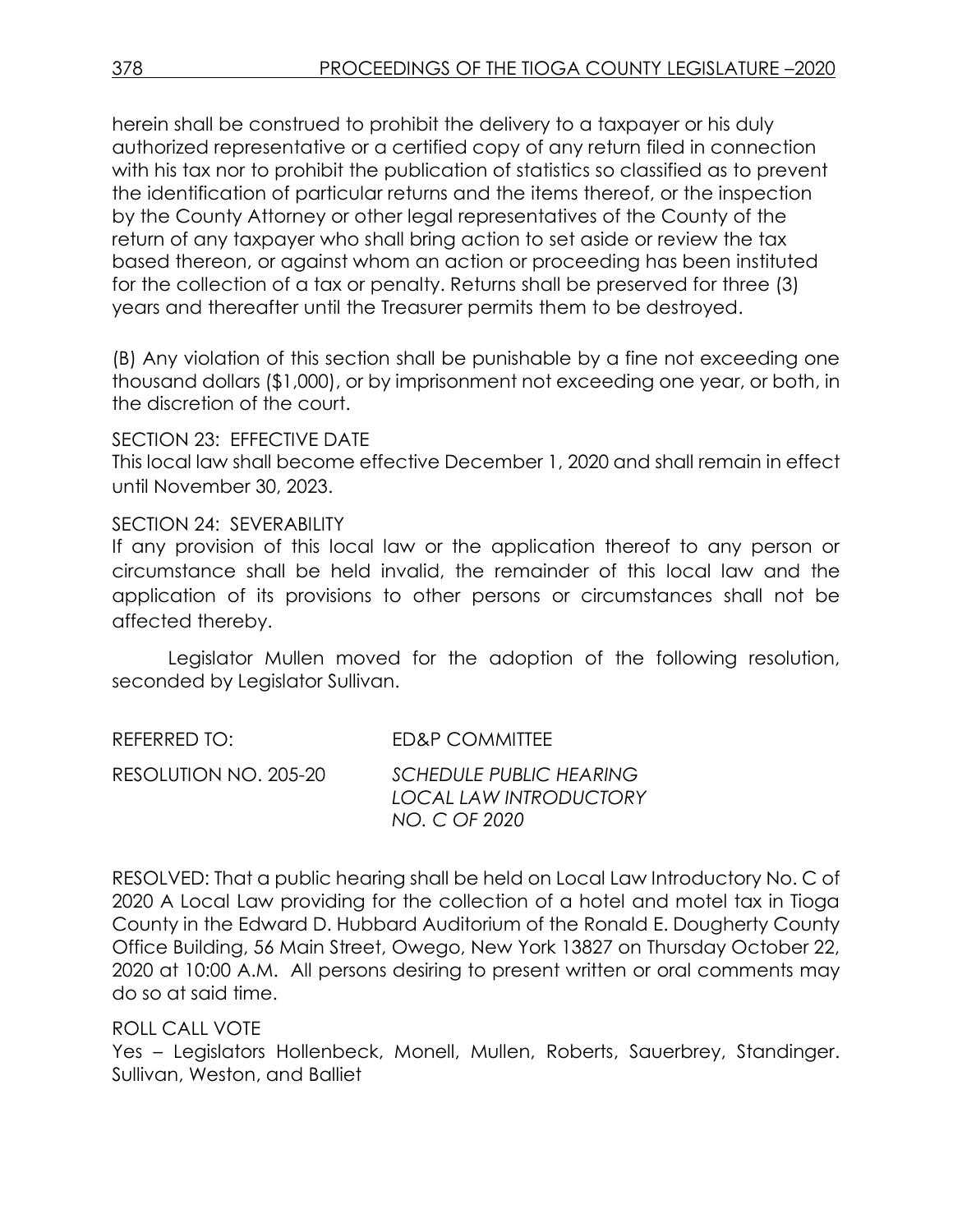No – None.

Absent – None.

RESOLUTION ADOPTED.

Legislator Sullivan moved for the adoption of the following resolution, seconded by Legislator Hollenbeck.

| REFERRED TO:          | LEGISLATIVE WORKSESSION<br><b>FINANCE/LEGAL COMMITTEE</b> |
|-----------------------|-----------------------------------------------------------|
| RESOLUTION NO. 206-20 | <b>SET PUBLIC HEARING</b><br>2021 BUDGET                  |

RESOLVED: That the public hearing on the tentative Tioga County Budget for 2021 be held at 9:30 A.M., Tuesday, November 10, 2020, in the Edward D. Hubbard Auditorium of the Ronald E. Dougherty County Office Building, 56 Main Street, Owego, New York 13827.

Chair Sauerbrey spoke. "I would like to invite the public to attend or at least participate via Zoom if you want to know how challenging our financial situation is for 2021."

ROLL CALL VOTE

Yes – Legislators Hollenbeck, Monell, Mullen, Roberts, Sauerbrey, Standinger. Sullivan, Weston, and Balliet

No – None.

Absent – None.

RESOLUTION ADOPTED.

Legislator Mullen moved for the adoption of the following resolution, seconded by Legislator Sullivan.

| REFERRED TO:          | PUBLIC SAFETY COMMITTEE<br>PERSONNEL COMMITTEE                 |
|-----------------------|----------------------------------------------------------------|
| RESOLUTION NO. 207-20 | <b>AUTHORIZE 2021 CONTRACTS WITH</b><br>SADD SCHOOL ASSOCIATES |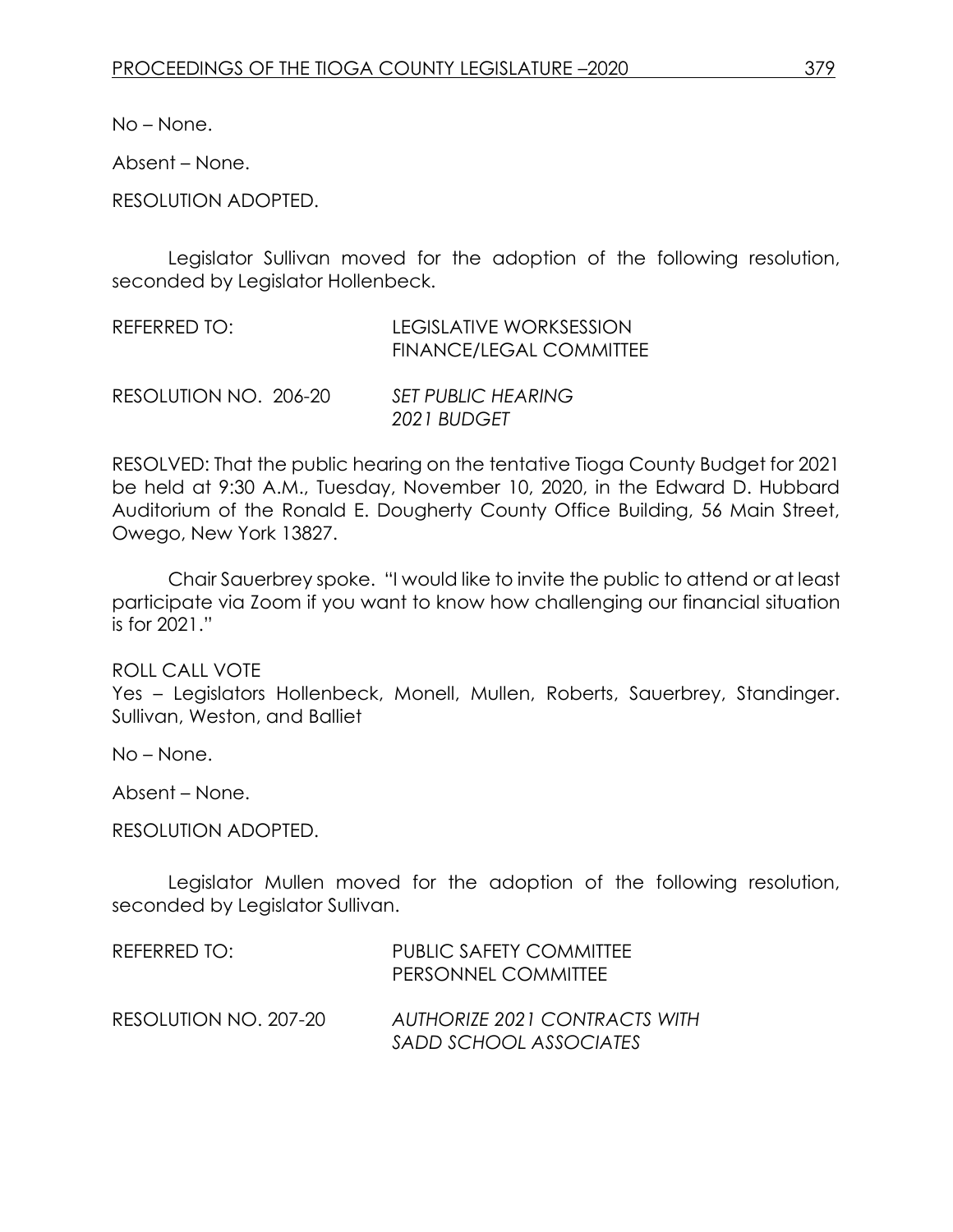WHEREAS: It is the desire of the STOP DWI Program to arrange five contracts with SADD School Associates which are defined as independent contractors not entitled to County Employee benefits; and

WHEREAS: It is the desire to award the five SADD School Associate contracts for the calendar year 2021 to the following individuals; Aria French to serve the Candor School District; Matthew Cicchetti to serve the Newark Valley School District; Joan Beck to serve the Owego-Apalachin School District; Erika Brown to serve the Spencer-Van Etten School District, and; Janice Barto to serve the Tioga Central School District; and

WHEREAS: Each SADD School Associate will be compensated \$100 each month for the ten months of the school year, but will not exceed \$1,000 for the year; and

WHEREAS: The Tioga County Attorney has approved the agreement that defines the rights and responsibilities of all the parties involved and outlines the compensation to be paid to the STOP DWI School Associates; therefore be it

RESOLVED: That these contracts for SADD School Associates be authorized for the 2021 calendar year.

ROLL CALL VOTE

Yes – Legislators Hollenbeck, Monell, Mullen, Roberts, Sauerbrey, Standinger. Sullivan, Weston, and Balliet

No – None.

Absent – None.

RESOLUTION ADOPTED.

Legislator Hollenbeck moved for the adoption of the following resolution, seconded by Legislator Monell.

| REFERRED TO:          | PERSONNEL COMMITTEE                                                                                                        |
|-----------------------|----------------------------------------------------------------------------------------------------------------------------|
| RESOLUTION NO. 208-20 | AUTHORIZE CONTRACT WITH EXCELLUS<br><b>BLUE CROSS/BLUE SHIELD TO ADMINISTER HEALTH</b><br><i><b>INSURANCE BENEFITS</b></i> |

WHEREAS: Tioga County uses the service of Excellus Blue Cross/Blue Shield of Central New York to administer health insurance benefits for Tioga County including a Medicare Blue PPO plan; and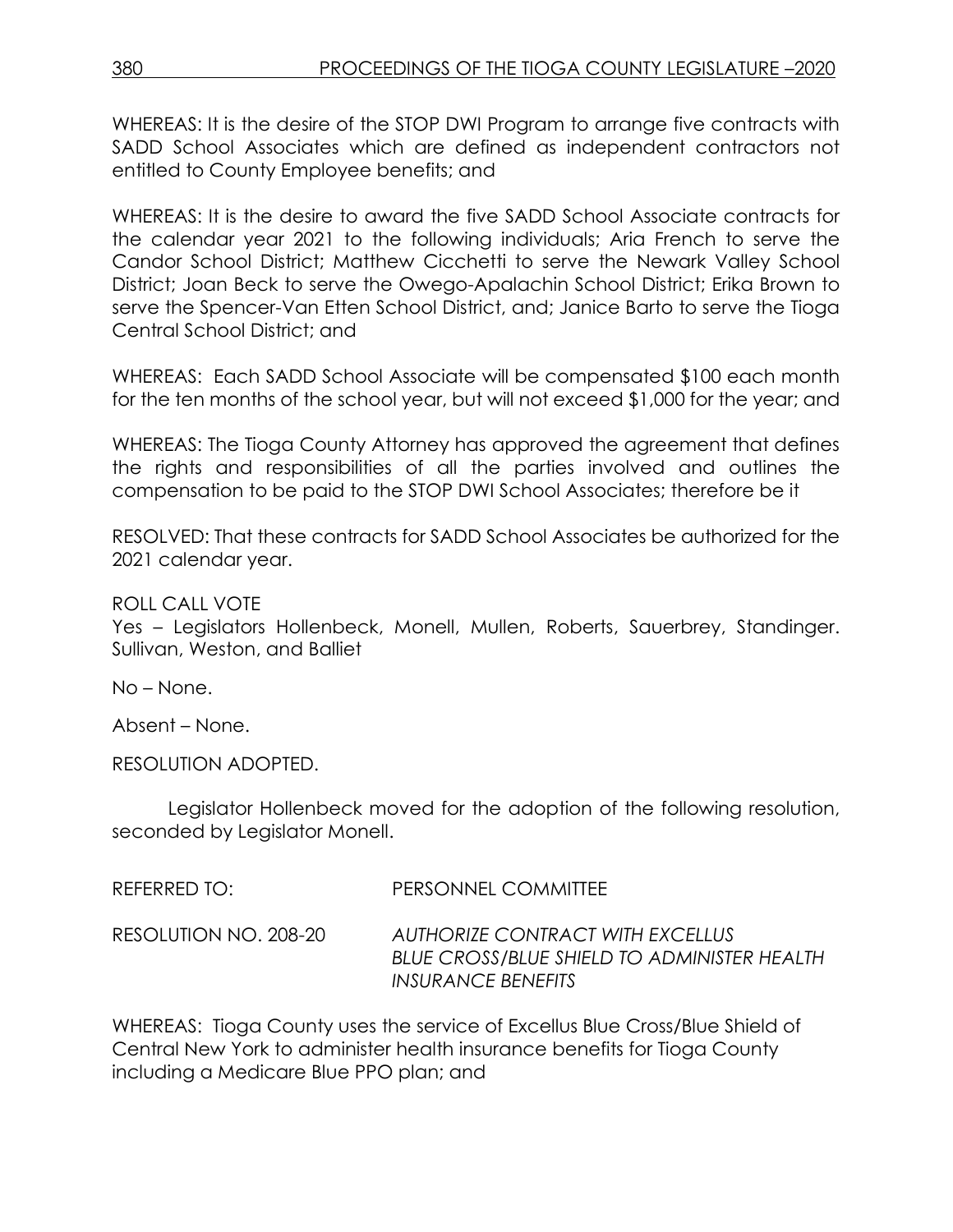WHEREAS: Excellus Blue Cross/Blue Shield of Central New York has submitted a new contract to administer fully insured benefits for Tioga County employees for the period of January 1, 2021 through December 31, 2021; and

WHEREAS: These are contractual benefits for Tioga County union employees; therefore be it

RESOLVED: That the Tioga County Legislature authorizes the Chair of the Legislature to enter into a contract with Excellus Blue Cross/Blue Shield of Central New York, subject to review by the County Attorney, to administer health insurance benefits for Tioga County for the period January 1, 2021 through December 31, 2021.

Legislator Mullen spoke. "I would like to thank Amy Poff, Bethany O'Rourke, and the Personnel staff. Although we have a significant increase, the increase we were looking at was mind boggling, in my opinion. They do an awesome job in controlling our costs as much as possible. Kudos to them for what they did."

Legislator Sullivan spoke. "I agree with Legislator Mullen. Through their negotiations, they were able to reduce it from a 20% increase to not quite 15%. Still, the not quite 15% is significant because we typically figure around 10-11%. It is a big hit. "

#### ROLL CALL VOTE

Yes – Legislators Hollenbeck, Monell, Mullen, Roberts, Sauerbrey, Standinger. Sullivan, Weston, and Balliet

No – None.

Absent – None.

RESOLUTION ADOPTED.

Legislator Hollenbeck moved for the adoption of the following resolution, seconded by Legislator Monell.

| REFERRED TO:          | PERSONNEL COMMITTEE                                                                                              |
|-----------------------|------------------------------------------------------------------------------------------------------------------|
| RESOLUTION NO. 209-20 | AUTHORIZE PURCHASE OF SPECIFIC EXCESS<br>AND EMPLOYER'S LIABILITY INSURANCE FOR<br>WORKERS' COMPENSATION PROGRAM |

WHEREAS: The Tioga County Self-Insurance Plan's excess insurance policy and employer's liability insurance policy expire December 31, 2020; and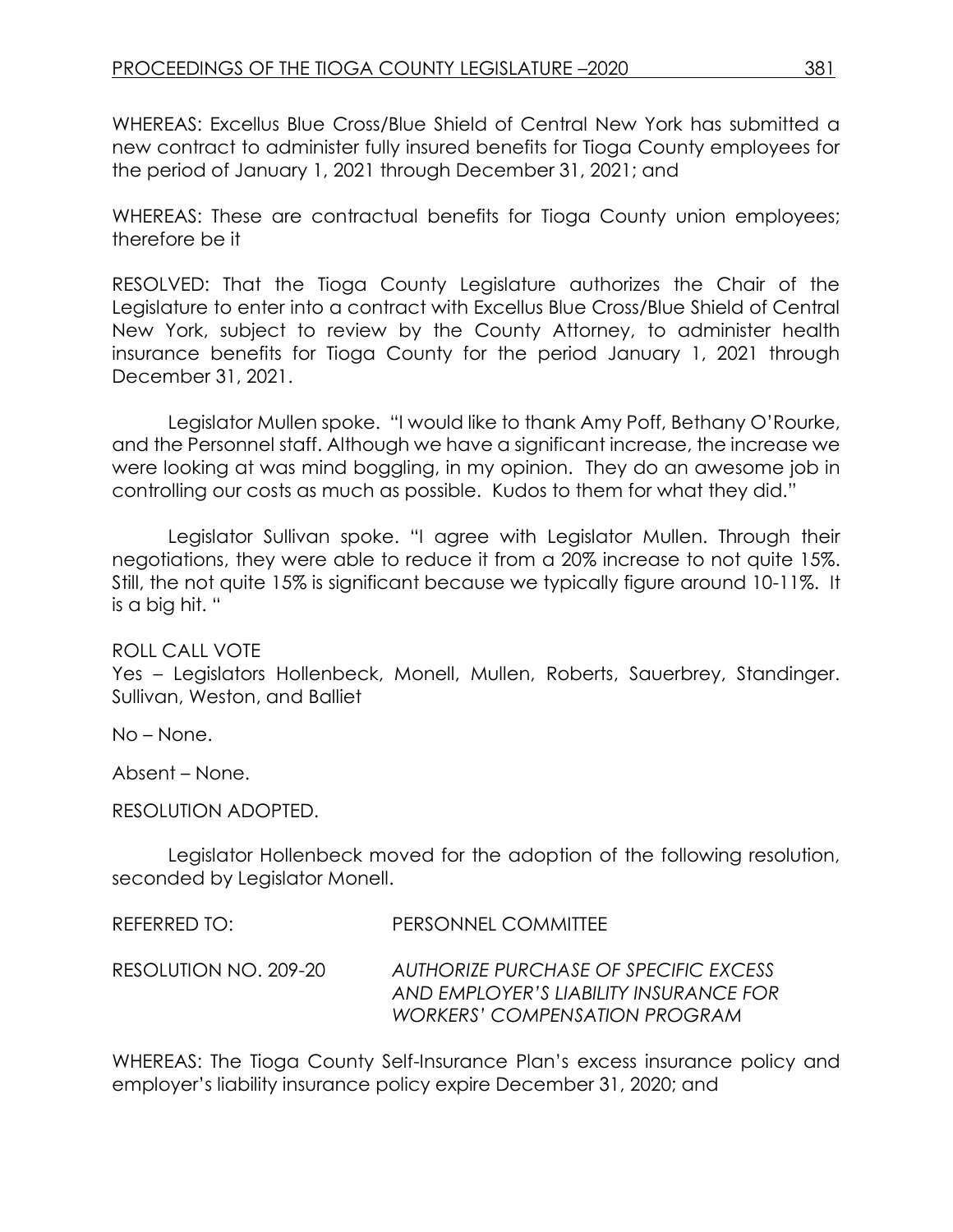WHEREAS: The Tioga County Self-Insurance Plan by-laws allow the committee to purchase excess or catastrophic insurance; and

WHEREAS: The continuance of both excess and employer's liability insurance policies help to limit exposure to the Tioga County Self-Insurance Plan; therefore be it

RESOLVED: That the Tioga County Legislature authorizes the purchase of specific excess insurance and employer's liability insurance, subject to review by the County Attorney, from an A- Rated or better insurance company for the period of January 1, 2021 through December 31, 2021 to be paid for out of the 2021 Tioga County Self-Insurance budget.

ROLL CALL VOTE

Yes – Legislators Hollenbeck, Monell, Mullen, Roberts, Sauerbrey, Standinger. Sullivan, Weston, and Balliet

No – None.

Absent – None.

RESOLUTION ADOPTED.

Legislator Hollenbeck moved for the adoption of the following resolution, seconded by Legislator Monell.

REFERRED TO: PERSONNEL COMMITTEE

RESOLUTION NO. 210-20 *AUTHORIZE CONTRACT WITH LIFETIME BENEFIT SOLUTIONS, INC. TO ADMINISTER FLEXIBLE SPENDING AND HEALTH REIMBURSEMENT ACCOUNT PROGRAMS*

WHEREAS: Tioga County currently uses the services of Lifetime Benefit Solutions, Inc. to administer Tioga County's flexible-spending and health reimbursement account programs; and

WHEREAS: Lifetime Benefit Solutions, Inc. has submitted a new contract to continue administering said programs and conduct all required compliance testing services; and

WHEREAS: The Flexible-Spending program is a negotiated benefit for all Tioga County unionized employees; and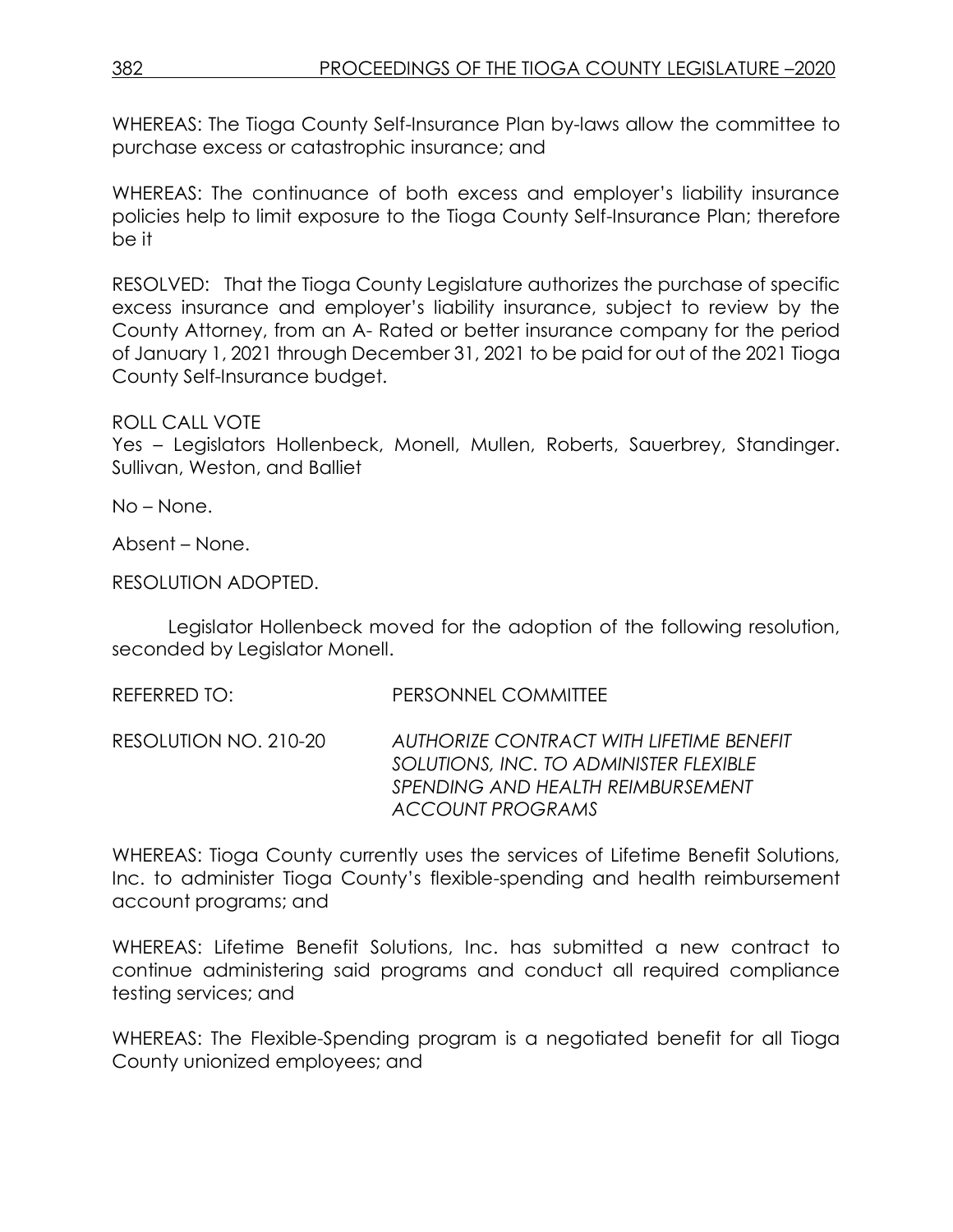WHEREAS: The Health Reimbursement Account is a negotiated benefit for CSEA union employees; and

WHEREAS: Both the employees and the County can save tax dollars on money channeled through the flexible spending program; therefore be it

RESOLVED: That the Tioga County Legislature authorizes the Chair of the Legislature to enter into a contract with Lifetime Benefit Solutions, Inc., subject to review by the County Attorney, for the services stated above for the period of January 1, 2021 through December 31, 2021; and be it further

RESOLVED: That Tioga County will continue with the flexible spending card for the period of January 1, 2021 through December 31, 2021.

ROLL CALL VOTE

Yes – Legislators Hollenbeck, Monell, Mullen, Roberts, Sauerbrey, Standinger. Sullivan, Weston, and Balliet

No – None.

Absent – None.

RESOLUTION ADOPTED.

Legislator Hollenbeck moved for the adoption of the following resolution, seconded by Legislator Monell.

REFERRED TO: PERSONNEL COMMITTEE

RESOLUTION NO. 211-20 *AUTHORIZE CONTRACT WITH EMPLOYEE NETWORK, INC. (eni) FOR EMPLOYEE ASSISTANCE PROGRAM*

WHEREAS: Tioga County employees are covered under an Employee Assistance Program (EAP) that is currently administered by Employee Network, Inc. (eni); and

WHEREAS: eni, a company that has been providing EAP services for over 30 years and who has other NYS public sector clients, has submitted a proposal to continue providing Tioga County's EAP for a two year term, January 1, 2021 through December 31, 2022 at a rate of \$1.22/per covered employee per month; and

WHEREAS: eni can continue to provide up to 8 in-person counseling sessions for eligible employees and members of their household, along with two hours of training per year, and two hours of critical incident stress debriefing; and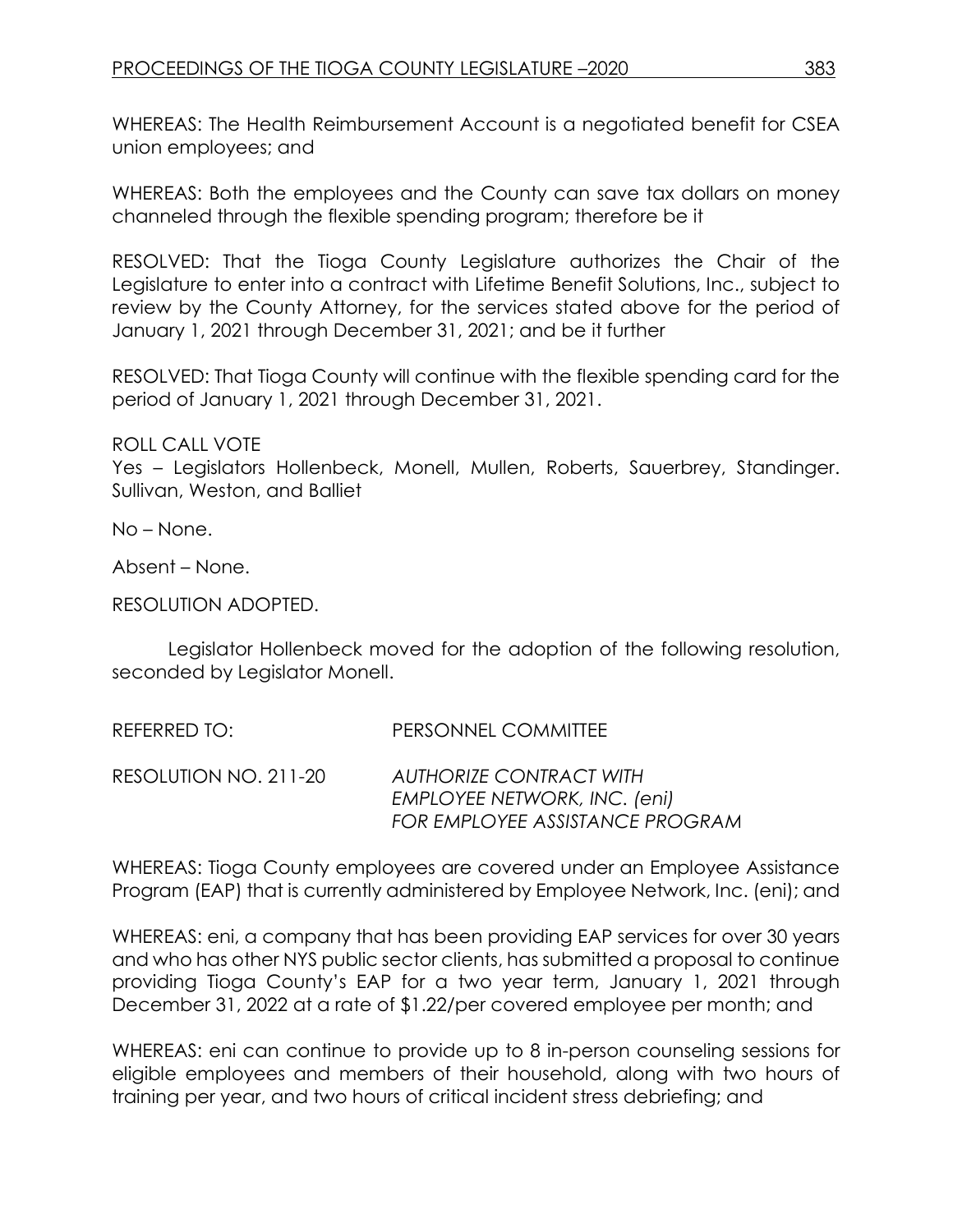WHEREAS: eni has multiple provider offices within the local region including some in Pennsylvania where employees are able to obtain services; and

WHEREAS: The EAP is a negotiated benefit for CSEA union employees; therefore be it

RESOLVED: That the Tioga County Legislature authorizes the Chair of the Legislature to enter into a contract with eni, subject to review by the County Attorney, to administer our Employee Assistance Program for full-time and parttime employees at a cost of \$1.22/per covered employee per month effective January 1, 2021 through December 31, 2022.

#### ROLL CALL VOTE

Yes – Legislators Hollenbeck, Monell, Mullen, Roberts, Sauerbrey, Standinger. Sullivan, Weston, and Balliet

No – None.

Absent – None.

RESOLUTION ADOPTED.

Legislator Monell moved for the adoption of the following resolution, seconded by Legislator Balliet.

| REFERRED TO:          | LEGAL/FINANCE COMMITTEE                                     |
|-----------------------|-------------------------------------------------------------|
| RESOLUTION NO. 212-20 | AUTHORIZE AND SIGN VOLUNTARY<br><b>COLLECTION AGREEMENT</b> |

WHEREAS: Tioga County Treasurer is responsible to collect occupancy tax from local hotels and motels in Tioga County. Tioga County has been approached by Airbnb to enter into a voluntary collection agreement to collect occupancy and sales taxes from guests of their platform; and

WHEREAS: Airbnb is an online marketplace that connects people who want to rent out their homes with people who are looking for accommodations in that location; and

WHEREAS: Tioga County and Airbnb enter into this Agreement voluntarily in order to facilitate the reporting, collection and remittance of applicable transient occupancy taxes and applicable sales taxes imposed under applicable Tioga County, New York law, on behalf of certain Hosts for Booking Transactions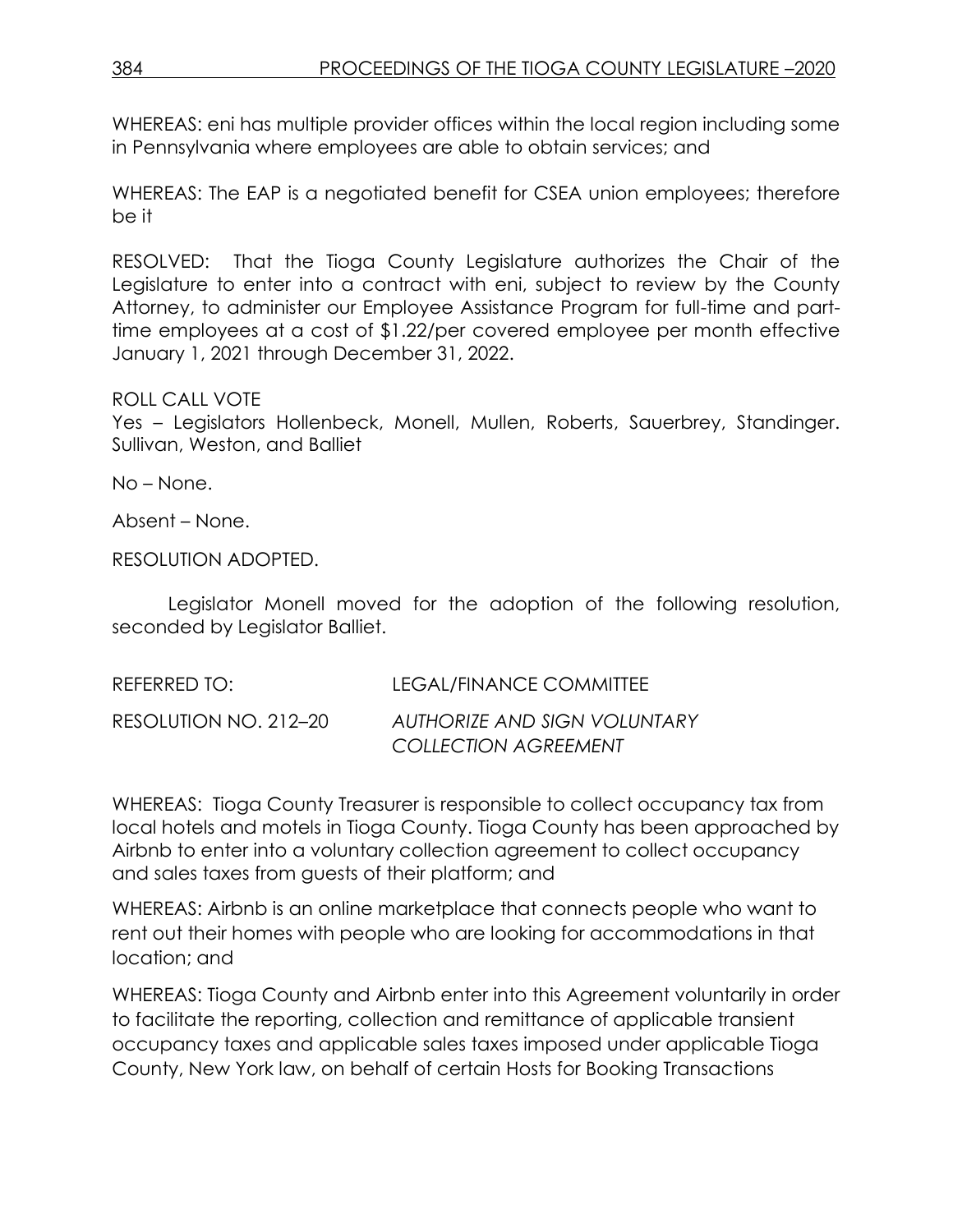completed by such Hosts and Guests on the Platform for accommodations transactions located in Tioga County, New York; and

WHEREAS: This Agreement may be terminated by Airbnb or the Taxing Jurisdiction for convenience on 30-day written notification to the other Party. Such termination will be effective on the first day of the calendar month following the 30-day written notification to the other Party; therefore be it

RESOLVED: That the Chair of the Legislature is authorized to act on behalf of Tioga County to sign the Voluntary Agreement with the intention of reporting, collection and remittance of applicable occupancy taxes and applicable sales taxes and authorize the Chair of the Legislature to sign such agreement, subject to the approval of the County Attorney.

#### ROLL CALL VOTE

Yes – Legislators Hollenbeck, Monell, Mullen, Roberts, Sauerbrey, Standinger. Sullivan, Weston, and Balliet

No – None.

Absent – None.

RESOLUTION ADOPTED.

Legislator Mullen moved for the adoption of the following resolution, seconded by Legislator Monell.

REFERRED TO: PUBLIC SAFETY COMMITTEE RESOLUTION NO. 213-20 *AUTHORIZE THE SUBMISSION OF EMPG20 GRANT APPLICATION OFFICE OF EMERGENCY SERVICES*

WHEREAS: The NYS Office of Homeland Security and Emergency Services has announced the 2020 EMPG (Emergency Management Planning Grant) funding; and

WHEREAS: County Policy #47 requires that a resolution be approved before any such grant application is submitted. However, due to the short notification period, the Tioga County Office of Emergency Services had to submit an application for this funding by August 31, 2020; therefore be it

RESOLVED: That the Tioga County Office of Emergency Services be given authorization to apply for the 2020 EMPG grant application, after the fact, to be in compliance with County policy.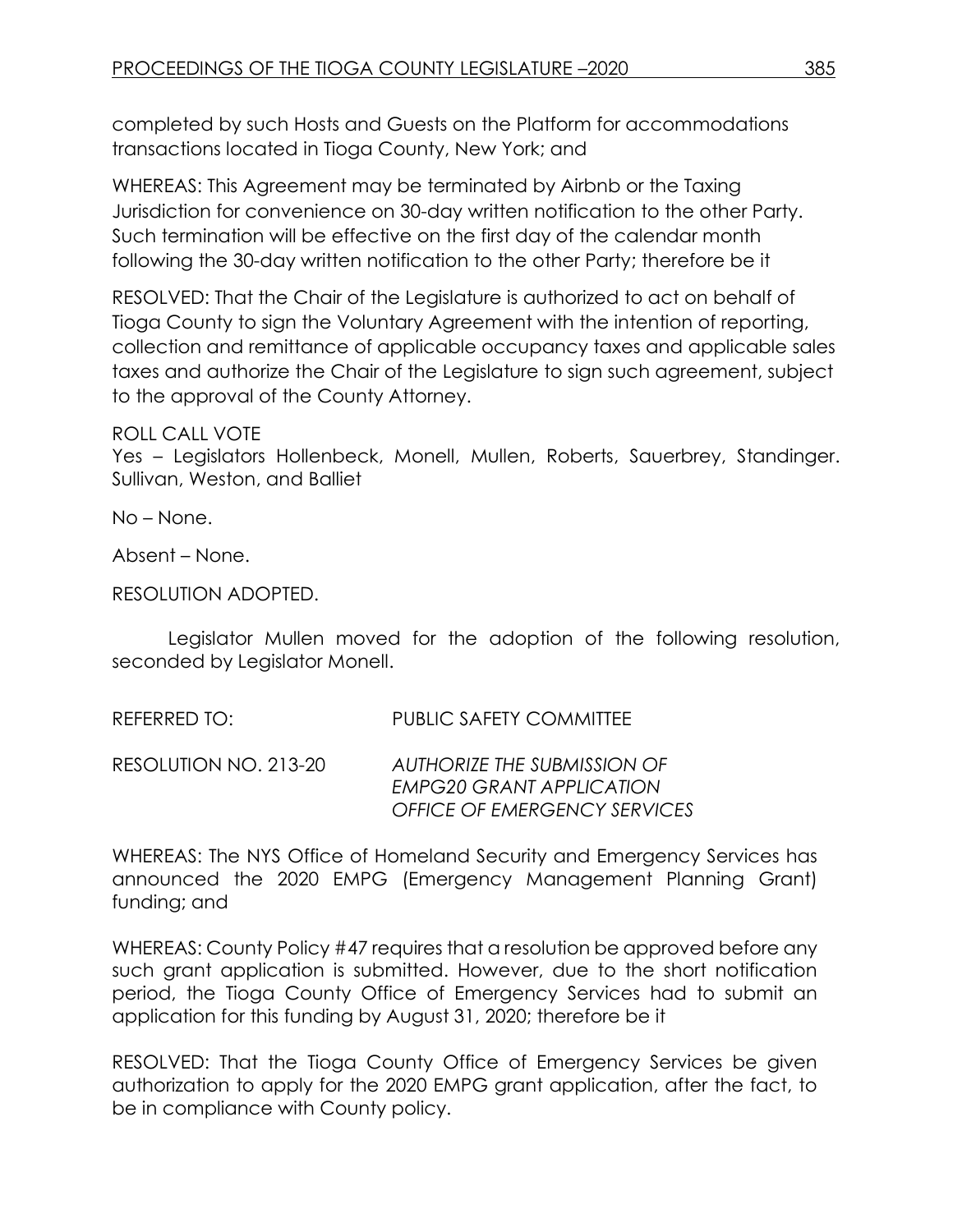ROLL CALL VOTE

Yes – Legislators Hollenbeck, Monell, Mullen, Roberts, Sauerbrey, Standinger. Sullivan, Weston, and Balliet

No – None.

Absent – None.

RESOLUTION ADOPTED.

Legislator Balliet moved for the adoption of the following resolution, seconded by Legislator Monell.

| REFERRED TO:          | ADMINISTRATIVE SERVICES COMMITTEE<br>FINANCE/LEGAL COMMITTEE             |
|-----------------------|--------------------------------------------------------------------------|
| RESOLUTION NO. 214-20 | ACCEPT CTCL COVID-19 RESPONSE<br><b>GRANT AWARD AND AMEND BOE BUDGET</b> |

WHEREAS: Upon legislative authorization, the Tioga County Board of Elections applied in September 2020 for the Center for Tech and Civic Life's (CTCL) COVID-19 Response Grant program for U.S. local election jurisdictions; and WHEREAS: The CTCL has granted the Tioga County Board of Elections up to \$19,262.50, upon acceptance of the terms by the Tioga County Legislature; and

WHEREAS: Funds from this grant will be used to cover pandemic-related election expenses that are not covered by the current Board of Elections budget, and any CTCL grant funds that are not expended in 2020 must be paid back to the CTCL; therefore be it

RESOLVED: That the Tioga County Legislative Chair is authorized to sign the acceptance agreement provided by the CTCL, upon review and approval by the County Attorney; and be it further

RESOLVED: That the funding be appropriated as follows:

|     | From: A1450 422800-CTCL | <b>GRANTS/CTCL</b>                | \$19,262.50 |
|-----|-------------------------|-----------------------------------|-------------|
| To: | A1450 540490-CTCL       | Election Expense/CTCL \$19,262.50 |             |

#### ROLL CALL VOTE

Yes – Legislators Hollenbeck, Monell, Mullen, Roberts, Sauerbrey, Standinger. Sullivan, Weston, and Balliet

No – None.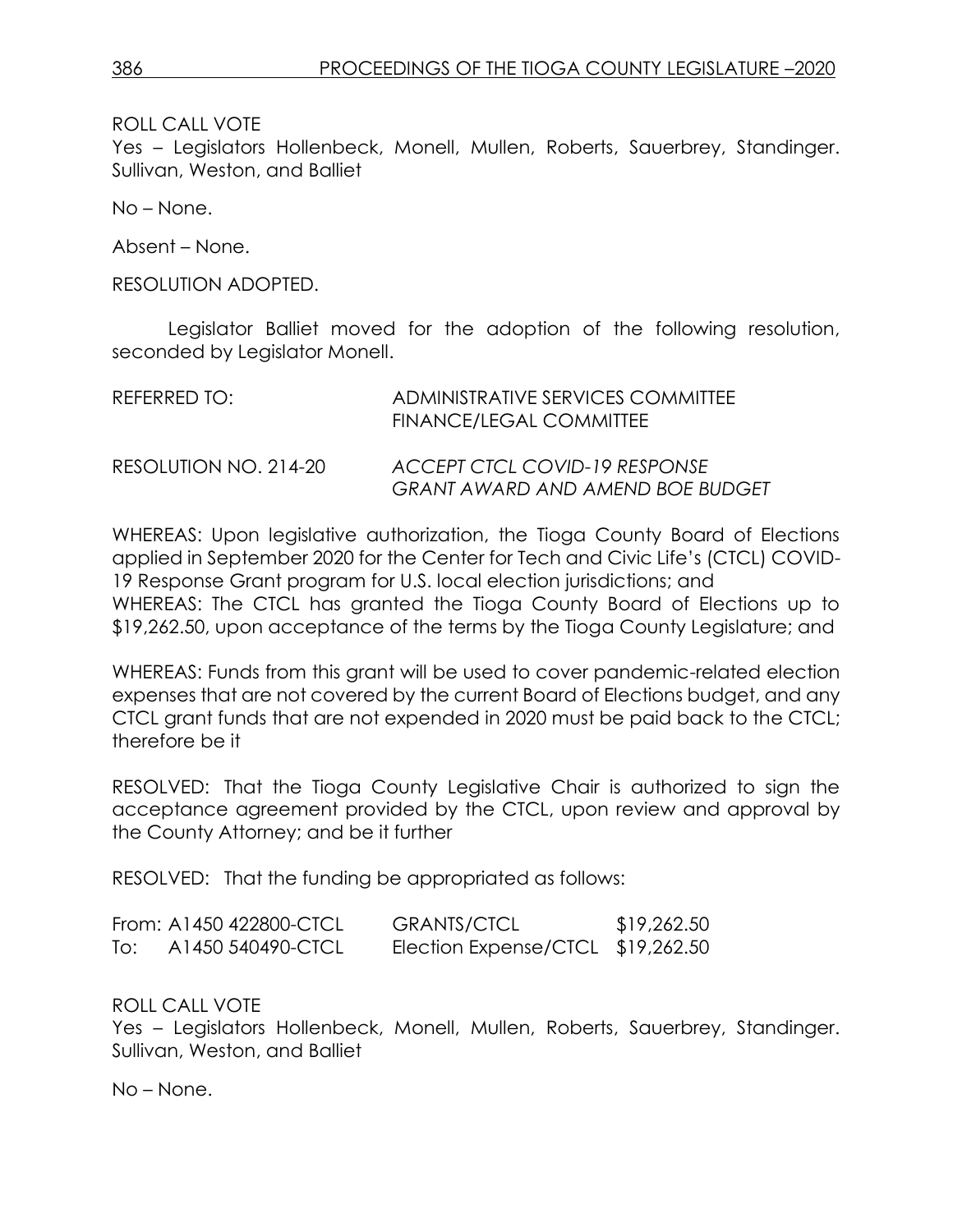Absent – None.

RESOLUTION ADOPTED.

Legislator Monell moved for the adoption of the following resolution, seconded by Legislator Hollenbeck.

REFERRED TO: FINANCE COMMITTEE

RESOLUTION NO. 215-20 *TRANSFER OF FUNDS 2020 BUDGET MODIFICATION COUNTY LIABILITY INSURANCE FUND*

WHEREAS: The funds budgeted for 2020 CI1910 540270 Insurance Premiums will be exceeded by expenses in October 2020; and

WHEREAS: The 2020 CI1930 540270 Liability Claims has budgeted funds available for transfer; and

WHEREAS: Transfer of funds and budget modifications requires Legislative approval; therefore be it

RESOLVED: That budgeted funds be transferred as follows:

|     | From: C11930 540270 Insurance Claims | \$8,000.00 |
|-----|--------------------------------------|------------|
| To: | CI1910 540270 Insurance Premiums     | \$8,000.00 |

ROLL CALL VOTE

Yes – Legislators Hollenbeck, Monell, Mullen, Roberts, Sauerbrey, Standinger. Sullivan, Weston, and Balliet

No – None.

Absent – None.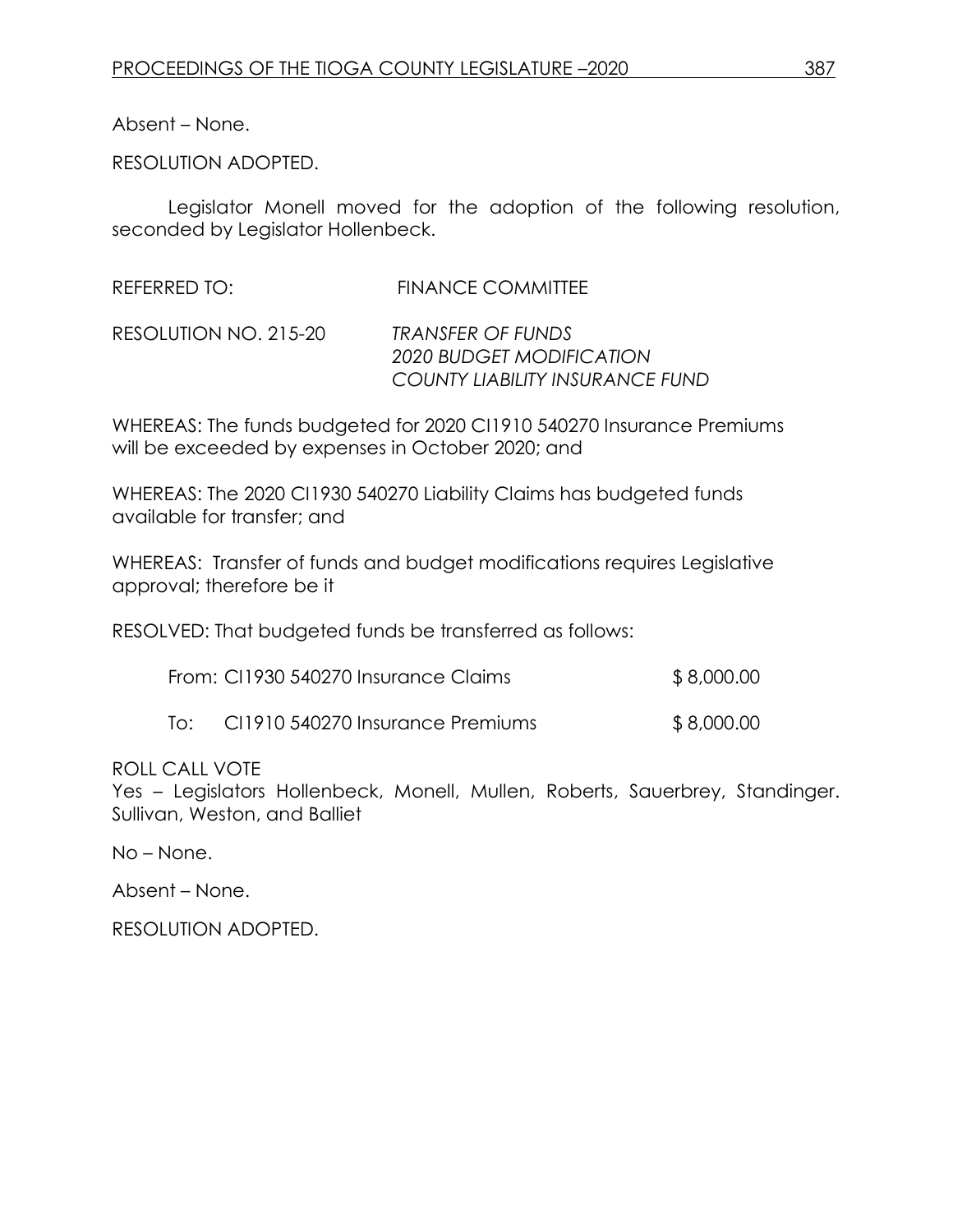Legislator Standinger moved for the adoption of the following resolution, seconded by Legislator Sullivan.

| <b>REFERRED TO:</b>   | <b>HEALTH &amp; HUMAN SERVICES COMMITTEE</b><br>PERSONNEL COMMITTEE                                                                                                             |
|-----------------------|---------------------------------------------------------------------------------------------------------------------------------------------------------------------------------|
| RESOLUTION NO. 216-20 | ABOLISH ONE VACANT FULL-TIME CLINICAL<br>SOCIAL WORKER AND ONE VACANT FULL-TIME<br>SENIOR CLINICAL SOCIAL WORKER<br>(SCHOOL/COMMUNITY BASED) POSITIONS<br><b>MENTAL HYGIENE</b> |

WHEREAS: Legislative approval is required for the creation or abolishment of positions within a County Department; and

WHEREAS: Currently two full-time vacancies exist in the titles of Clinical Social Worker (CSEA SG XVI, \$58,257; vacant since 10/01/20) and Senior Clinical Social Worker (School/Community Based) (CSEA SG XVII, \$60,908; vacant since 02/28/20); and

WHEREAS: The Director of Community Services has identified an ability to reduce her budget by abolishing both vacancies; therefore be it

RESOLVED: That one full-time vacant Clinical Social Worker and one full- time vacant Senior Clinical Social Worker (School/Community Based) will be abolished effective October 15, 2020; and be it further

RESOLVED: That the Mental Hygiene Department's authorized full-time headcount shall be reduced from 34 to 32.

#### ROLL CALL VOTE

Yes – Legislators Hollenbeck, Monell, Mullen, Roberts, Sauerbrey, Standinger. Sullivan, Weston, and Balliet

No – None.

Absent – None.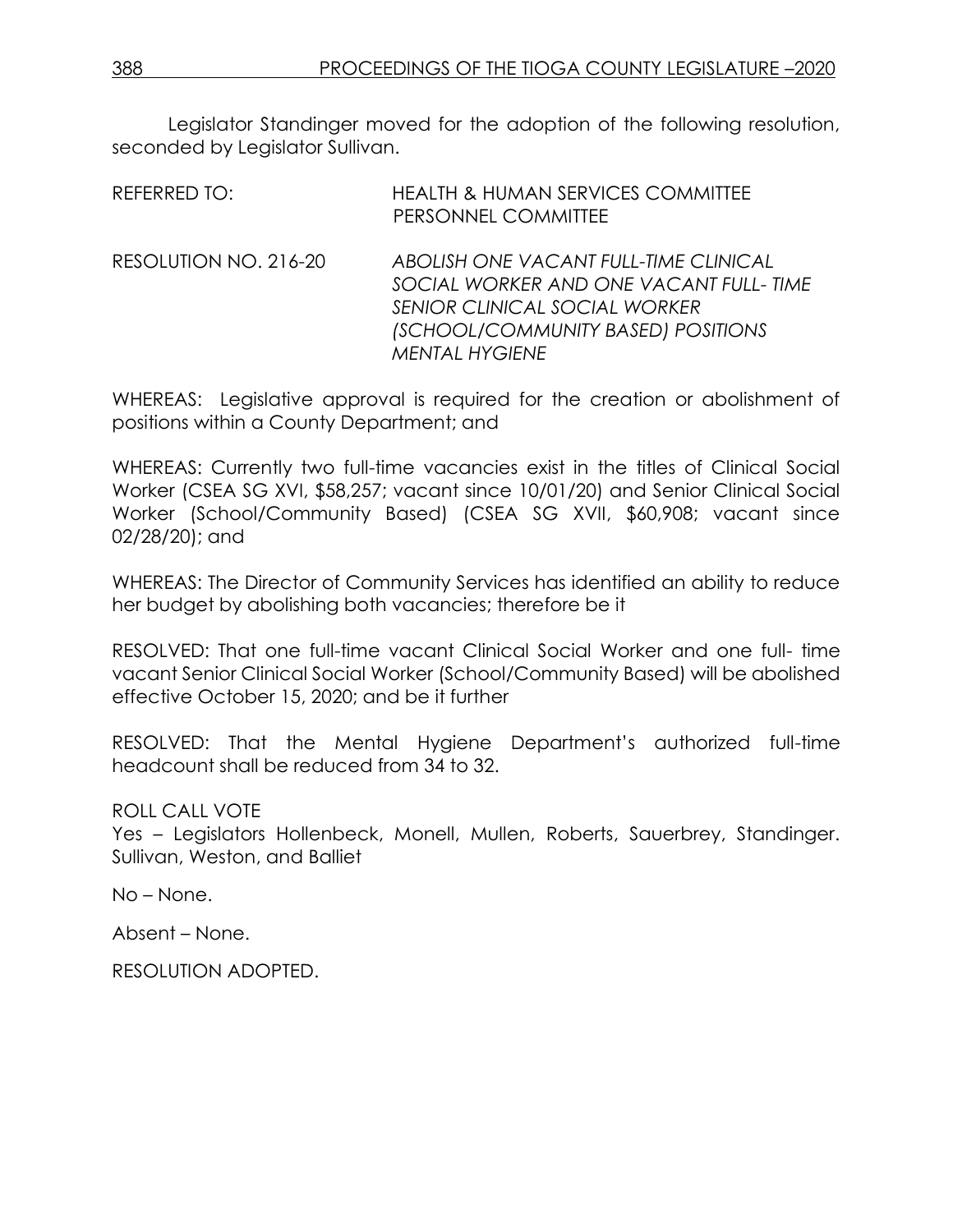Legislator Standinger moved for the adoption of the following resolution, seconded by Legislator Sullivan.

| REFERRED TO:          | <b>HEALTH &amp; HUMAN SERVICES COMMITTEE</b><br>PERSONNEL COMMITTEE                                                                                                              |
|-----------------------|----------------------------------------------------------------------------------------------------------------------------------------------------------------------------------|
| RESOLUTION NO. 217-20 | AMEND RESOLUTION #165-20 TO<br>REFLECT ADJUSTED HIRE DATES FOR<br>TWO (2) SEASONAL OFFICE SPECIALIST I POSITIONS<br><b>FOR THE HEAP PROGRAM</b><br>DEPARTMENT OF SOCIAL SERVICES |

WHEREAS: The Home Energy Assistance Program (HEAP) began outreach in mid-August and will be in full season on November 2, 2020; and

WHEREAS: The Tioga County Legislature previously approved hiring of temporary staff for the 2020-21 HEAP season; and

WHEREAS: The following change to the start and end dates for two of the previously approved positions shall be:

Two, full-time, seasonal Office Specialist I positions previously approved for the period October 26, 2020 through February 26, 2021 at the starting salary of \$12.46 per hour, shall now be October 19, 2020 through February 19, 2020; therefore be it

RESOLVED: That the Department of Social Services be authorized to change the start and end dates for the seasonal HEAP positions listed above; and be it further

RESOLVED: The remainder of Resolution #165-20 remains unchanged.

#### ROLL CALL VOTE

Yes – Legislators Hollenbeck, Monell, Mullen, Roberts, Sauerbrey, Standinger. Sullivan, Weston, and Balliet

No – None.

Absent – None.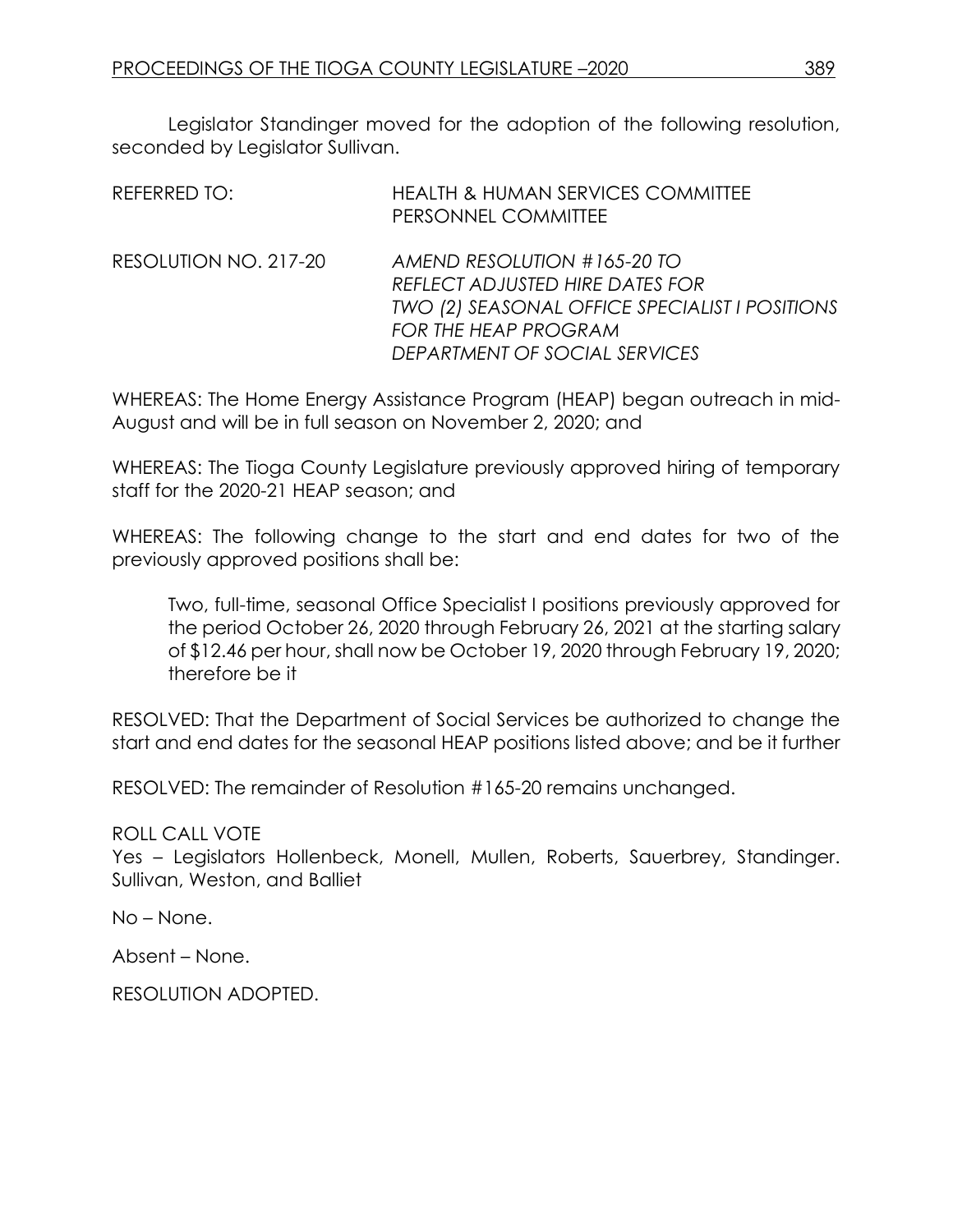Legislator Roberts moved for the adoption of the following resolution, seconded by Legislator Sullivan.

| REFERRED TO:          | ADMINISTRATIVE SERVICES COMMITTEE<br>PERSONNEL COMMITTEE |
|-----------------------|----------------------------------------------------------|
| RESOLUTION NO. 218-20 | APPOINTMENT OF REPUBLICAN                                |

WHEREAS: The Chairman of the Republican Party has submitted their recommendation to the Clerk of the Legislature; therefore be it

*ELECTION COMMISSIONER*

RESOLVED: That Bernadette M. Toombs be and hereby is appointed Election Commissioner for the Republican Party from January 1, 2021 through December 31, 2022.

#### ROLL CALL VOTE

Yes – Legislators Hollenbeck, Monell, Mullen, Roberts, Sauerbrey, Standinger. Sullivan, Weston, and Balliet

No – None.

Absent – None.

RESOLUTION ADOPTED.

Legislator Hollenbeck moved for the adoption of the following resolution, seconded by Legislator Monell.

| REFERRED TO:           | LEGISLATIVE WORKSESSION |
|------------------------|-------------------------|
|                        | PERSONNEL COMMITTEE     |
| DFCOMIITIANI AIO AIO A | $\lambda$               |

RESOLUTION NO. 219-20 *AMEND TIOGA COUNTY NON-UNION BENEFITS POLICY*

WHEREAS: The Tioga County Non-Union Benefits Policy currently does not allow for comp time or overtime pay for Fair Labor Standards Act ("FLSA") or New York State exempt non-union staff (hereinafter "exempt non-union employees") should they work more than the standard work week; and

WHEREAS: In certain situations, such as during a State of Emergency, exempt nonunion employees are called upon to work extra hours; and

WHEREAS: The Tioga County Legislature would like to recognize those efforts in said situations; therefore be it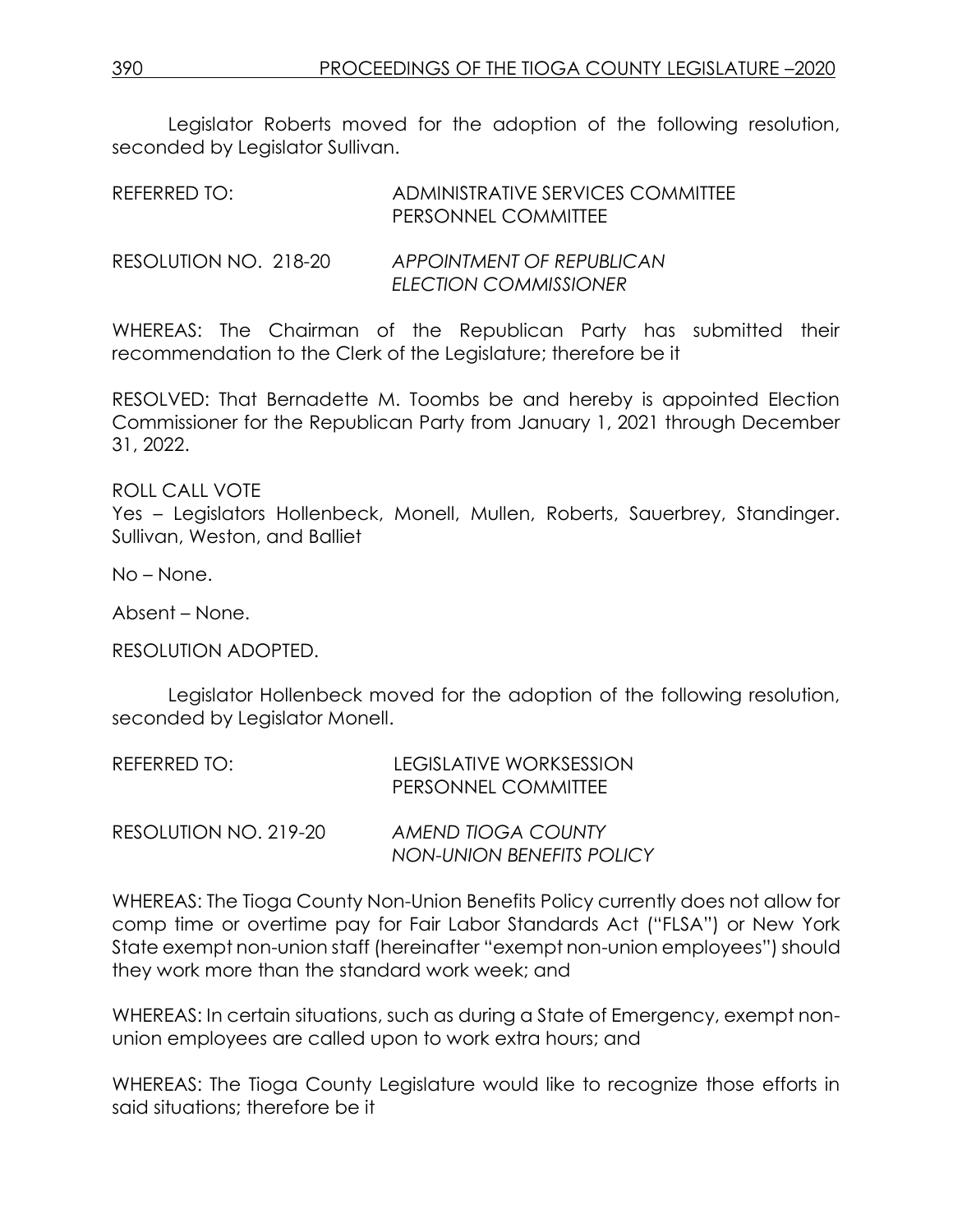RESOLVED: That the Tioga County Non-Union Benefits Policy shall be amended effective October 13, 2020 by deleting the first sentence in *Section 1: Wages*, which reads "All Non-Union employees are salaried and ineligible for overtime and comp time."; and be it further

RESOLVED: That a new second sentence be added to Section 1: Wages that reads "During a State of Emergency declared by either New York State or the Federal government, in the discretion of the Department Head, Compensatory time or Overtime may be granted to those non-union employees who are required to work in excess of their standard work week for special projects, during weekends, or during normally scheduled paid or unpaid time off outside of regular business hours in response to the emergency."; and be it further

RESOLVED: That a new subsection E titled *Overtime/Compensatory Time* will be added to Section 2 of the Tioga County Non-Union Benefits Policy; and be it further

RESOLVED: That paragraph 1 of Subsection E shall read, "For eligible employees, straight time will be applied for hours 36-40 and eligible employees that work over 40 hours per week will be compensated at the time and one-half rate or receive time and one-half compensatory time."; and be it further

RESOLVED: That paragraph 2 of Subsection E shall read, "Compensatory Time may be accumulated to a maximum of one hundred forty (140) hours of regularly scheduled work week hours."; and be it further

RESOLVED: That paragraph 3 of Subsection E shall read, "For eligible employees, working Compensatory time or Overtime must be pre-approved by the Department Head or designee. The decision to pay overtime to eligible employees or award compensatory time to eligible employees will be at the discretion of the Department Head."

RESOLVED: That paragraph 4 of Subsection E shall read, "An eligible employee must submit the request to Working Additional Hours between the hours of 8:00 a.m. and 5:00 p.m. Monday through Friday to their Department Head or designee for approval purposes prior to working the hours. If the eligible employee is unable to make the request prior to working the hours, the request should be submitted the next working day during business hours. If an eligible Department Head must work additional hours, the eligible Department Head must submit the request for Working Additional Hours between the hours of 8:00 a.m. and 5:00 p.m. Monday through Friday to the Chair of the County Legislature for approval purposes prior to working the hours. If the eligible Department Head is unable to make the request prior to working the hours, the request should be submitted the next working day during business hours."; and be it further